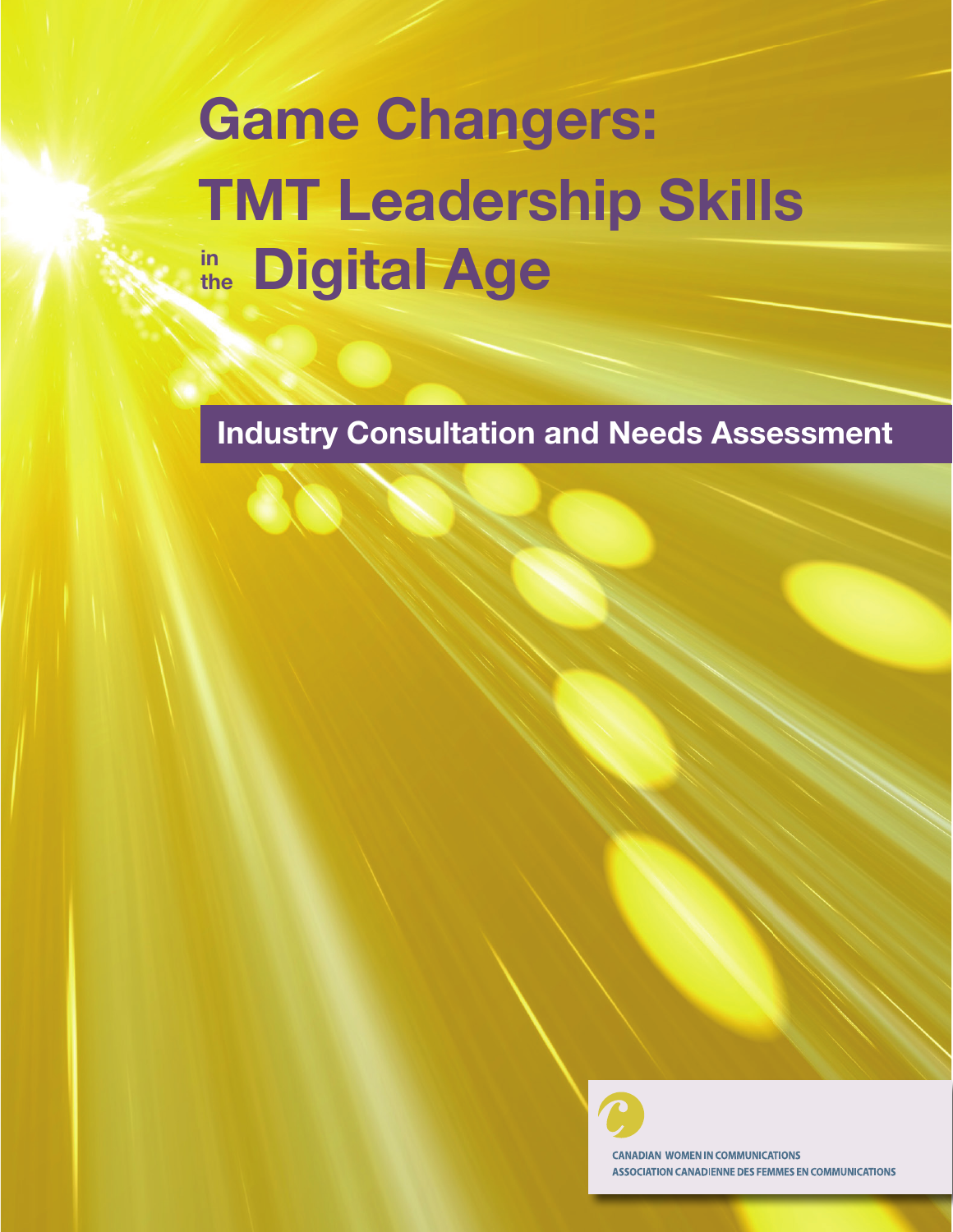

## TABLE OF CONTENTS

| 1            |                                                                      |  |
|--------------|----------------------------------------------------------------------|--|
| $\mathbf{2}$ |                                                                      |  |
| 3            |                                                                      |  |
|              |                                                                      |  |
|              |                                                                      |  |
|              |                                                                      |  |
| 4            |                                                                      |  |
|              |                                                                      |  |
|              |                                                                      |  |
|              |                                                                      |  |
|              |                                                                      |  |
| 5            | <b>Understanding and Exploiting Business Opportunities</b>           |  |
|              |                                                                      |  |
|              |                                                                      |  |
|              |                                                                      |  |
|              |                                                                      |  |
| 6            |                                                                      |  |
|              |                                                                      |  |
|              |                                                                      |  |
|              |                                                                      |  |
|              |                                                                      |  |
|              |                                                                      |  |
|              |                                                                      |  |
|              |                                                                      |  |
|              | 6.8 Key Innovation Skill: Understanding, Creating and Exploiting New |  |
|              |                                                                      |  |
|              |                                                                      |  |
|              |                                                                      |  |
|              |                                                                      |  |
|              |                                                                      |  |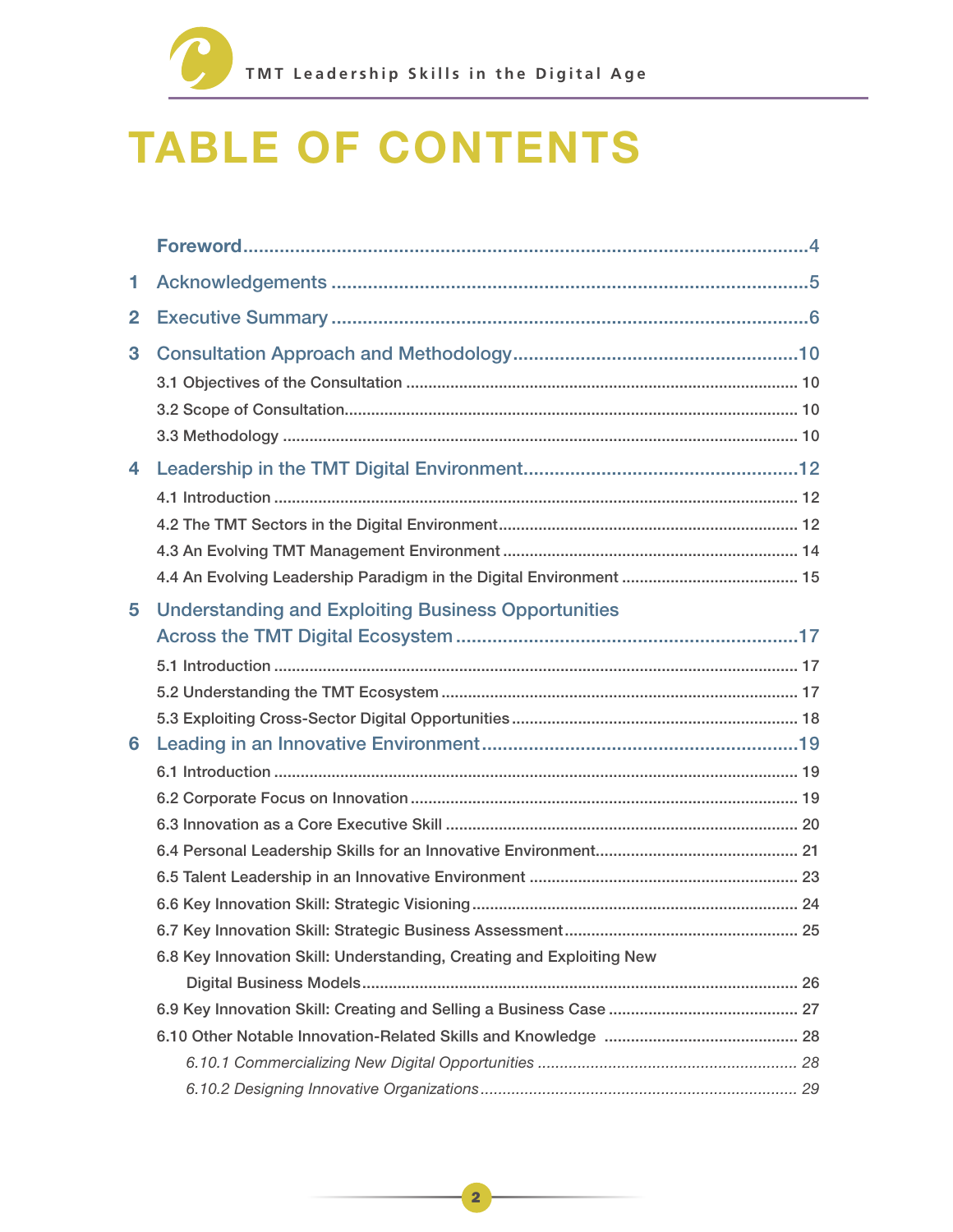

| 7  |                                                                                           |
|----|-------------------------------------------------------------------------------------------|
|    |                                                                                           |
|    | 7.2 Key Collaborative Skill: Building and Managing Collaborative Business Partnerships 32 |
|    |                                                                                           |
|    | 7.4 Key Collaborative Skill: Working Collaboratively Across the Organization 34           |
|    |                                                                                           |
|    |                                                                                           |
|    | 7.7 Key Collaborative Skill: Managing Cross-Functional Teams and Projects  36             |
|    | 7.8 Key Collaborative Skill: Leveraging Digital Collaborative Tools and Platforms 36      |
| 8  | Hybrid Technology and Business Skills and Knowledge38                                     |
|    |                                                                                           |
|    | 8.2 General Business, Management and Leadership Skills and Knowledge 38                   |
|    |                                                                                           |
| 9  |                                                                                           |
| 10 |                                                                                           |
|    |                                                                                           |

### Appendices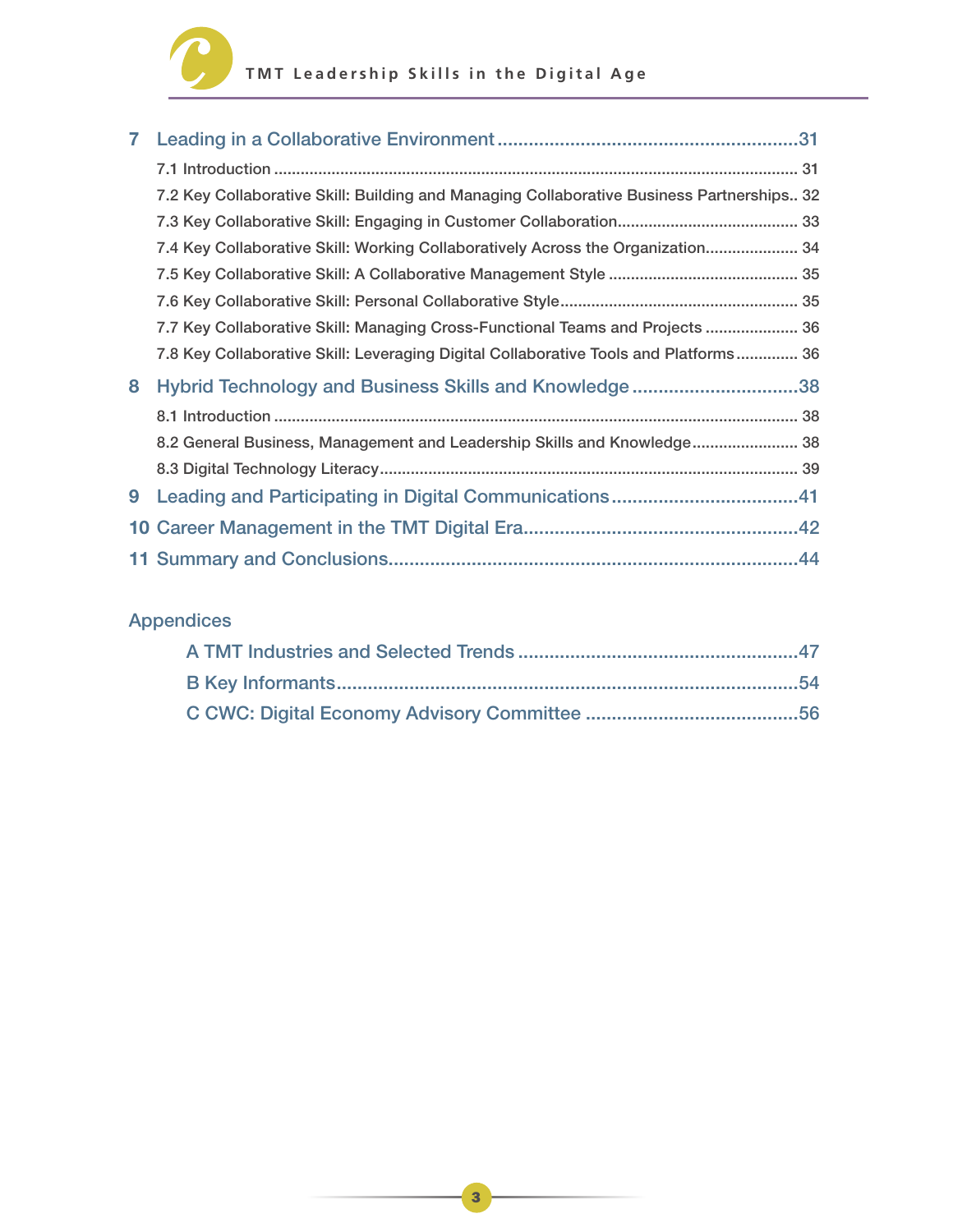

## FOREWORD

### In the digital economy, talent is key.

With the Cloud, streaming video and mobile devices—Canada's technology, media and telecommunications (TMT) sectors are undergoing dramatic change. Not only for consumers, but also for professionals who must lead in this digital convergence environment.

For this reason, Canadian Women in Communications commissioned Digital Theory Media Consulting to develop this trailblazing report, Game Changers: TMT Leadership Skills in the Digital Age, Industry Consultation and Needs Assessment. This Report, funded in part by Status of Women Canada, is a forward-looking perspective on the key executive skills needed in the digital environment. It is also a first step toward enabling executives and organizations develop the most relevant skills and knowledge needed to harness career opportunities and actively lead the TMT sectors in Canada.

#### Report highlights:

- The TMT digital management environment is more collaborative, and increasingly focused on new products, with condensed timelines, relentless change and ambiguity.
- There is need for TMT leaders, who are bold, consumer focused, comfortable with new technology and highly collaborative.
- As technology and business become even more tightly entwined, industry leaders report a greater need for executives with combined business and technology skills—even those who are in non-technology roles.

Above all, this Report is a catalyst for action. Building on its recommendations, CWC is developing new curriculum guidelines to be made available industry-wide as part of our efforts to ensure that Canada remains competitive in its talent strategy. We welcome corporations and educational and training organizations to contact us about the guidelines to build relevant and robust professional development training.

Are you ready to help create tomorrow's TMT leaders today? I encourage you to make use of Game Changers: TMT Leadership Skills in the Digital Age and its comprehensive examination of the new skills that will ensure Canada's TMT executives are prepared to lead and succeed in the digital economy.

Sincerely,

JudthCampbell

Judith Campbell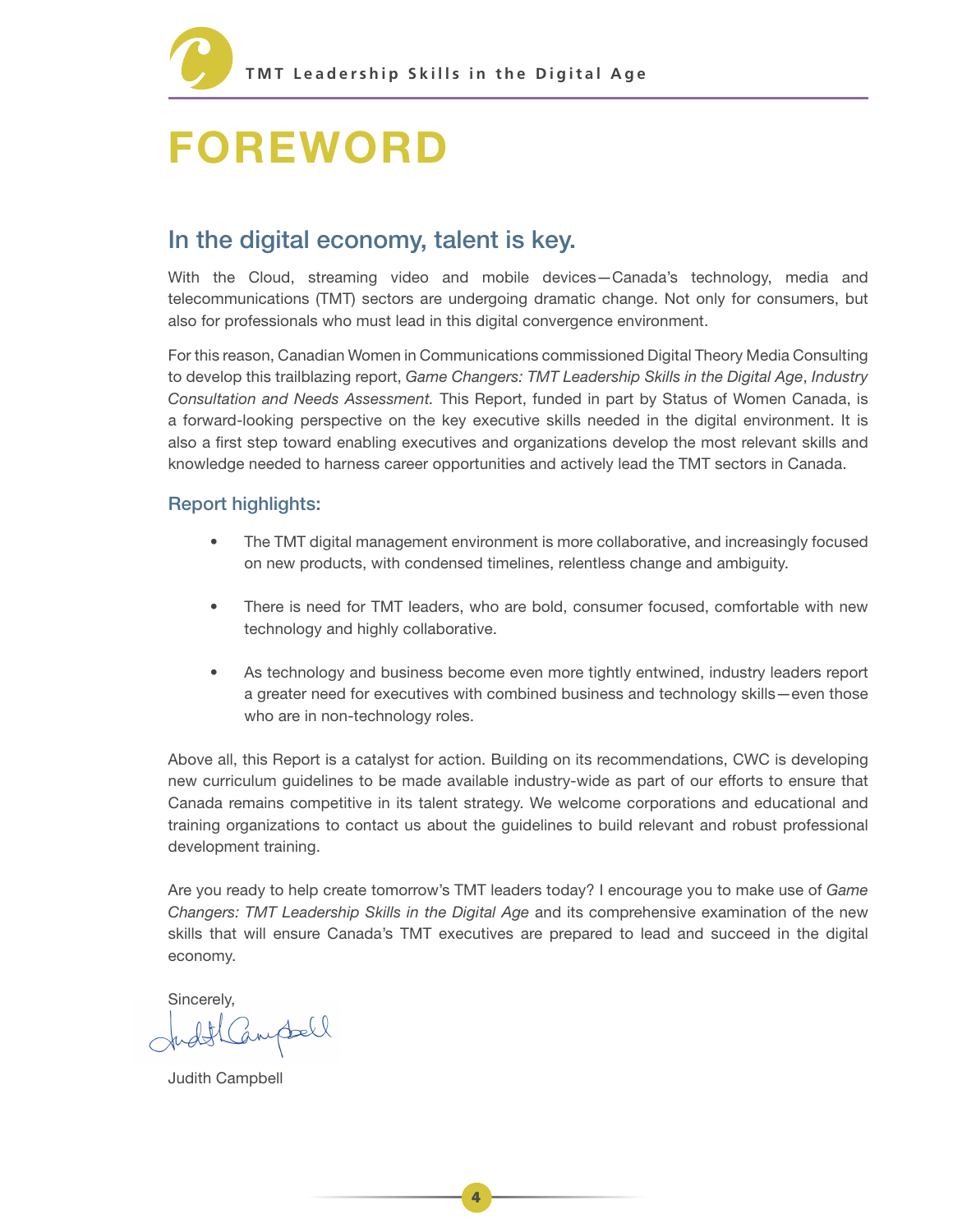

## 1 Acknowledgements

Canadian Women in Communications would like to acknowledge and thank all of the individuals and partners who have made Game Changers: TMT Leadership Skills in the Digital Age possible.

This project has been funded in part by Status of Women Canada



and ITAC, KPMG and Shaw Media.

Canadian Women in Communications and Digital Theory Media Consulting acknowledge that any opinions, findings, conclusions or recommendations contained in this material are those of the author and do not necessarily reflect the views of Status of Women of Canada and other Report partners.

Game Changers: TMT Leadership Skills in the Digital Age was prepared by Digital Theory Media Consulting, under the direction of Kate Hanley, president, with Hillary Connolly and Kismet Goodbaum (research consultants), Meredith Gullons and Ainsley Schoppel (research coordinators) and Madonna McManus (editor).



Canadian Women in Communications and Digital Theory Media Consulting gratefully acknowledge the contributions and commitment of the project's Digital Economy Advisory Committee members, who guided the development of this report from its inception. A complete list of Digital Economy Advisory Committee members can be found in Appendix C of this Report, on page 56.

Canadian Women in Communications and Digital Theory Media Consulting would also like to acknowledge and thank the many TMT industry leaders who gave so generously of their time, expertise and insights through in-depth interviews. A full list of TMT 'Key Informant' leaders can be found in Appendix B of this Report, on page 54.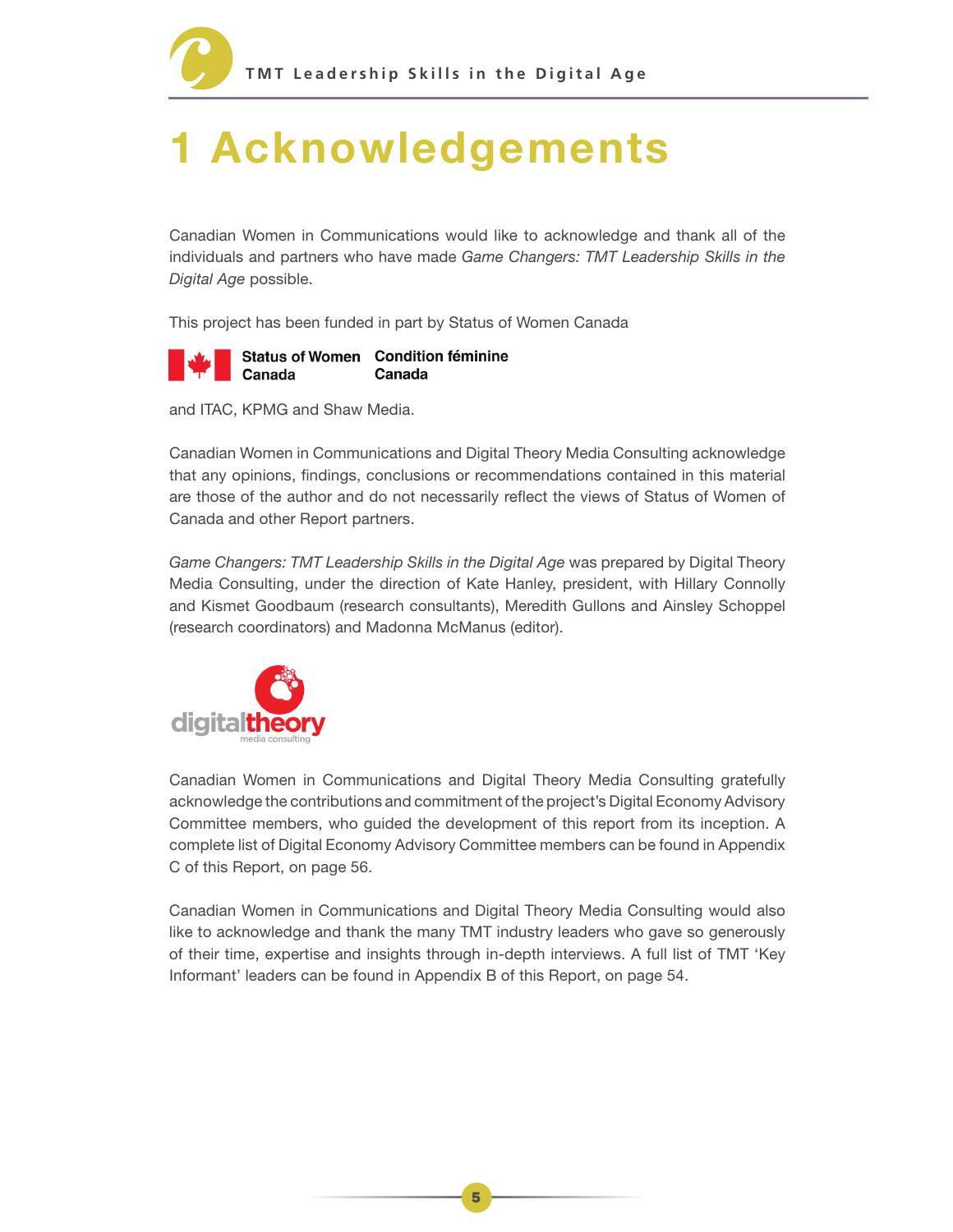

## 2 EXECUTIVE SUMMARY

**"** Managing in disruption is very different than managing in a steady state environment.**"**

TMT Leader

As the Canadian technology, media and telecommunications (TMT) sectors are transformed by digital technologies, leadership skillsets are in parallel transition. Traditional management skills and knowledge alone will no longer assure success for executives or their organizations. Game Changers: TMT Leadership Skills in the Digital Age reveals that today's TMT executives need a new leadership toolkit to advance their careers and lead their organizations in the digital economy. Skills upgrading and targeted career planning will be critical to retaining and advancing women, who are already underrepresented in key TMT industry senior management.<sup>1</sup>

Commissioned by Canadian Women in Communications and prepared by Digital Theory, this consultation employed in-depth interviews with 61 TMT industry leaders from across Canada and the U.S. and a secondary literature review.

#### An Evolving TMT Leadership Paradigm

Digital transformation and convergence is fuelling the need for TMT executives with the skills and attributes to lead in a setting where timelines are condensed, change is the only constant and innovation is a key driver of success.

A composite in-demand TMT executive is a bold, consumer-focused innovator and highly collaborative leader, who is well versed in TMT trends and new technologies, and is able to execute in fast-paced, ambiguous environments.

#### The Innovative Leader

#### **"**

#### We need leaders to help shape the company vision, to come up with new ideas and to understand how to get to the customer with new technologies. <sub>﴿ ﴾</sub><br>TMT Leader TMT Leader

No longer exclusive to R&D professionals and entrepreneurs, innovation leadership today is a core executive skillset. Creating new digital products that consumers demand while re-imagining business models requires innovation from across the TMT organization.

• An overwhelming majority of industry leaders told us that executive innovation skills are very important to the success of their organization or sector.<sup>2</sup>

<sup>1</sup> Canadian Women in Communications, Game Changers Part II: Career Advancement in the Digital Age, a Gender-Based Analysis, December, 2012.

<sup>2</sup> 'Sector' was discussed in the case of those stakeholders who were consultants, academics or industry association executives.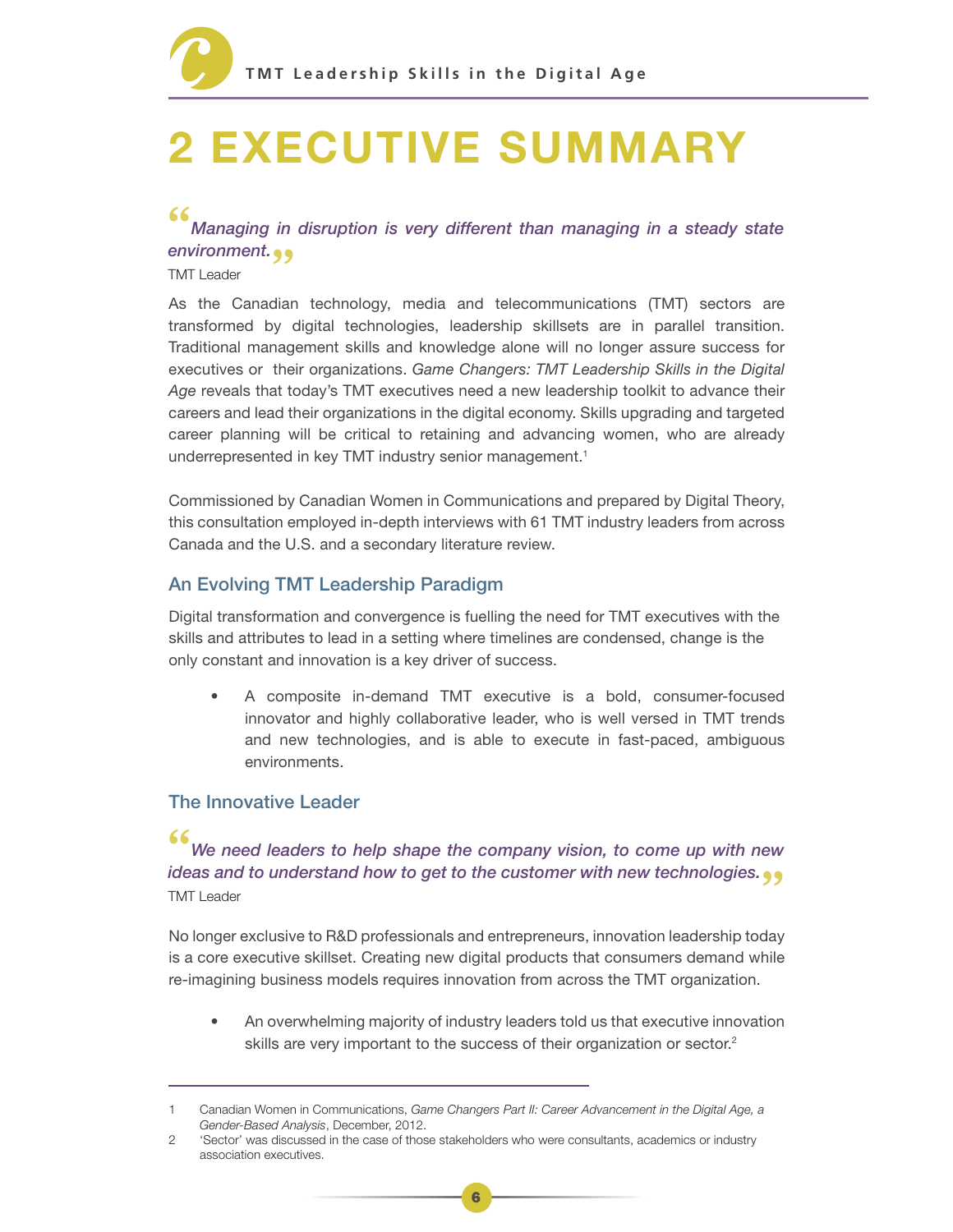

- Innovation demands bold leaders able to take calculated risks and move forward despite ambiguity, turn on a dime and recover quickly from inevitable failures.
- Executives need the capabilities to vision new opportunities, assess digital business models with strategic rigour and sell their ideas across the enterprise.
- Leaders must be influential change drivers, with the skills to leverage networks and communicate persuasively, uniting multiple stakeholders around a vision. Equally important is fostering an innovative culture and nurturing creative talent.

#### The Collaborative Leader

#### **"** Technology has blurred the lines between the product, content, services, IT and marketing roles. It's critical for senior people to be able to work across the company to deliver initiatives.**"**

#### TMT Leader

The complexity of many TMT digital offerings coupled with the hyper-fast marketplace, make it extremely challenging for any one company, let alone department, to realize opportunities on its own.

- An overwhelming majority of TMT leaders viewed leading collaborative teams and business relationships as a very important executive skill.
- Today's executives require skills to deliver results by working with and leading multiple outside partners and cross-functional teams across the organization, often without direct authority.
- The ability to use collaborative platforms and tools has become essential as team members often work remotely.
- Some stakeholders reported a new transparent and collaborative leadership style, promoting maximum decision-making participation from team members at all levels.

#### The Consumer-Facing Leader

**(6**<br>
The basic relationship with the customer has changed... There is an<br>
opportunity now for constant iteration and change to suit customer The basic relationship with the customer has changed… There is an preferences.**"**

TMT Leader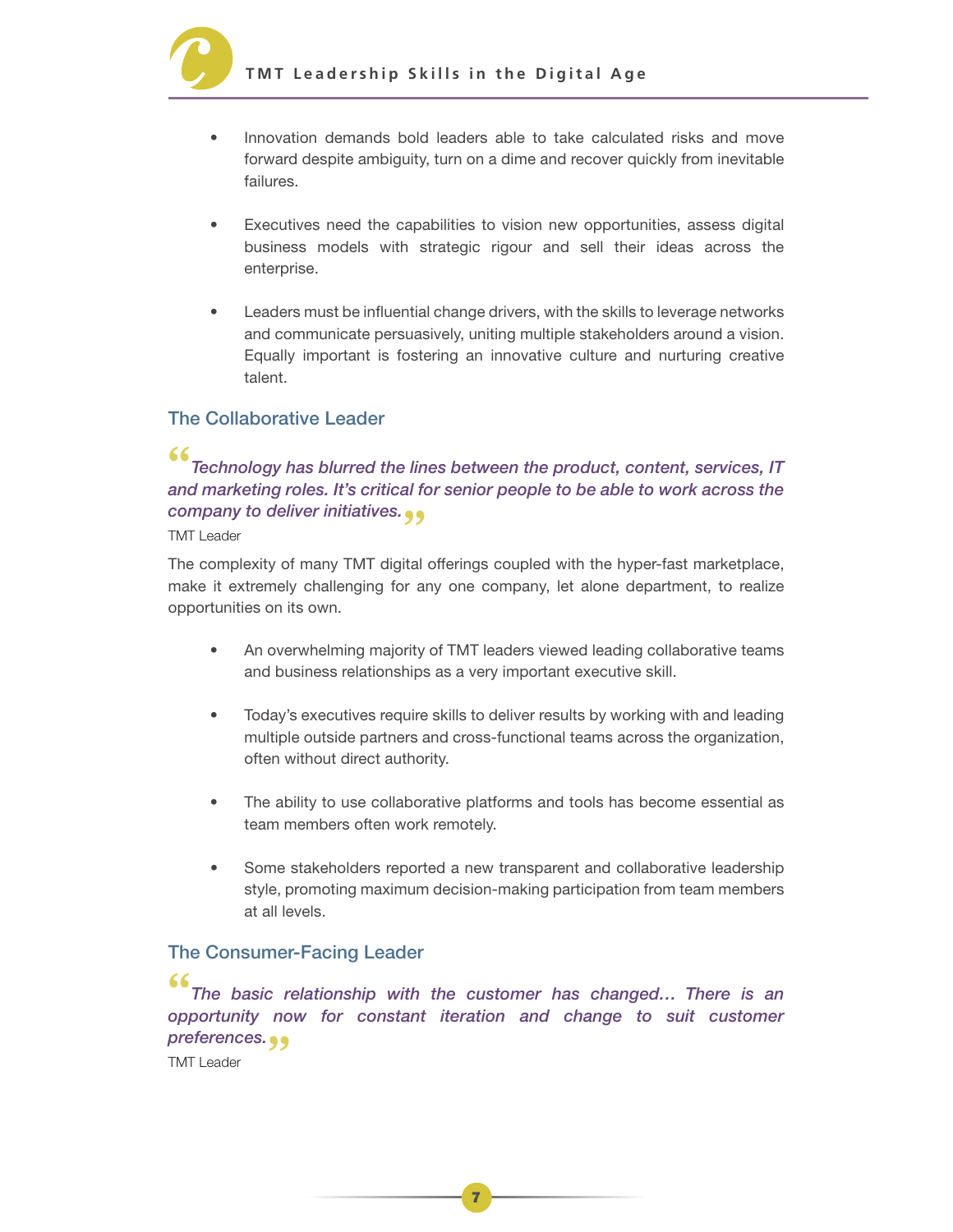TMT executives will increasingly need to place the customer at the centre of the enterprise, understand their pain points and develop solutions to address those needs.

This entails the ability to leverage data analytics, social media and other tools to gain customer intelligence and enable ongoing, meaningful customer collaboration.

#### The Multi-Specialist Leader

**"** There is a massive collapse of technology and media…Today, if you're not well versed on how your fridge is a potential media distribution mechanism then you will be behind the market in four years.**"** TMT Leader

More TMT organizations are pursuing hybrid digital opportunities—from cloud-based software services to mobile entertainment—that by their nature cross departments, organizations and TMT sectors. There is increasing demand for the one-stop executive with the breadth of experience and knowledge to identify and execute on convergence offerings.

- The majority of key informants viewed knowledge of at least two TMT sectors and the ability to exploit cross-sector opportunities as very important to the success of their organization or sector.
- There is demand for leaders with multi-functional knowledge and experience who can recognize holistic innovation opportunities and work seamlessly with professionals from other disciplines.

#### The Hybrid Business/Technology Strategist

#### **"**

When I am interviewing people I expect that they will be completely versed in Twitter, Facebook, that they've experienced Apple TV, have an iPad and an **iPhone, etc. 99**<br>TMT Leader

TMT Leader

As technology infuses business, hybrid business/technology skills are gaining importance across the TMT sectors, and are critically important in ICT industries.

- Today's ICT executives must leverage technology expertise with business, management and leadership skills. There is a rising expectation that non-technical leaders possess enhanced technology skills, including data analytics and the ability to converse with technical colleagues and staff.
- According to industry leaders, it is essential for TMT executives to actively engage in the latest consumer digital devices and platforms in order to understand customer trends. Some organizations report hiring young digital natives in seniorroles to ensure market currency However, gaps in management skills could limit their potential without training.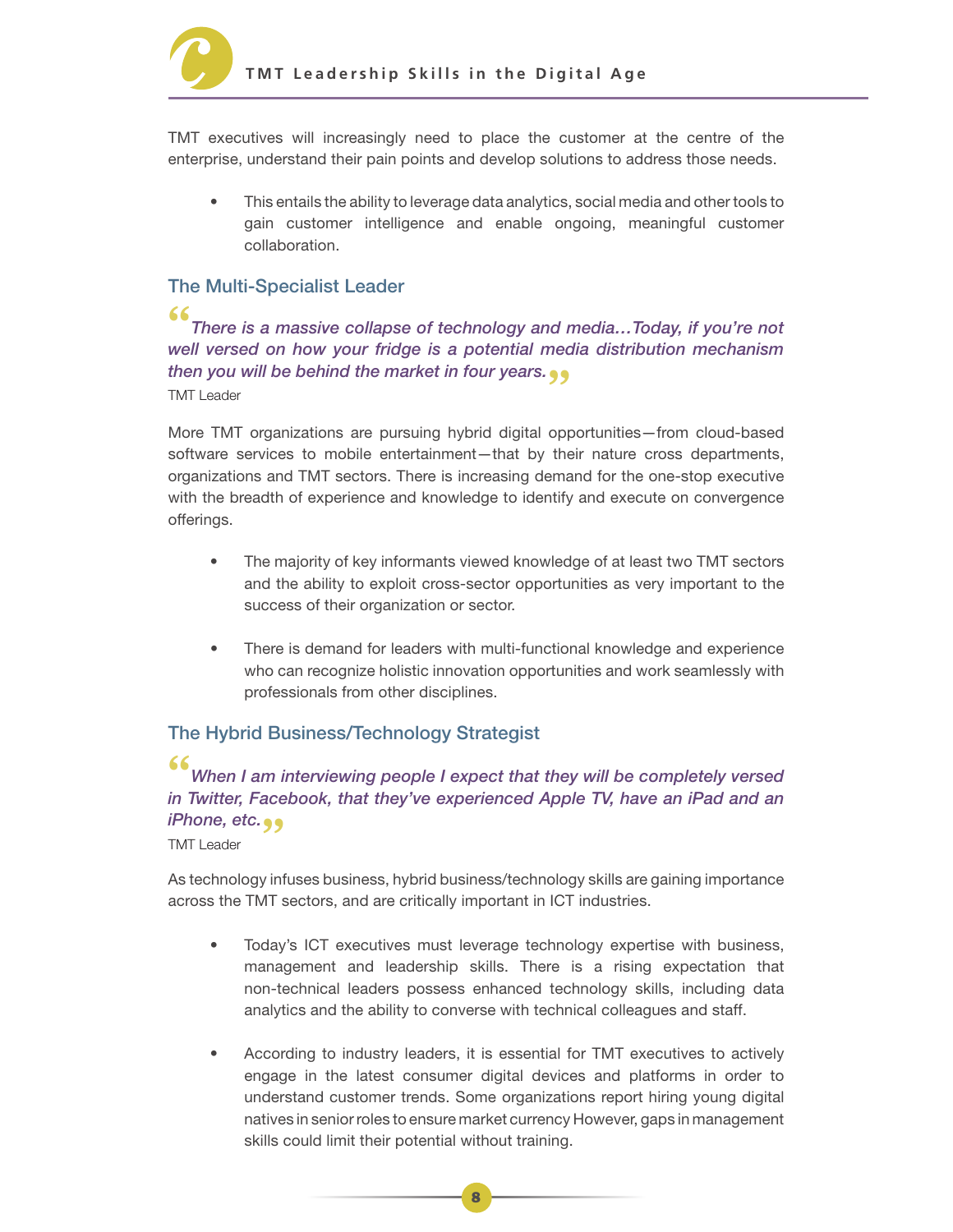

#### A Critical Need for Digital Leadership Training and Career Planning

As digital technologies proliferate and organizations focus on new business models, many of which will require extensive collaboration, the importance of these skills will very likely grow. In fact, significant skills gaps were noted in key areas throughout the sectors. A full compendium of common and critical TMT digital convergence leadership skills is set out in this Report.

While no one executive can possess all skills and attributes, if senior women are to retain employment and advance in the TMT sectors, enhanced provision of career planning and executive skills upgrading will be critical. This includes re-focusing executive career paths to gain in-demand experience and repositioning professional branding for a digital marketplace. Ensuring that TMT leaders have the right mix of skills for the digital era is also key to competitiveness in the global digital economy and thus should be a TMT sector priority.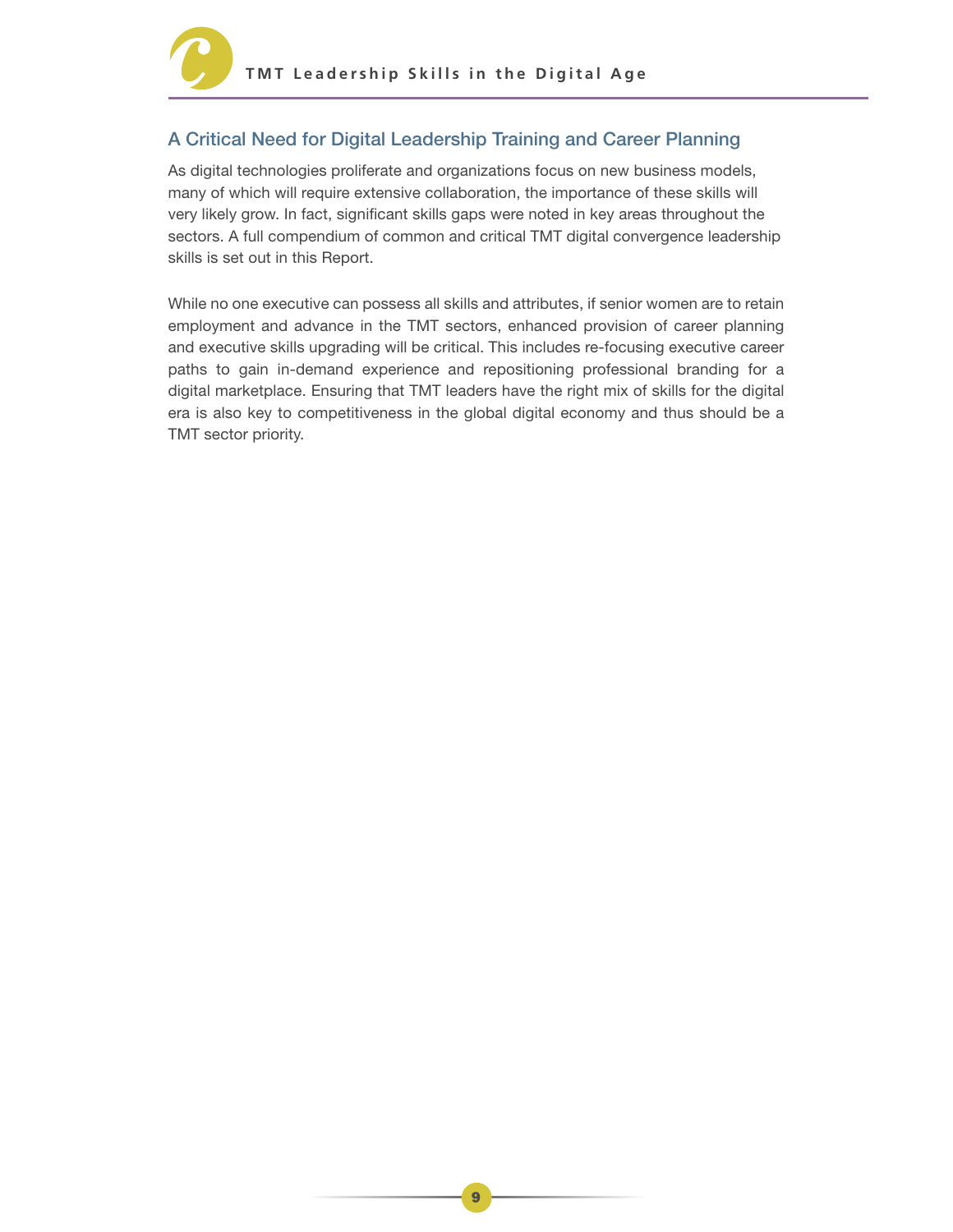## 3 Consultation Approach and Methodology

## 3.1 Objectives of the Consultation

For the past decade, Canadian Women in Communications has recognized the profound impact digital technology has had on the technology, media and telecommunications (TMT) industries in Canada, and by implication its influence on the careers of women working in these sectors. In order to retain and advance women in senior management and entrepreneurial ownership, it is critical to better understand the unique and changing leadership skillset needed to succeed in an environment marked by digital transformation and TMT convergence. If training is to be adapted to address the management skills needs of today it is essential that the TMT industry itself articulates those skills.

The objective of this industry consultation and needs assessment (the Consultation) is to determine the key common and critical skills and knowledge that TMT-sector organizations, large and small, require of their leaders in order to succeed in the digital convergence environment.

## 3.2 Scope of Consultation

This Consultation focuses exclusively on the unique strategic digital leadership skills and knowledge in demand today and in the near future in the Canadian TMT industries. In addition, we have sought out senior management skills (for those executives generally at the Director level or above, in organizations large and small) that are both common and critical to all three sectors, with a particular focus on skills needs for enterprises working at the intersection of technology, media and telecom in a convergence environment.

As well, this should be seen as a forward-looking consultation. A portion of the leaders we interviewed work at the core of digital innovation, transformation and convergence. Where we have identified major themes across interviews, we have integrated the comments of digital leaders to provide explanation and granularity to digital skills and processes.

## 3.3 Methodology

The approach and methodology adopted for this qualitative Consultation was two pronged:

#### 1. A literature review of Canadian and international sources

The consultants conducted a literature review on the impact of digital transformation on the Canadian TMT sectors as well as globally, where information was highly relevant. This was complemented by a review of existing reports on TMT-sector senior manager skills needs, specifically relating to digital transformation, disruption and innovation. The review allowed the consultants to create a base-line portrait of the state of digital transformation and convergence in the Canadian TMT industries, and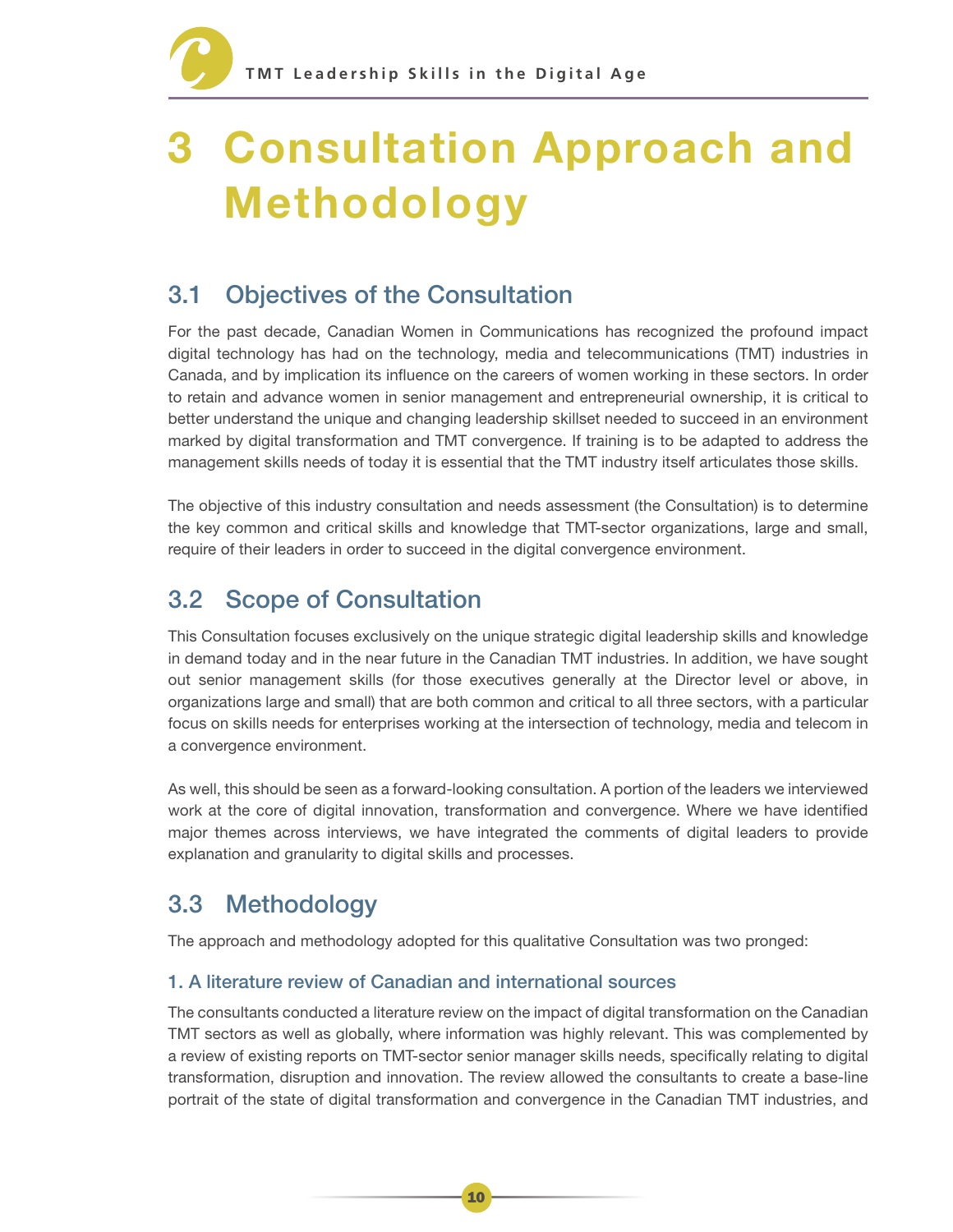

to isolate digital convergence-related executive skills themes for further exploration in key informant interviews.

#### 2. Informant Interviews with Senior TMT Stakeholders

Primary qualitative research was conducted through in-depth interviews with 61 senior-level stakeholders (55 Canadian and 6 in the U.S.) involved in the TMT sectors. Key informants included women and men TMT CEOs, senior executives, entrepreneurs, academics, consultants and industry association leaders. In Canada, informants were included from across the regions. A list of key informants is attached in Appendix B.

In our interviews we sought to identify and explore the digital convergence-related leadership skills most important to TMT organizations and the sectors today. We focused on skills for senior managers (director level and above) in TMT organizations, both large and small.

Interviews included extensive open-ended discussion with respect to key topics, including the impact of digital convergence on their organizations and sector, and on management in general, strategically important skills as well as skills gaps. We also asked key informants to rank various digital convergence management skills as "very important," "somewhat important" or "not important" to the success of their organization (or in the case of consultants, academics and association stakeholders, their sector). We used these rankings, in combination with overall discussions, only to help form a qualitative portrait of skills needs and gaps. Where we asked the same question across the sectors and found significant agreement across key informants as to "very important" skills themes, we included them in the final Consultation report (the Report).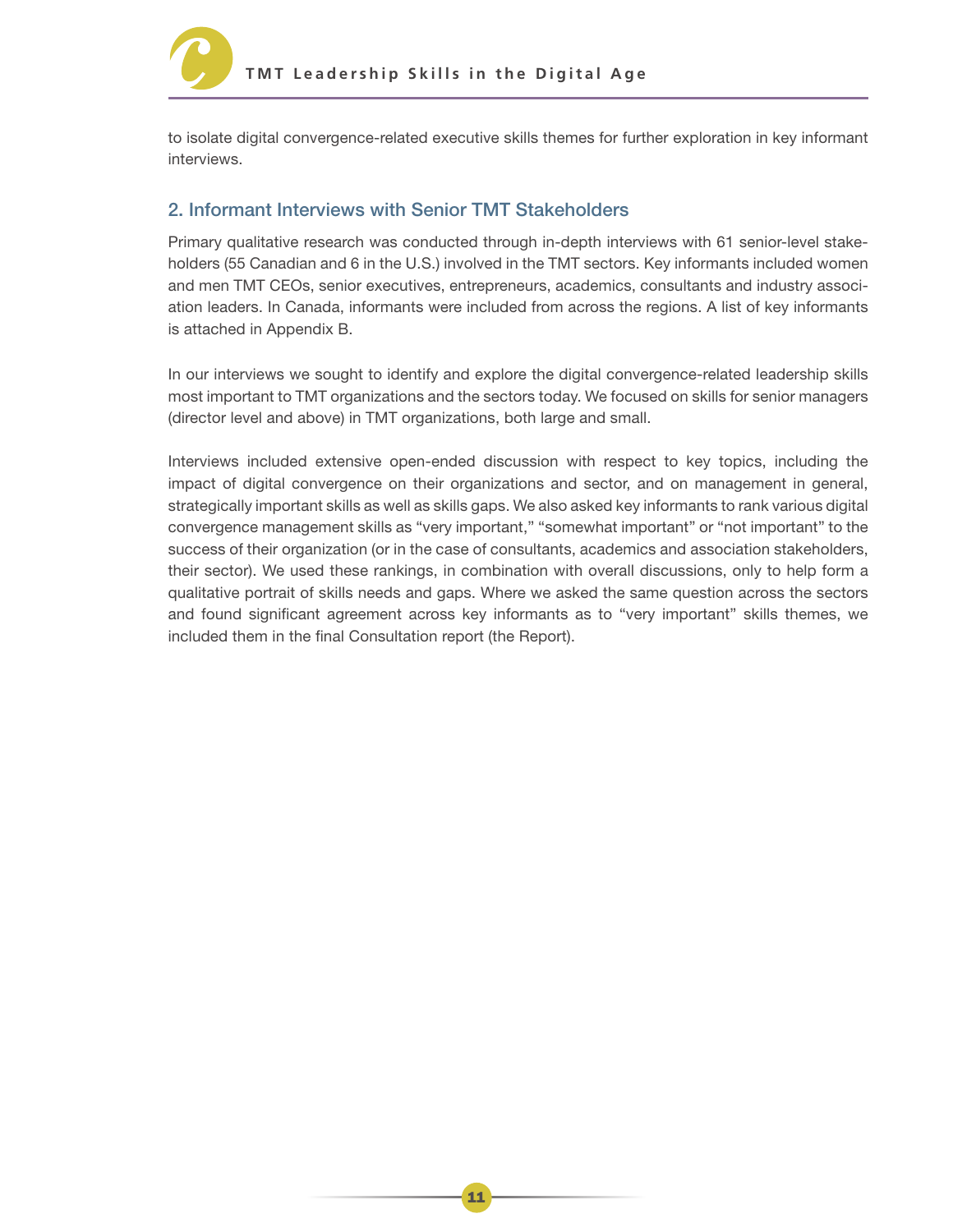## 4 Leadership in the TMT Digital Environment

## 4.1 Introduction

As digital technology revolutionizes industries at large, Canada's TMT sectors are positioned at the core of the global digital economy, offering highly skilled jobs, growth and economic prosperity. In these knowledge sectors, where human capital is the key resource, highly skilled leaders are critical to organizational success. Today's TMT senior executives must negotiate an increasingly connected TMT landscape that is undergoing massive change as a result of the introduction of new digital technologies and platforms and shifts in consumer behaviour. An introduction to the TMT sectors and a summary of selected digital trends is located in Appendix A of this Report.

## 4.2 The TMT Sectors in the Digital Environment

Our interviews with 61 TMT industry leaders, along with our secondary literature review, revealed an evolving TMT workplace where leadership is undergoing a parallel transformation.

#### Digital as a Key TMT Growth Driver and the Focus on Innovation

Digitization and network convergence, mobility, hybrid devices, cloud computing, the consumerization of technology and the rise of social media have been transformational for the TMT sectors. While legacy industries continue to derive a significant percentage, if not the majority, of their revenues from traditional operations and business models, new digital products and services, including wireless data, cloud-based services and digital media are growth drivers.<sup>3</sup> TMT organizations globally are increasingly focused on exploiting new and innovative products and services, many of which require extensive collaboration.

**(6**<br>The fundamental belief we have is that our core business for<br>at least the next five years will continue to dominate. At the same The fundamental belief we have is that our core business for **time, we need to explore all of these emerging digital areas.<sub>.</sub><br>TMT Leader** TMT Leader

#### Cross-Sector Diversification in a Connected Digital Ecosystem

The convergence of voice and data networks and the rise of mobility have produced a multitude of new 'hybrid' TMT products and services and a more connected ecosystem. From over-the-topvideo, delivered via the Internet, to multi-purpose smartphones and mobile cloud software services,

<sup>3</sup> See Appendix A of this Report for a discussion of revenues and growth in various TMT industries.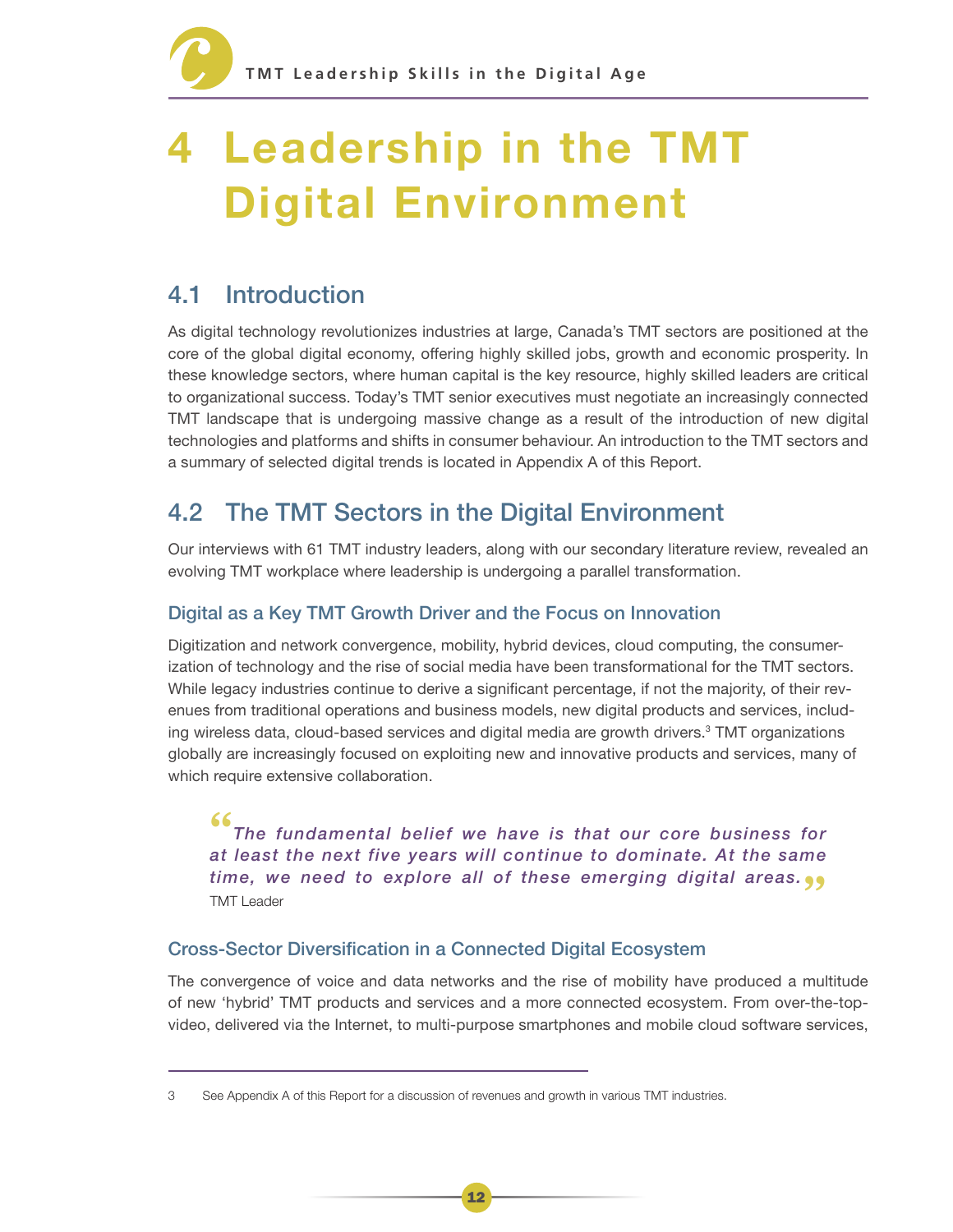

many of the newest digital products and services, by their nature, combine components from two or more of the traditional TMT sectors. As organizations capture value in the digital ecosystem and seek to generate new revenue streams, our interviews confirmed that cross-sector diversification, to varying degrees, is evident throughout the sectors.

#### The Emergence of the TMT Converged Organization

Mergers, acquisitions and consolidation are also realities of today's TMT digital ecosystem.<sup>4</sup> Canadian vertically integrated communications companies may offer cable television services, Internet access, home and wireless telephone services, as well as a variety of media, including broadcast and specialty channels, digital media, radio, and sometimes print and live entertainment.<sup>5</sup>

The trend is global, with players such as Google, Apple and Microsoft controlling extended digital ecosystems.<sup>6</sup>

**"**The winners are Google, Facebook, Twitter. Trying to force people into the categories of old is not wise. The new companies are not doing that. They are their own breed. They don't care where they fit and neither do their **customers. 99**<br>TMT Leader TMT Leader

The unprecedented pace of change renders it impossible to determine the full impacts of digital technology and the convergence of voice and data networks on the TMT sectors. It is clear that TMT players are driving growth through the pursuit of digital opportunities. Research also indicates that the TMT sectors in the digital environment are marked by increased but not full interdependence and increasingly porous boundaries.

#### The Digital Convergence Debate

The majority of industry leaders we interviewed told us of the importance of exploring cross-sector TMT opportunities, although many did not operate in all three sectors.

In addition, the great majority of key informants we spoke with assumed the advent of TMT digital convergence and reported impacts on their business or sector and executive skills expectations.

Some, however, were sceptical of the notion of full TMT integration, noting that there were many digital products and services that did not include components from all three sectors. Others commented that dissolving lines between telecommunications, media and technology were simply an indication of the extent to which digital technology is integrating with and transforming every sector.

<sup>4</sup> See Appendix A to this Report.

<sup>5</sup> Library of Parliament, Media Ownership and Convergence in Canada (In Brief), April 10, 2012, page 2.

<sup>6</sup> See Appendix A to this Report.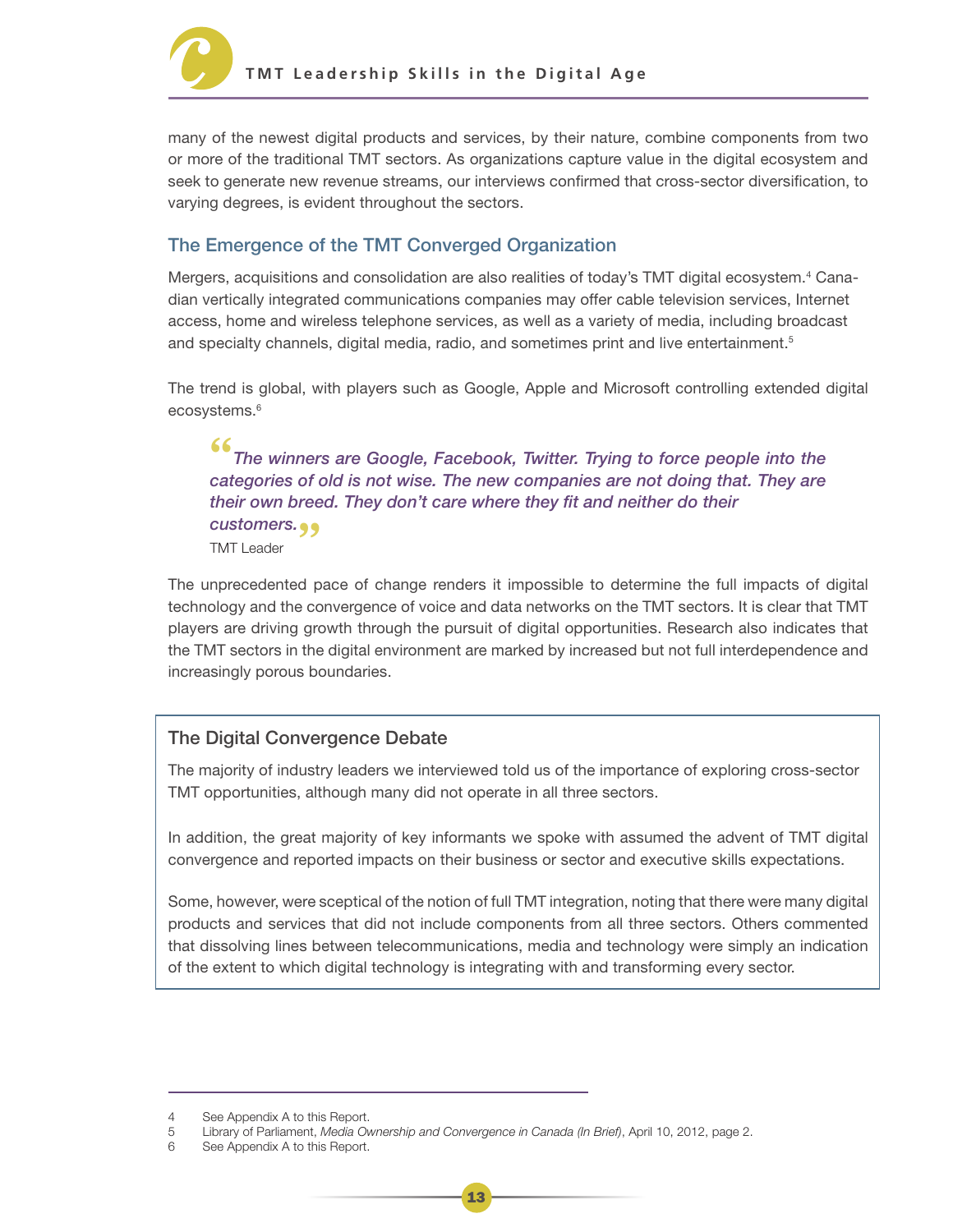

### 4.3 An Evolving TMT Management Environment

TMT leaders told us that digital transformation and convergence are impacting the management environment, sometimes profoundly.

**"** scope of responsibility and expertise. For example, 'I work in media. I Typically, in large organizations there were very clear definitions of work in wireless.' People worked within their sandbox. Convergence is all about the opportunities that exist in the cracks between the sandboxes. So convergence creates issues. Who does it? Where do the revenues come from? And a new breed of managers need to connect dots between different assets within a company and need to get comfortable within the cracks." TMT Leader

Key informants described today's organizations as more focused on new product and business model innovation, which for many legacy companies is taking place amidst much larger current operations where the bulk of revenues still reside. TMT organizations are also more collaborative. More work is structured as discreet projects undertaken by cross-functional teams and partnerships, often remotely. They also described management environments characterized by condensed timelines, relentless change and ambiguity. Characteristics of the current management environment discussed by interviewees are summarized in Table 1, and will be explored as they relate to leadership skills throughout this Report.

Table 1:

Impact of digital transformation and convergence on the TMT management environment: major themes, as summarized from key informant interviews

#### Impact of Digital Convergence on the TMT Management Environment: Major Themes

Flatter, more collaborative environments where leaders work with and manage cross-functional teams across the organization and with multiple external partners

An increased corporate focus on new product and business-model innovation across the organization

Condensed timelines, relentless change and ambiguity

Expectations to draw strategic connections between diverse capabilities, both internal and external, in order to derive new value

Technology-driven environments, mobile workplaces and focus on internal and external digital communications

Sharper, nimble organizations where strategic vision is backed by business sense and smart, agile executions

Source: Key Informant Interviews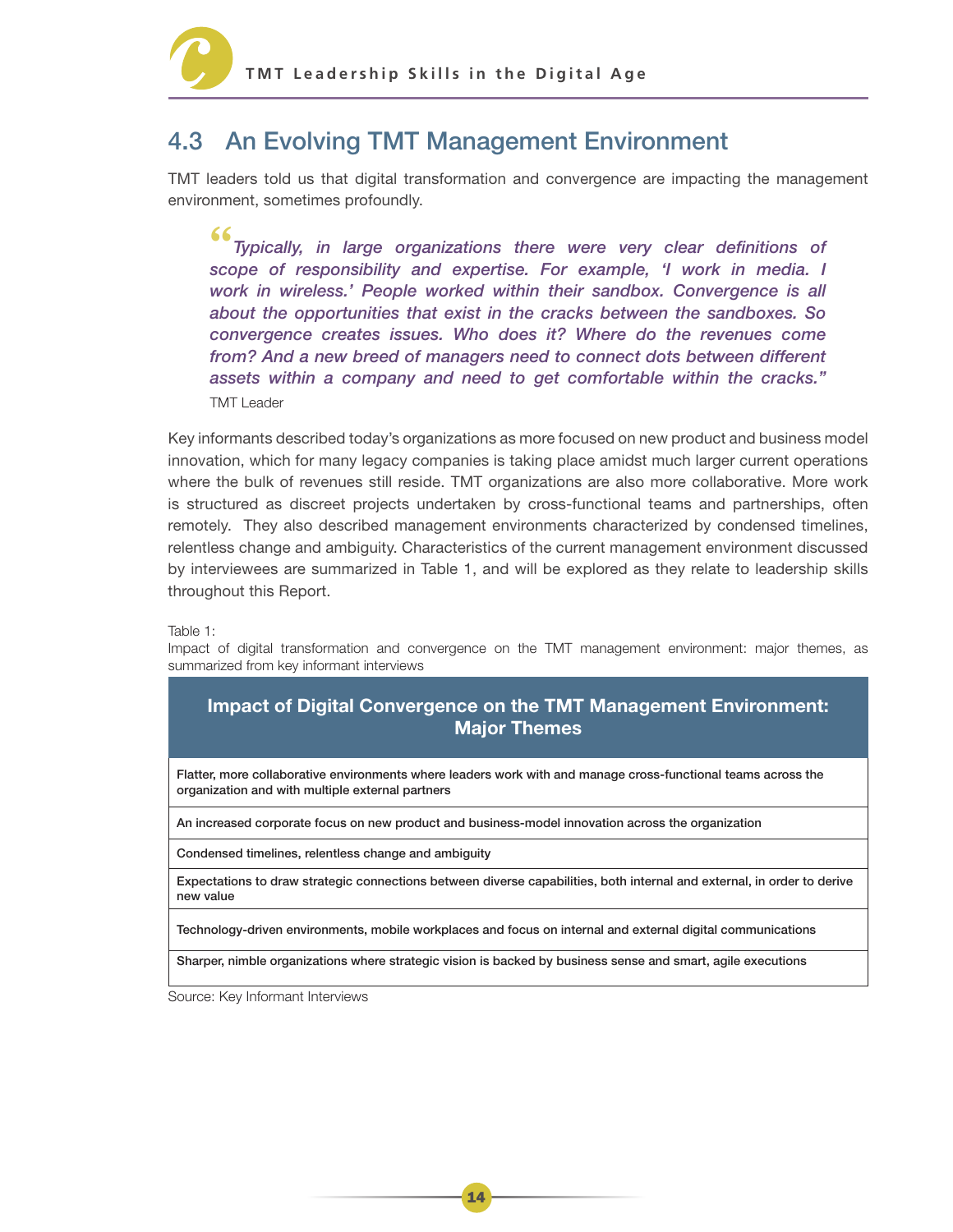### 4.4 An Evolving Leadership Paradigm in the Digital Environment

Digital transformation and convergence is fuelling the need for TMT executives with the skills and attributes to perform and lead others in a setting marked by disruption, an increased corporate focus on innovation, collaboration and constant change.<sup>7</sup>

**"** Managing in disruption is very different than managing in a steady state environment. Today's management is about managing creative chaos rather **than repeatability. • •**<br>TMT Leader

TMT Leader

Skills and knowledge identified as 'in-demand' or important to the success of key-informant organizations or sectors are wide ranging and diverse. A composite in-demand TMT digital executive is a bold consumer-focused innovator and highly collaborative leader who is well versed in TMT trends, comfortable with new technologies and is able to execute in fast-paced, ambiguous environments.

We have grouped common and critical skills and knowledge along five themes, ranging from leading in innovative and collaborative environments to developing hybrid technology and business skills and exploiting the TMT digital ecosystem. Themes are set out in Table 2.

Table 2:

TMT digital convergence leadership skills and knowledge themes as summarized from key informant interviews

### TMT Digital Convergence Leadership Skills and Knowledge Themes

Understanding and Exploiting the TMT Digital Ecosystem

Leading in an Innovative Environment

Leading in a Collaborative Environment

Hybrid Technology and Business Skills

Leveraging Consumer and Customer Digital Communications

Source: Key Informant Interviews

<sup>7</sup> Deloitte, SpencerStuart, Leadership at All Levels, Leading TMT Organizations into the Digital Future, October, 2010, and key informant interviews for this Consultation.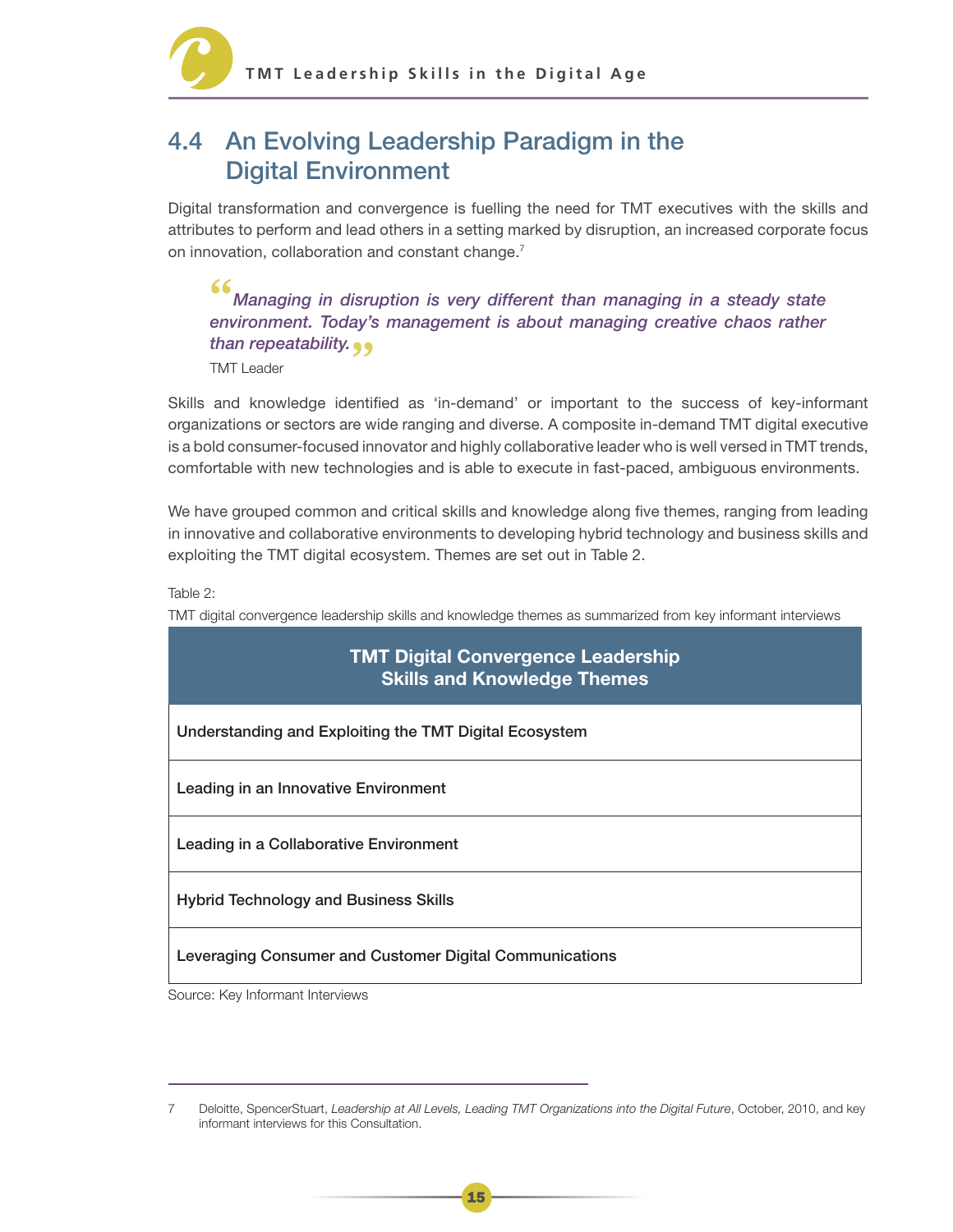

Key informants were realistic and did not expect any single executive to possess all desired skills and knowledge. However, there is a significant market opportunity for those willing to invest in skills upgrading and proactive career planning to capitalize on an evolving leadership profile in the digital environment.

**"** People who can integrate the ability to understand technology, how customers will behave and build financial models and strategies to make a company successful, that's the recipe to be an executive of the future. **If you ever find that person, call me.**<br>TMT Leader TMT Leader

In the following sections, we explore each skills and knowledge theme in detail, drawing primarily from key informant interviews with TMT industry leaders. We have added limited information derived from existing reports where relevant.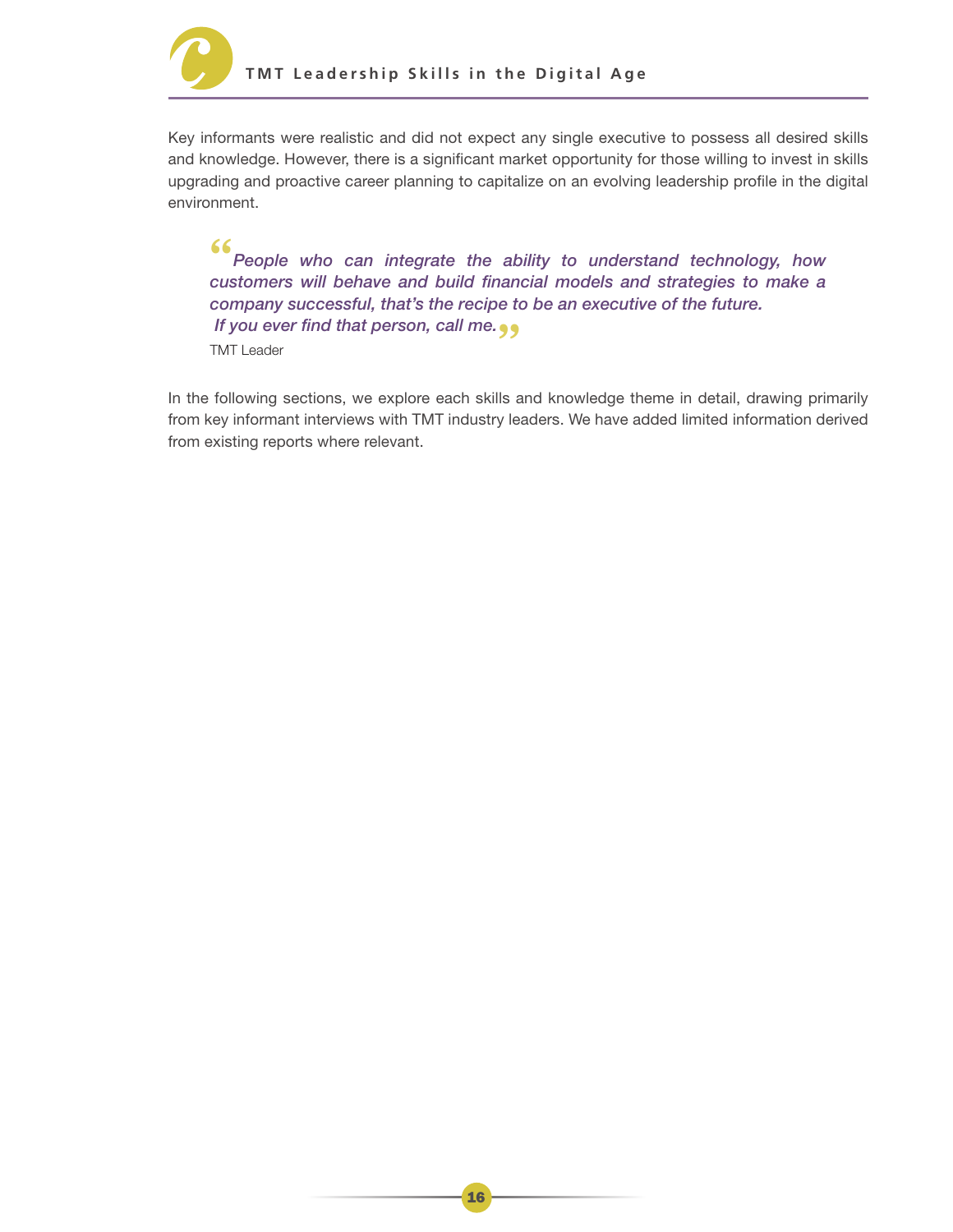## 5 Understanding and Exploiting Business Opportunities Across the TMT Digital Ecosystem

## 5.1 Introduction

Many key informants we spoke with are engaged in or exploring digital opportunities that, by their nature, cross at least two sectors, such as mobile software or digital media products and services. Stakeholders in TMT-diversified or vertically integrated companies reported increased expectations to draw new value from multiple assets and capabilities. This has given rise to increasing demand for the one-stop executive who can identify and execute on convergence offerings.

## 5.2 Understanding the TMT Ecosystem

When we asked stakeholders to determine the importance of management knowledge of at least two TMT sectors to the success of their organization or sector, $^8$  a majority told us it was very important.

Industry leaders spoke about the need for executives with a wider breadth of experience and knowledge "to really understand what the business is today." Those with this knowledge and experience are valued for their ability to assess the implications of ecosystem change on their business and understand new opportunities in a larger context.

**"** There is a massive collapse of technology and media… Today, if you're not well versed on how your fridge is a potential media distribution mechanism then you will be behind the market in four **years. •••**<br>TMT Leader TMT Leader

A broad understanding of the TMT ecosystem was also seen as important in vertically integrated organizations with multiple assets.

#### TMT Ecosystem Knowledge Summary

Industry leaders noted a range of related knowledge, including the following:

Broad awareness of at least two sectors in the TMT landscape including the business, the players and technology, in a domestic and global context

<sup>8</sup> 'Sector' was discussed throughout our interviews in the case of those stakeholders who were consultants, academics or industry association or fund executives.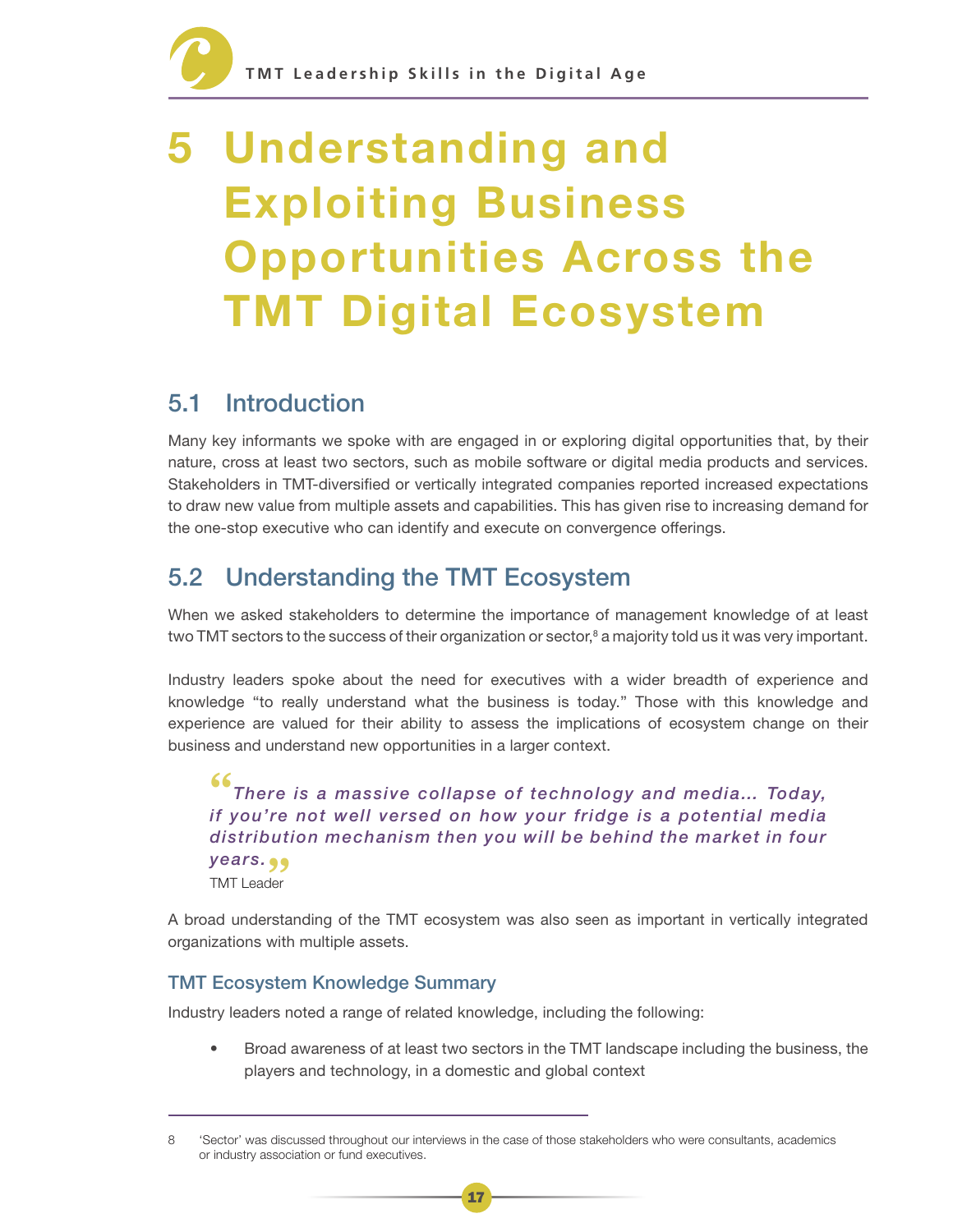

- An understanding of where your business fits in the value chain
- The ability to connect the dots on a political, regulatory and policy basis
- A consumer perspective, allowing one to see beyond imposed sector barriers and focus on products and services that consumers "aspire to have"

## 5.3 Exploiting Cross-Sector Digital Opportunities

A majority of key informants also saw the ability to exploit new digital-related cross-sector opportunities as a skill that was very important to their organization's success. Mobile is a major focus. One software executive told us, "Mobile is now one of the pillars of our mandate," while another was of the opinion that "everything will be mobile in three to five years." For a number of players, mobile remains a very small part of current business, but an important part of future activity.

**"** Mobile is now one of the pillars of our mandate. We have introduced on-demand and mobile apps including consumer apps… We are responding to the new workplace reality that work and home life are **blurred, that many people work at home and they work on the go.<sub>..</sub><br>TMT Leader** TMT Leader

For others, the pursuit of content opportunities was a priority. This is being driven by consumer demand for hybrid devices and as part of corporate vertical strategies to increase new revenue streams.

**"** It's an amazing space right now... Everyone is fighting for similar pieces of<br>the pie. The carriers are buying content whether it's TV or a hockey team. The It's an amazing space right now… Everyone is fighting for similar pieces of hardware manufacturers like Sony own content. Then you have new players like Google who are encroaching in the space. They all overlap. There is no clear delineation between these players. It is very grey. **"**TMT Leader

Therefore, there is likely to be an opportunity for those executives who can bring multi-sector TMT knowledge and experience to senior management.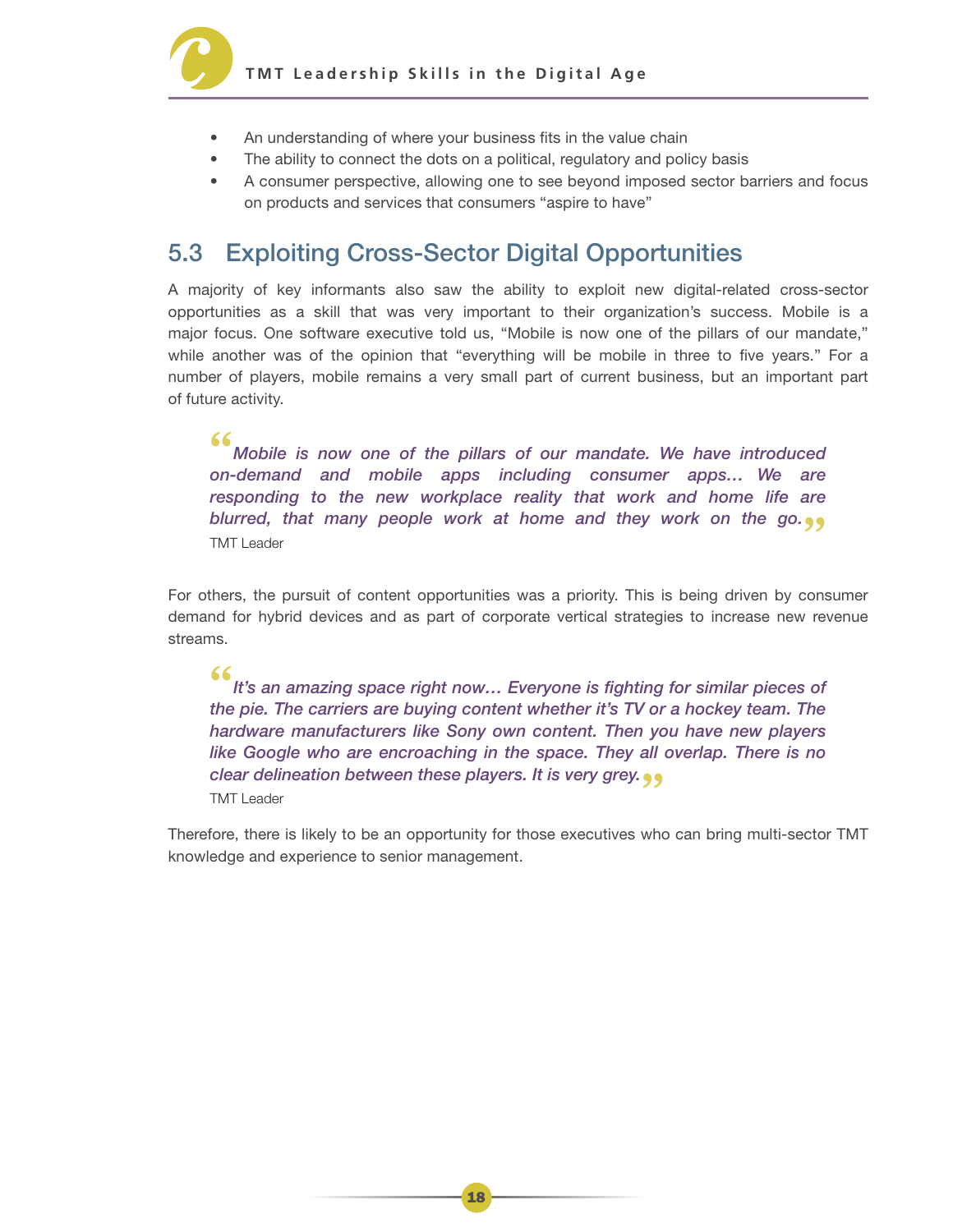## 6 Leading in an Innovative Environment

## 6.1 Introduction

For the purposes of this Consultation, innovation can be described as "the implementation of a new or significantly improved product (good or service), or process, a new marketing method, or a new organizational method in business practices, workplace organization or external relations."9

Research, as presented in this section, shows that TMT companies globally are focused on innovating new products and services as a driver of growth, triggering demand for a range of innovation-related executive skills.

## 6.2 Corporate Focus on Innovation

In response to new technologies and shifting consumption patterns, TMT organizations globally are increasingly focused on innovation while executing change.

- According to the PwC 15<sup>th</sup> Annual Global CEO Survey, as of 2012, 39% of technology CEOs worldwide viewed new products and services as their main opportunity for growth in the next year.<sup>10</sup> They are positioning to take advantage of the consumerization of IT and mobile computing in particular.<sup>11</sup>
- Likewise, 46% of global Entertainment and Media CEOs ranked "new product and service development" as the number one area of opportunity for growth, more than in any other sector<sup>12</sup>
- Communication CEOs globally were also focused on developing new products and services, with 60% intending to adopt new business models in the coming year.<sup>13</sup>

Key informants confirmed this theme, noting the increasing focus on innovation in their organizations and sector. For example, one executive said, "New value models, new ways of extracting value from the technology… is what everyone is focusing on."

<sup>9</sup> Organization for Economic Co-operation and Development (OECD) Directorate for Science, Technology and Industry, Workforces Skills and Innovation: An Overview of Major Themes in the Literature, 2011, page 16.

<sup>10</sup> PricewaterhouseCoopers LLP (PwC), Delivering Results, Key Findings in the Technology Sector, 15<sup>th</sup> Annual Global CEO Survey Sector Summary, 2012, page 4.

<sup>11</sup> Ibid., page 2.

<sup>12</sup> PwC, Delivering Results, Key Findings in the Entertainment and Media Sector, 15<sup>th</sup> Annual Global CEO Survey Sector Summary, 2012, page 7.

<sup>13</sup> PwC, Delivering Results, Key Findings in the Communications Sector, 15<sup>th</sup> Annual Global CEO Survey, Sector Summary, 2012, page 6.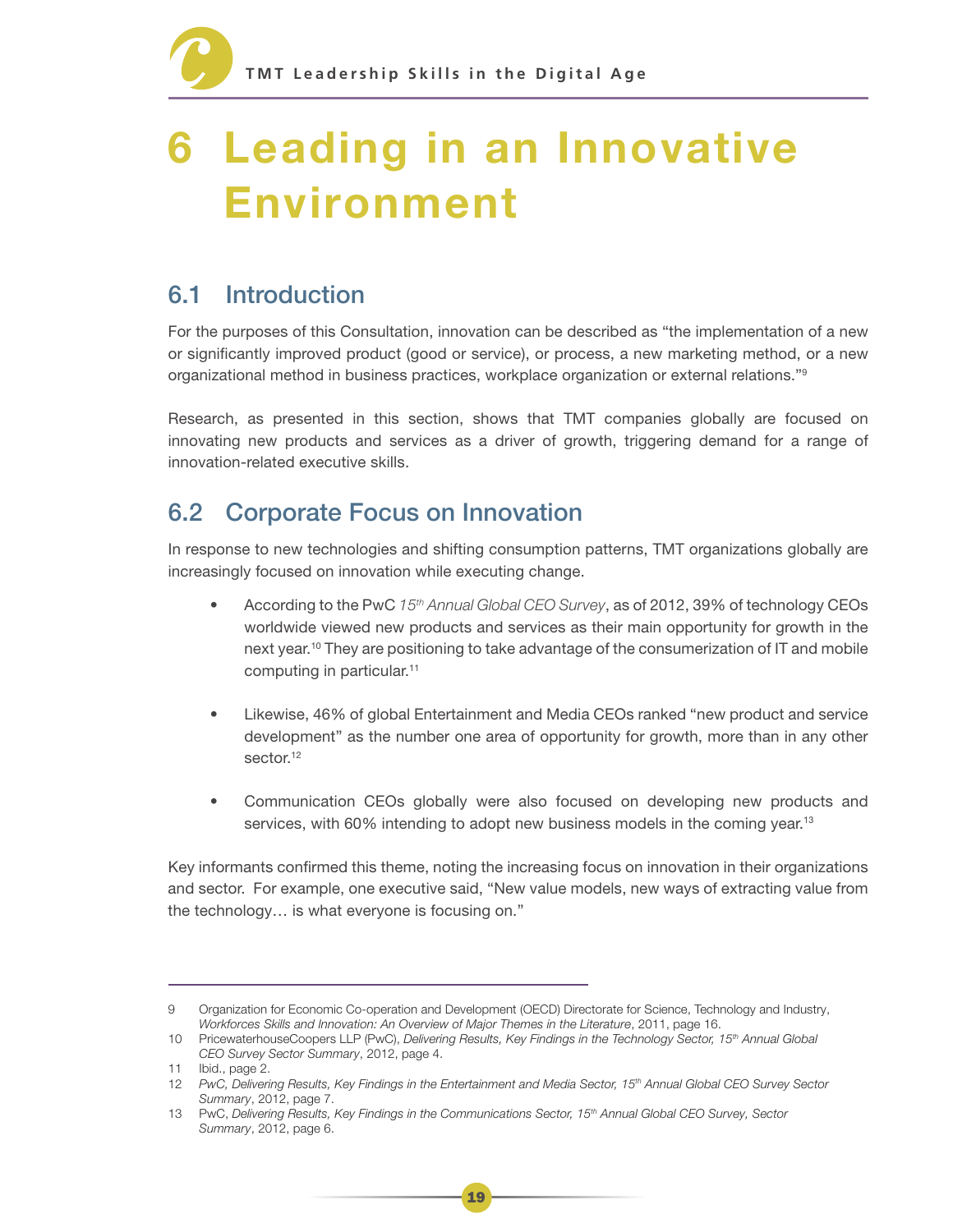

However, others emphasized that legacy company innovation efforts must be balanced by the need to derive the bulk of revenues through existing products and services. Thus, innovation must take place alongside much larger traditional business operations.

**"** high demands today to be more efficient, to continue to capture We need everyone's creativity up and down the line. There are the benefits of the old business, optimizing returns from that while making room for the imperative to create new revenue streams.<sub>.</sub><br>TMT Leader TMT Leader

### 6.3 Innovation as a Core Executive Skill

According to stakeholders in this Consultation, innovation is a key executive skill. An overwhelming majority of key informants viewed leading innovation and innovation strategy as digital convergence management skills that are "very important" to the success of their company or sector. Innovationrelated skills gaps were also a significant theme.

**"** There is no room for just a middle manager taking direction from above and simply implementing. We need leaders to help shape the company vision, to come up with new ideas and to understand how to get to the customer **with new technologies. ••**<br>TMT Leader TMT Leader

According to our interviews, innovation is the raison d'etre of most start-ups, shaping the entire company from organizational models to daily activities. One start-up leader commented, "I have to innovate every day." Another said, "Our whole business is innovation."

For larger organizations as well, innovation is increasingly the concern of senior executives at large. While direct responsibility for radical innovation of new technologies and products may lie within specific innovation teams, interviews indicate that transition to digital platforms and business models requires constant innovation, making innovation leadership a core senior TMT executive skillset.

**Example 19 Set of innovation as someone off somewhere coming up wit good idea. That's part of innovation but by no means the whole picture. <b>(1)**<br>TMT Leader People think of innovation as someone off somewhere coming up with a TMT Leader

Stakeholders discussed a broad range of innovation-related executive skills. We have grouped these into a series of sub-themes.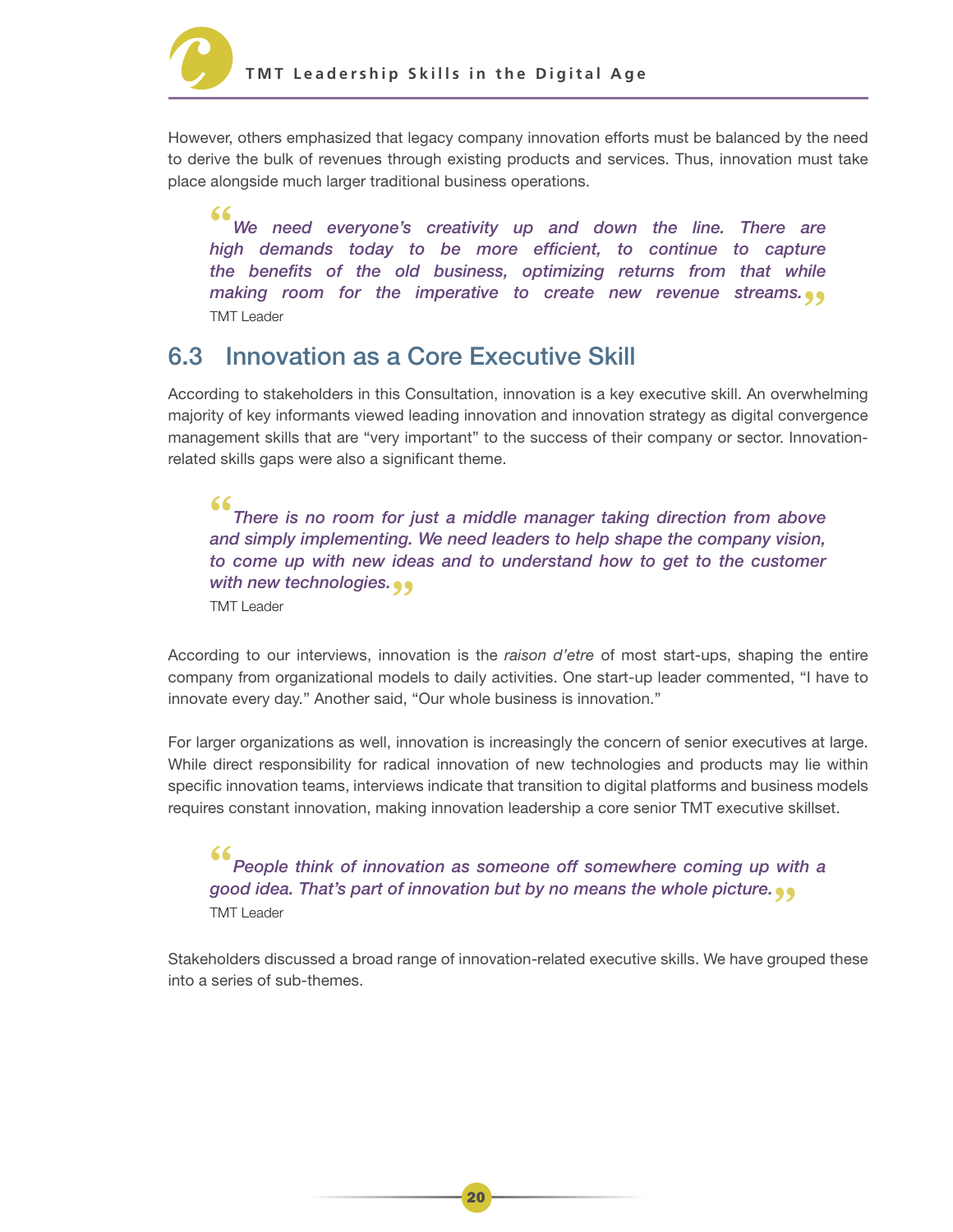## 6.4 Personal Leadership Skills for an Innovative **Environment**

#### **Overview**

Throughout our interviews, there was a major emphasis on the need for strong personal leadership skills today. Specific skills mentioned included traditional capabilities, such as effective people management and the ability to communicate well both orally and in writing. These were seen as essential and will be discussed later in this Report.

Stakeholders spoke repeatedly of the importance of leadership in an environment characterized by condensed timelines, innovation, constant change and lack of clarity with respect to the future.

According to key informants, executives need to be agile and action oriented, able to adapt to multiple roles and changing priorities, and move ahead despite ambiguity. Innovation requires leadership by bold risk-takers who can turn on a dime and then recover from inevitable failures. Key attributes for leading in an innovative environment as identified by stakeholders are summarized in Table 3.

> Table 3: Key leadership skills for innovative environments summarized from stakeholder interviews

| <b>Key Leadership Skills for</b><br><b>Innovative Environments</b> |
|--------------------------------------------------------------------|
| Flexibility                                                        |
| Adaptability                                                       |
| <b>Resilience</b>                                                  |
| <b>Tolerance for Ambiguity</b>                                     |
| Agility                                                            |
| Risk-Taking                                                        |
| <b>Focus and Prioritization</b>                                    |
| <b>Appetite for Learning</b>                                       |
| <b>Exerting Influence</b>                                          |

Source: Key Informant Interviews

#### Agile, Nimble and Action Oriented

Stakeholders reported that digital technologies are enabling shorter times to bring products to market and fuelling declining product lifecycles. In addition, the iterative production processes first used in high-tech and digital environments entail bringing "good enough products" to market and then course correcting, "iterating" and "pivoting" according to market feedback. While these trends have yet to permeate throughout TMT sectors, there is high value placed on executives who can achieve results quickly, meet tight deadlines and take action.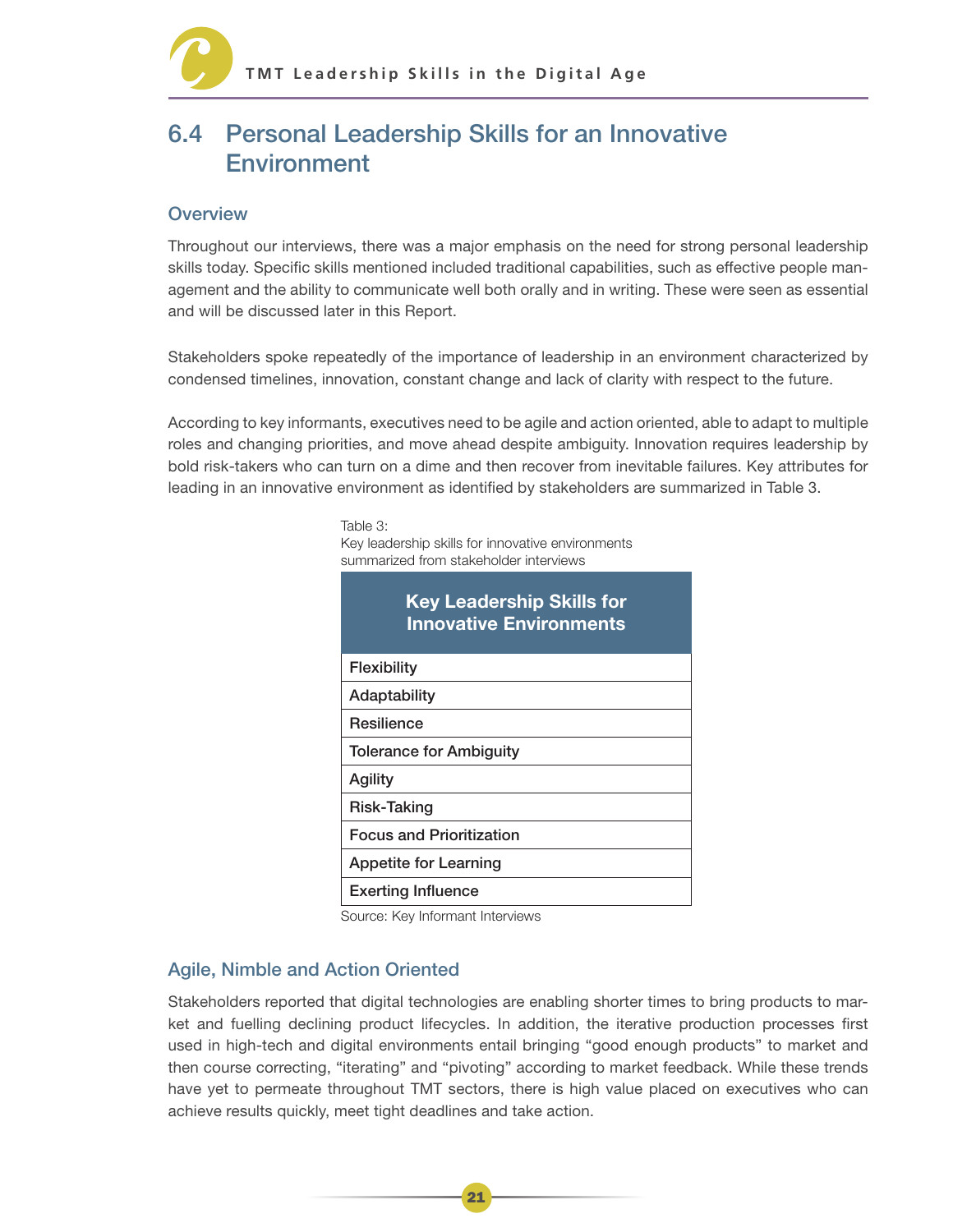

**"**Once a cable CEO asked for a font change in their channel guide and four years later it was delivered. Today we can do that in five minutes. **"** TMT Leader

#### Open, Flexible and Adaptive

Digital convergence success increasingly also entails rapid adoption of new technologies and business models. Today's flatter organizations have also given rise to leaders often playing multiple roles. As a result, executives must be more flexible and adaptive than ever before, including being open to new ways of doing business and having an appetite for continuous learning.

**"** Roles and responsibilities have become much less precise and more flexible. You might be doing something completely different in the afternoon than you were doing in the morning and you need to be okay with that.<sub>.</sub><br>TMT Leader TMT Leader

**form** the so frustrating. You arrive with your tennis equipment and the playing football. Adaptability is every leader's biggest challenge. **(1)**<br>TMT Leader It can be so frustrating. You arrive with your tennis equipment and everyone TMT Leader

#### **"**

You need to be prepared to throw out any business model you are used to and look at things completely differently than you have in the past.<sub>.</sub><br>TMT Leader TMT Leader

#### Bold, Resilient and Tolerant of Ambiguity

As one executive told us, "So often you go in circles in innovation… you have to be able to wander in the woods while you figure it out…" Key informants from both start-ups and large organizations reported that leaders today have to be bold, take risks and make decisions despite having few facts. This includes a willingness to fail and the ability to recover and stay fresh over the long haul.

**16** The number one thing that we hire for is the ability to be resilient through change and execute despite ambiguity and sometimes very few facts at all. **(1)** The number one thing that we hire for is the ability to be resilient through TMT Leader

**"**You need to be OK with the idea that the world in five years may be completely different and you may be wrong. **"** TMT Leader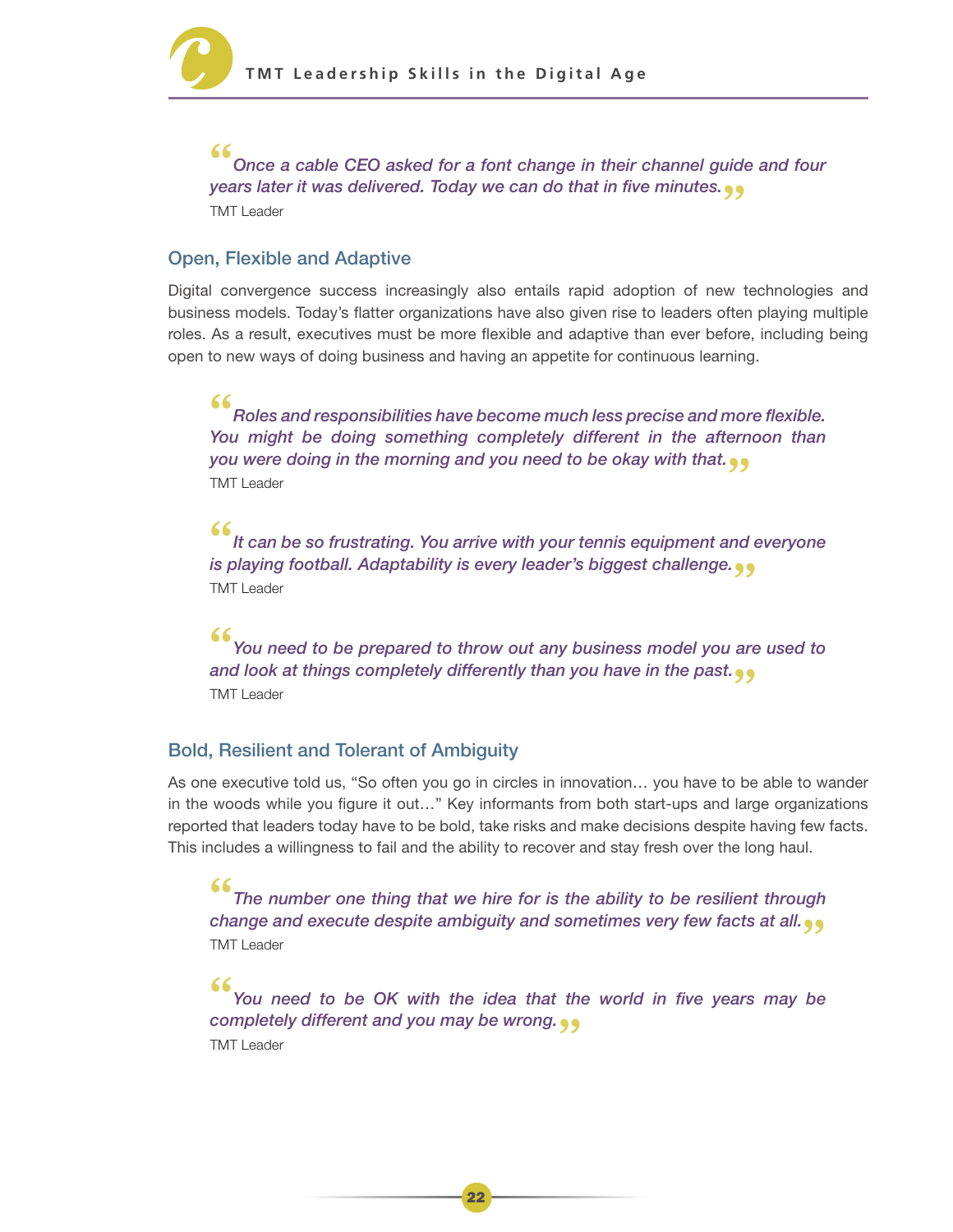

#### Focused and Able to Prioritize

Today's TMT leaders face a multitude of innovation ideas, exponential growth of information and the need to engage on multiple communications platforms. This is driving an increasing need for executives to focus and prioritize. As one executive reported, "The demands have grown exponentially… relentlessly prioritizing your activity is the key to avoiding burnout…Thinking that you are going to get everything done on your to-do list is a recipe for disaster."

#### Influential Change Driver

Stakeholders also noted that in an innovative environment, leaders are required to influence and drive change within an organization, cut through cultural barriers and line up multiple stakeholders behind their vision. One executive said, "Managing change is the hardest thing managers do. Everyone is afraid of the future and stays in their comfort zone. This won't work in today's environment."

### 6.5 Talent Leadership in an Innovative Environment

According to a recent multi-industry study, organizations with strong innovative cultures are more likely to achieve success.14 Our interviews confirmed that innovation requires having the right creative team in place, and then creating an environment where they can thrive. Talent management in general was a significant skills theme and a frequently cited skills gap.

**(6**<br>
Innovation requires putting in place the kind of mindset that ends up<br>
delivering innovation in a repeatable way. This means hiring the right people Innovation requires putting in place the kind of mindset that ends up and continuing to foster an environment that gets the best out of those people. **"**

TMT Leader

Particularly in digital organizations and departments, but to some degree across the sectors, the demand for top talent has put increasing pressure on executives to have the skills to attract and retain key team members for the longer term.

**"**Everyone [in digital] is challenged by talent retention. Talent is just being swapped around because it's so hard to keep people. So it's critical for leaders to be able to create a great working environment. **"**TMT Leader

Key informants identified specialized-skills needs relating to managing, nurturing and developing creative employees who can lead the organization into the future, often from the millennial generation. As one industry leader told us, "First you need to identify the right talent. Where talent

<sup>14</sup> Booz&co., The Global Innovation 1000, "Why Culture is Key", strategy+business, Issue 65, Winter 2011, page 4.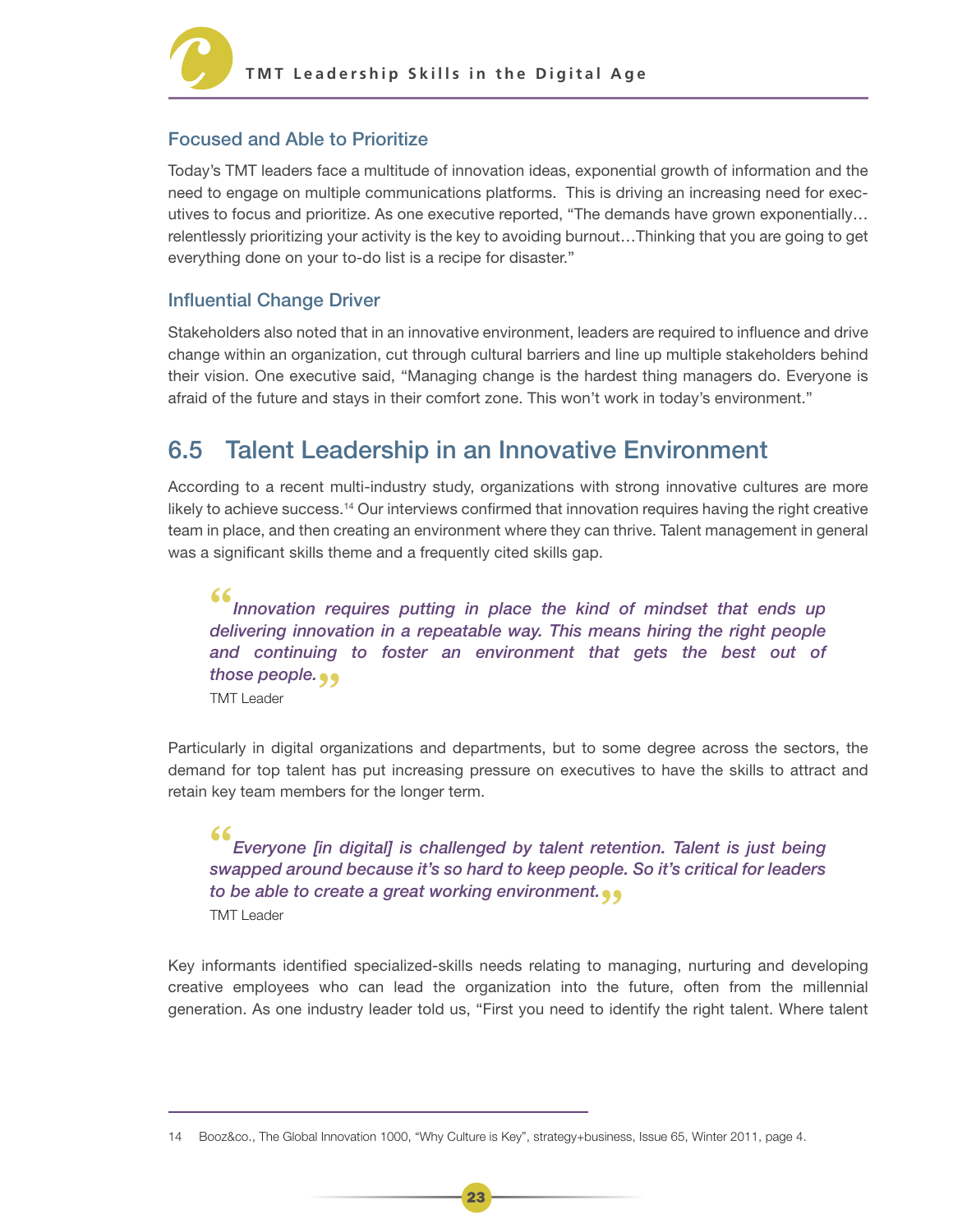

exists, exploit it by giving [it] the opportunity to be more creative and think more freely." Another leader explained, "…helping employees build a career, sponsoring them for the next level of assignment, determining where their best fit is, this is critical as you build your team."

As discussed later, in Section 8 of this Report, an important skills gap relates to management skills in general for younger leaders, some of whom are entering senior positions as a result of their top digital skills. In that context, people management was seen as a particular skills gap.

## 6.6 Key Innovation Skill: Strategic Visioning

#### Visioning New Opportunities

The foundation of innovation is the ability to identify new opportunities. In order to take organizations forward in a disruptive environment, leaders in demand are continuously thinking about the 'next big thing' or simply asking, 'How do we do it differently?' The ability to look ahead, vision, see changes coming before they happen and discover the next winning opportunity was seen as a key executive skill.

**"**Solutions are not self-evident anymore. Successful companies find the white space in the marketplace and create disruptive ideas.<sub>.</sub><br>TMT Leader TMT Leader

Some informants also pointed out skills gaps related to the use of formal visioning practices including strategic foresight, described as "a systematic approach to gathering intelligence about possible futures and building shared visions, aimed at guiding and enabling present-day decisions."15 One leader noted the importance of adopting formal innovation methods such as design thinking, a holistic, creative approach to problem solving that allows an understanding of potential multiple outcomes then uses tools to narrow the field to the optimal system, experience or product.

#### Distilling Multiple Trends and Developments

In order to discover new opportunities, executives in the digital convergence environment will need to be adept at managing multiple information streams, including:

- Technology developments
- Industry trends
- International landscape and trends
- Customer attitudes, preferences and broader consumption patterns

Industry leaders saw being 'on trend' as essential, particularly in light of the accelerated speed of technology and consumer consumption changes. One key informant noted, "The timelines are becoming shorter and shorter. Things used to happen in 18 months. Now it's three to six months." Several informants emphasized a skills gap around understanding the landscape and trends in an international context.

<sup>15</sup> Strategic Innovation Lab (sLab), OCAD University, 2020 Media Futures, 2011, page 31.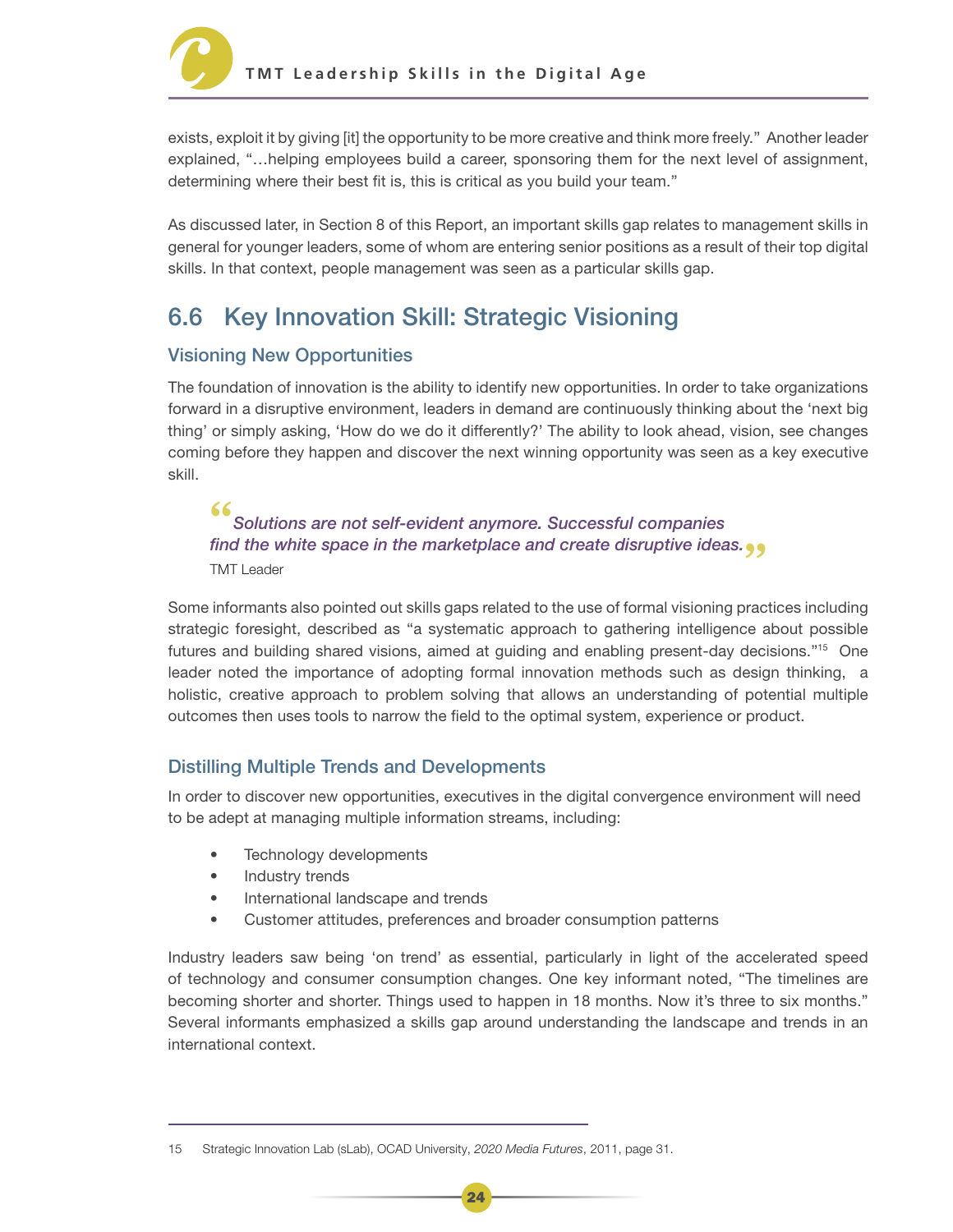

[Leaders] need to understand the Canadian context in the global context. We have regulation, a restrictive market, a lack of scale...We need a global context to see opportunities and understand global trends. **"** TMT Leader

**"** Understanding the potential on an international level. I rarely hear how the larger organizations want to grow their businesses beyond our small borders. How do we develop alliances and synergies with international business? **"**TMT Leader

A number of interviewees stressed the importance of a "customer leaning focus" in identifying new opportunities. According to these industry leaders, "listening" to customer activity through social media and data analytics has emerged as a key innovation-related skill. One executive employs ethnographers on staff with the goal of deciphering unmet consumer needs by closely observing their behaviours, tastes and habits. Possessing a consumer-centric view emerged as a significant theme throughout our consultations, and is discussed in more detail in Section 7 of this Report.

**"** Today it's not always about one product. Business models are increasingly built around niche targeting, customization and consumer experience. Customers still end up as passengers on too many business plans. **"** TMT Leader

### 6.7 Key Innovation Skill: Strategic Business Assessment

The demand for leaders with capabilities to think creatively and vision future opportunities was tempered by the requirement that they assess those opportunities with strategic business rigour. Key informants stressed the need for executives to focus on innovation ideas aligned with both the realities of the marketplace and the strengths and goals of the organization. Assessment criteria mentioned by key informants includes:

- Corporate strategic goals, positioning and strengths
- Corporate constraints and limitations
- Available resources
- Market need and consumer preferences
- Opportunities with the biggest potential impact given the above

#### **"**

We need people that not only can come up with a great new idea, but can come up with a great new idea that is business worthy. **"** TMT Leader

#### **"**

Too much focus now is on where we want to be without looking at where we are now and who we are, doing a gap analysis and determining whether we **can really do this.??**<br>TMT Leader

TMT Leader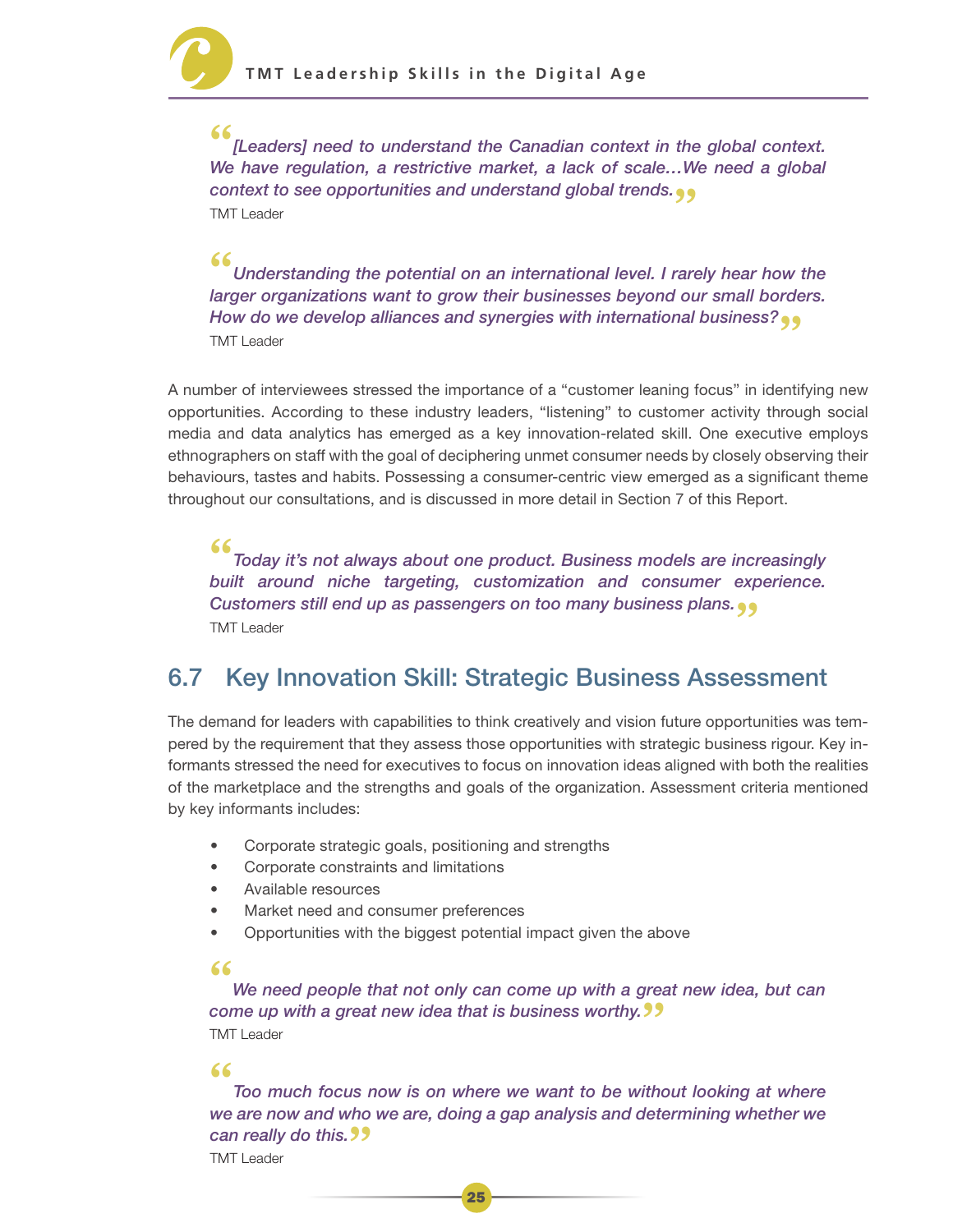### 6.8 Key Innovation Skill: Understanding, Creating and Exploiting New Digital Business Models

As TMT organizations search for new digital revenue streams, according to key informants, skills relating to exploiting and creating new business models are considered critical. A large majority of key informants rated exploiting new digital business models as very important to the success of their organization or sector. One industry leader said, "New ideas always come down to the business model, so you really have to understand this." Creating or exploiting new business models was also seen as a significant gap across the sectors.

Related skills were wide ranging, including identifying, assessing and adapting new digital business models. A summary of stakeholder comments is set out in Table 4.

Table 4:

TMT business model-related skills as extracted from stakeholder interviews

| <b>Summary of TMT Business Model-Related Skills</b> |                                                                                                                                                                                                                                                                                                                                                                                                                                                                      |  |  |  |  |
|-----------------------------------------------------|----------------------------------------------------------------------------------------------------------------------------------------------------------------------------------------------------------------------------------------------------------------------------------------------------------------------------------------------------------------------------------------------------------------------------------------------------------------------|--|--|--|--|
| <b>Mindset/Values</b>                               | Open-mindedness to new models and ways of doing business<br>$\bullet$<br>Entrepreneurial and risk-taking<br>Confident<br>Good judgment                                                                                                                                                                                                                                                                                                                               |  |  |  |  |
| Knowledge and<br><b>Information</b>                 | Familiarity with known digital business models including sponsorships, branded<br>content, product placement, freemium, open and service business models, syndication,<br>subscriptions, multiple business-model strategies, merchandizing<br>Familiarity with digital distribution platforms including social media, online retail and<br>$\bullet$<br>applications<br>Understanding present business in order to evaluate efficacy of future business<br>$\bullet$ |  |  |  |  |
| <b>Strategy and</b><br><b>Analysis</b>              | Combine creativity with business skills<br>Innovate new disruptive business models<br>Apply holistic strategy (i.e., analysis of complex ecosystems models where revenue<br>streams are sometimes indirect)<br>Analyze how successful business models operate and adapt to relevant opportunities<br>$\bullet$                                                                                                                                                       |  |  |  |  |
| <b>Business Model</b><br><b>Considerations</b>      | • Able to assess:<br>Sources of revenue streams<br>Value proposition<br>Relation to existing business<br>Route to scale                                                                                                                                                                                                                                                                                                                                              |  |  |  |  |

Source: Key Informant Interviews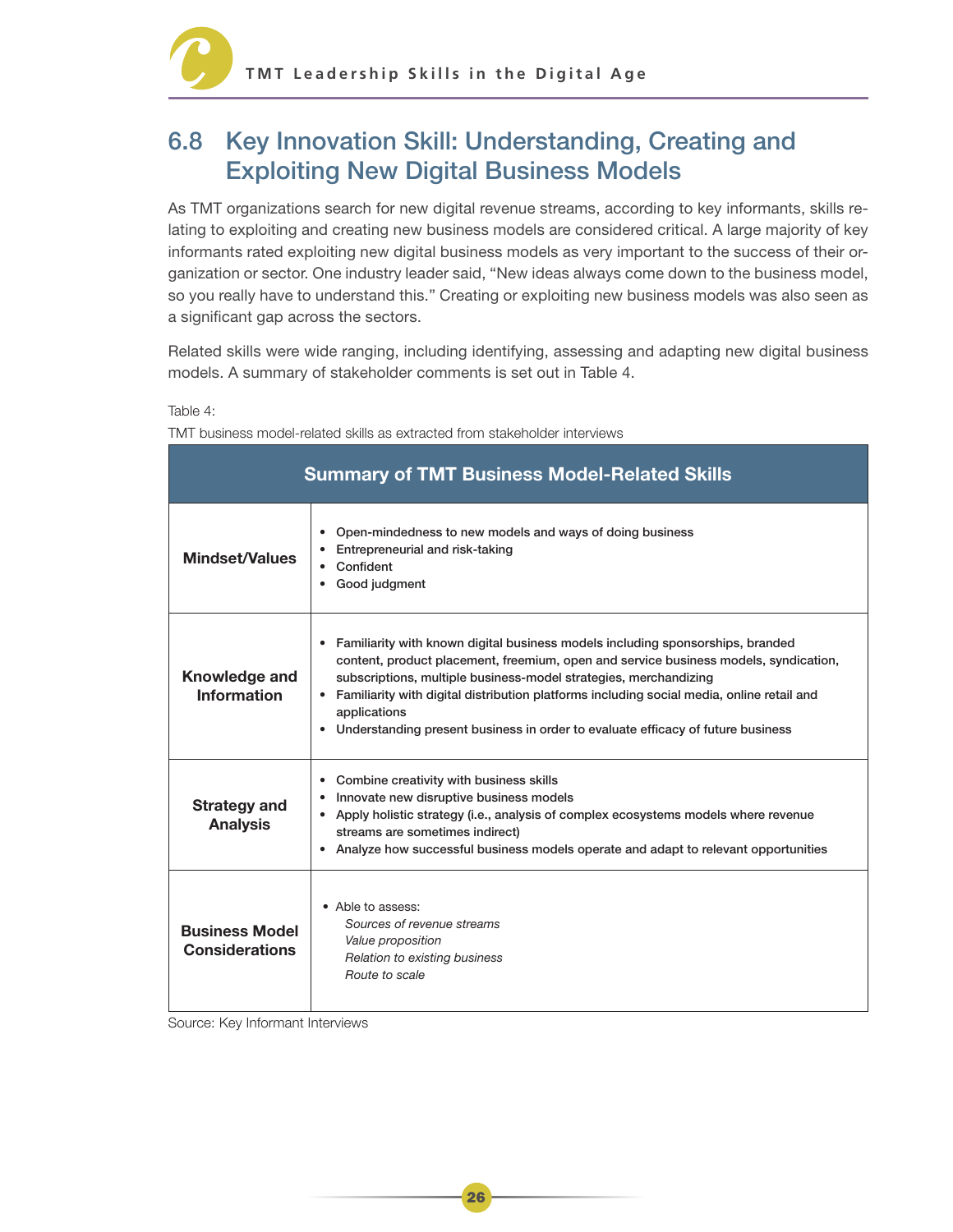

#### Top-Line Understanding of Financial Modelling

Financial modelling was seen by a majority of key informants as a digital convergence management skill very important to the success of their organization or sector. Industry leaders viewed financial modelling as a key tool to evaluate the efficacy of a new digital business venture and a fundamental part of a successful business case. However, it is expected that executives need an understanding level only in order to communicate with and leverage the work of the financial team.

**"** Today, unless you show me a three- to four-year payback and unless it can generate revenue and hold its own, it's not something we're going to look at anymore... simple financial math now creeps into everything we do.<sub>..</sub><br>TMT Leader TMT Leader

### 6.9 Key Innovation Skill: Creating and Selling a Business **Case**

A large majority of key informants viewed creating and selling a business case for new ventures as a digital convergence management skill, very important to success of their organization or sector. The business case was described as a key sales and educational tool for new digital ideas, particularly in an environment where decision makers may not understand the technologies and business opportunities associated with digital innovation.

## **66**<br>
You have to get buy-in right at the top, to<br>
different technologies, different paradigms. **(1)**<br>
TMT Leader You have to get buy-in right at the top, to plant seeds for future models,

TMT Leader

To clearly articulate the value proposition, executives need to be familiar with standard business-case components, including:

- Market demand analysis
- Competitive analysis
- Revenue model
- Financial and resource requirements
- Revenue and profit projections
- Time to market

The process of selling a new business case was also regarded as essential to gain buy-in laterally across the organization, something crucial for the project's acceptance and success.

Salesmanship, including direct presentation skills and indirect networking, alliance building and influencing skills were viewed as important. One successful innovator spoke of initiating 90-day back-channel strategies, gaining agreement from key players long before a formal presentation. They emphasized the need to "be campaigning constantly" to build crucial support laterally across the organization.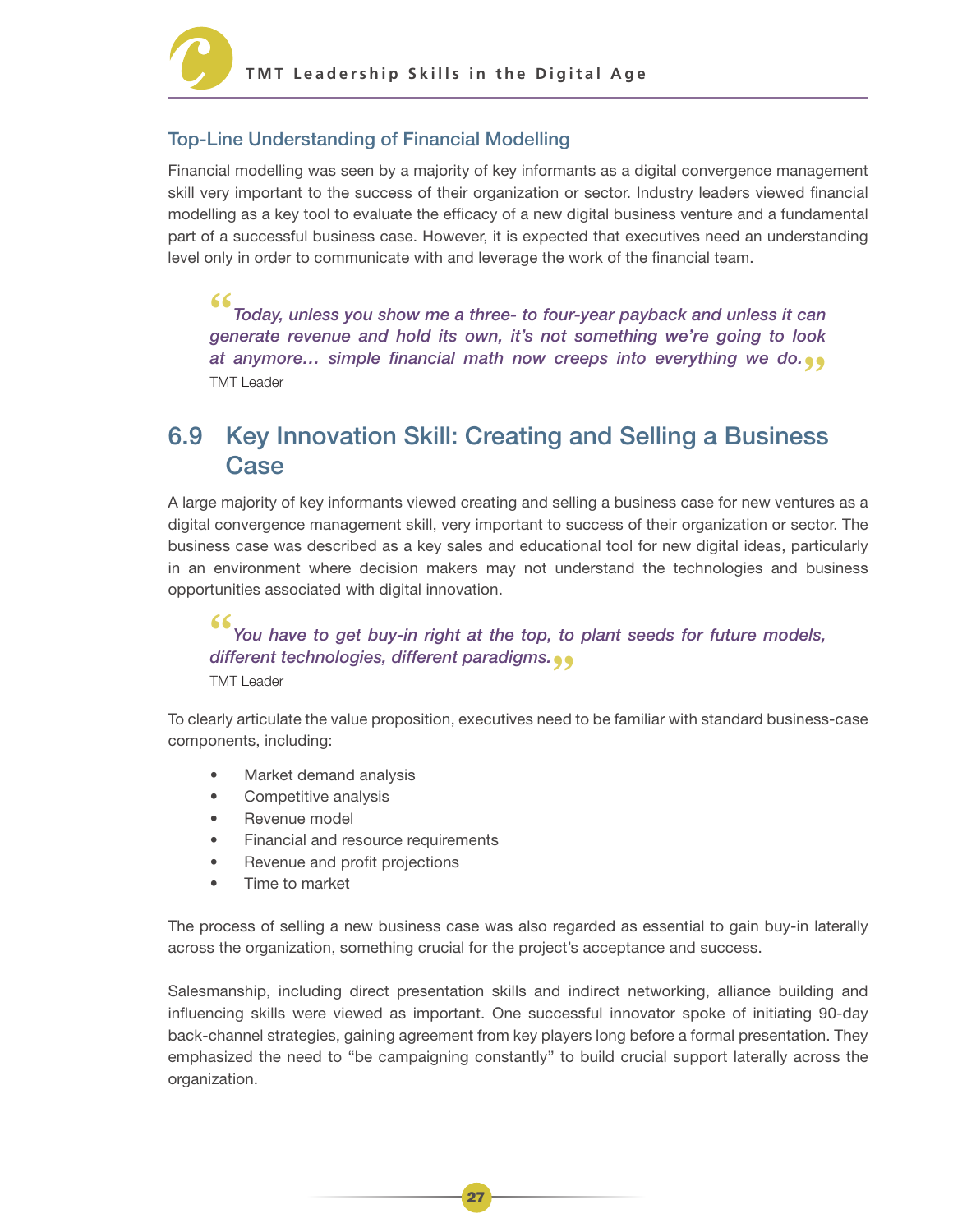

### 6.10 Other Notable Innovation-Related Skills and Knowledge

#### 6.10.1 Commercializing New Digital Opportunities

Skills related to executing on new product ideas, creating and scaling teams and then building startup units or businesses was a theme, primarily amongst those operating in start-ups, digital media or mobile environments. These skills can be grouped around the theme of new opportunity commercialization.

Some stakeholders told us of the iterative, time-condensed development processes used in digital where "good enough" products are launched and updated, sometimes continually, based on user feedback and analysis, or in business-to-business settings, client feedback. More flexible, agile processes are also being adopted in some larger technology companies we spoke with.

On the other hand, nimble but planned longer-term execution was seen as an important skill. One executive told us of the importance in a digital environment of "being able to move a new execution forward fast but rationally, with the right marketing, and long-term acceleration." She noted, "What separates the winners and the losers in the digital space is execution.

**"** You have to have credibility on the execution side, showing that if something is approved, you can make it happen on time and on **budget. This is the difference between the doers and the dreamers.<sub>.</sub><br>TMT Leader** TMT Leader

Likewise, a leader in the start-up community noted, "People mix up vision and execution. Entrepreneurs who are successful have a vision of what they want to achieve and can work out a path of execution." Indeed, commercialization has been identified by other research as a skills gap for digital entrepreneurs.16

Business skills relating to scaling production of promising new products, building a new team to support the product's growth and then ultimately building a business (or business unit) were also discussed, particularly by leaders from digital organizations. This entrepreneurial skillset was also noted as a skills gap, particularly among digital teams and start-ups.

#### **"** The most challenging aspect is finding someone with a complete view of what a business is from creating a product, marketing and monetizing it.<sub>...</sub><br>TMT Leader TMT Leader

As organizations increasingly embrace digital products and processes, and innovation becomes further embedded, these skills needs will grow.

<sup>16</sup> Cultural Human Resources Council, Cultural HR Study 2010, HR Trends and Issues Report, December 2010, page 122.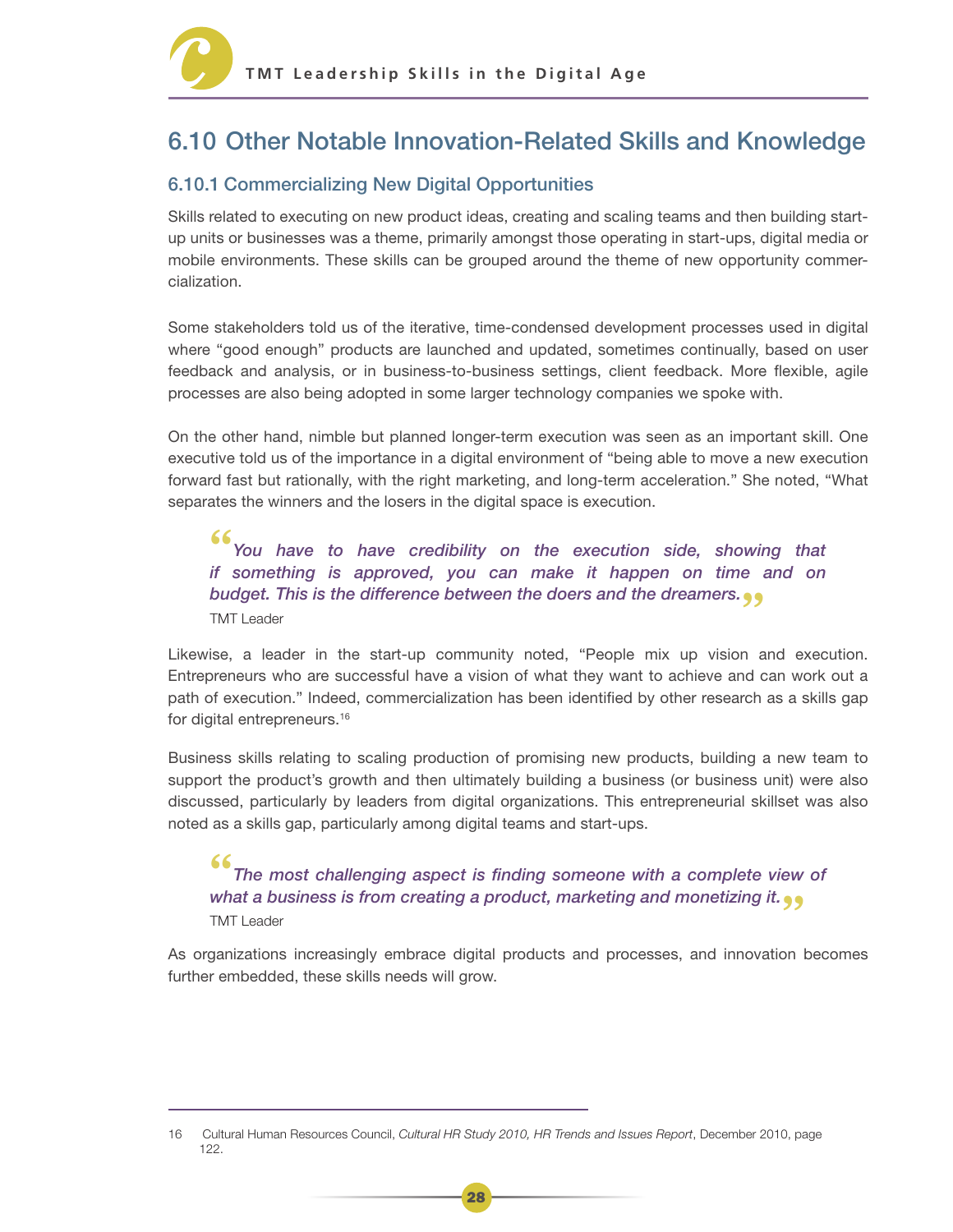

#### 6.10.2 Designing Innovative Organizations

#### Developing and Facilitating Innovation Processes

There is a need for clearly articulated innovation processes at the organizational level to ensure that the right ideas make it to market and that innovation is repeatable. To date, there is no universal approach with respect to how innovation should be embedded within an organization and with whom direct responsibility for driving innovation should reside.<sup>17</sup> Skills needs relating to defining corporate innovation strategies and processes were identified by some stakeholders. In fact, one executive stated that this is "one of the most underdeveloped skills in all industries."

Another TMT leader explained, "You can't have a free for all where everyone is coming up with new opportunities. You need a process to vet those opportunities." Another commented, "It's important that we institutionalize [innovation] and bring a series of steps that bring detail around it. I don't believe that great ideas are shaped overnight."

**(6**<br> **Today's leaders need to learn the skills around growth strategy. There are<br>
several models around... they need a team-wide process to continuously** Today's leaders need to learn the skills around growth strategy. There are evaluate the internal environment, the external marketplace and identifying the highest-potential growth opportunities for the company. **"** TMT Leader

#### Designing Management Structures to Support Innovation

Some key informants including, but not limited to, those operating in start-ups told us how they work today in flat or matrixed team-based models. There was an overall awareness of the need to structure organizations to meet new innovation mandates.

**"**In [our company] management structures are changing. There is a clearly articulated mandate from the CEO down to integrate, consolidate, cooperate and go across horizontals, not verticals… You have the assets, you have the talent, but you are not set up to take advantage of this. **"**TMT Leader

Some stakeholders spoke of the need for legacy organizations to learn the theories around new kinds of organizational design, the latest case studies from organizations that are succeeding in innovation, as well as understanding processes around team and organizational design. One observed that some technology companies are adopting advanced, open innovation models; developments that should be better understood and leveraged. "Some digital start-ups have their cross-functional teams and processes so down-pat that they can get from idea to manufacturing in a matter of weeks. This is astonishing. We have to understand that this is today's new pace of innovation in the marketplace. These are our competitors."

<sup>17</sup> McKinsey & Company, McKinsey Global Survey Results: Making Innovation Structures Work, September, 2012, page 2.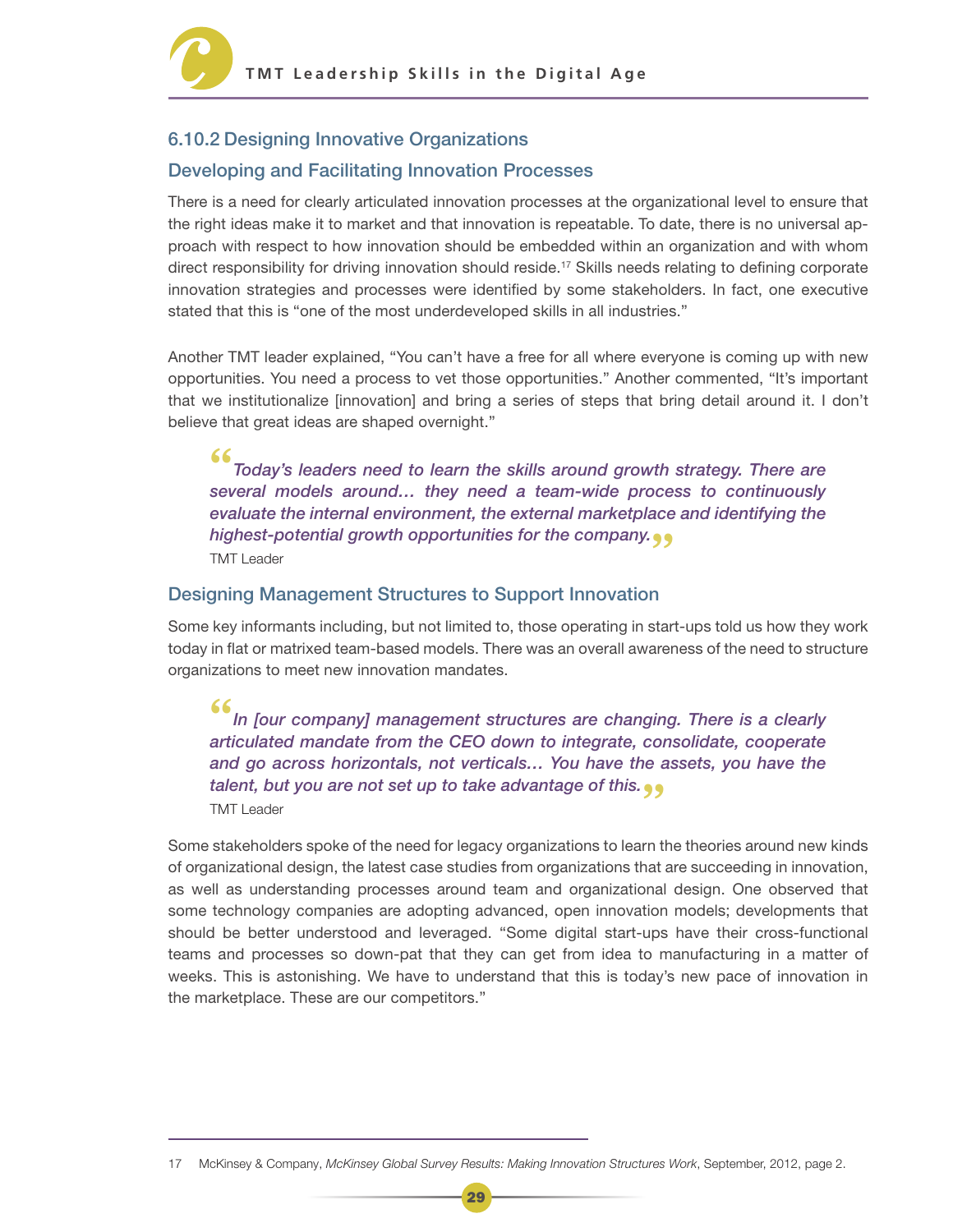

This appears to be an issue across organizations and sectors. For example, a 2012 McKinsey & Company global study found that 52% of executives surveyed believe that organizational structures are not designed to take advantage of their digital business priorities.<sup>18</sup> Therefore, despite limited discussion of skills needs around organizational design, we have included it here as a digital convergence management skill going forward.

<sup>18</sup> McKinsey & Company, McKinsey Global Survey Results: Minding Your Digital Business, 2012, page 8.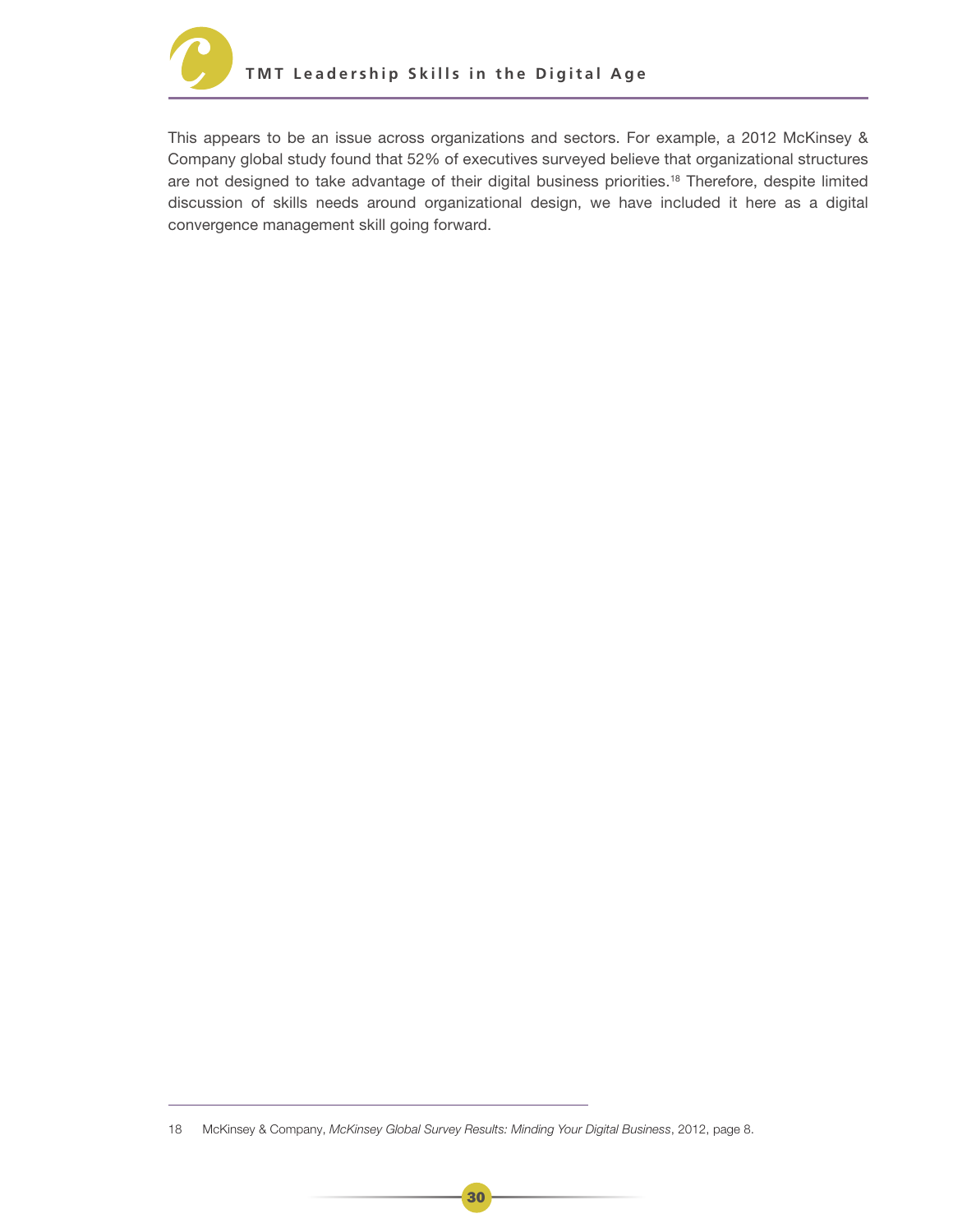## 7 Leading in a Collaborative Environment

## 7.1 Introduction

The complexity of many technology-driven TMT products, coupled by the speed at which digital offerings are brought to market, make it extremely challenging for any one department, let alone company, to realize digital opportunities on its own. Aided by the new ease with which disparate teams and partners can be connected through digital platforms and tools, stakeholders report increasingly organizing around collaborative relationships, both internally and externally. This is a global trend, crossing multiple industries.19 It is one fundamentally fuelled by digital technology and thus has tremendous relevance to the TMT sectors. It should be remembered, however, that the trend is evolutionary, and the degree to which TMT organizations collaborate is clearly not uniform.

A significant number of stakeholders described their organizations both large and small as becoming flatter, with more fluid job descriptions and work, particularly around digital offerings, increasingly organized around cross-functional projects. They also described developing new ventures in partnership with others within and outside of their sectors, and increasingly putting their customers at the centre of the development process. A summary of these collaboration drivers, as reported by key informants, is set out in Table 5.

| TIVIT UNVERS OF COMADORATION AS EXTRAGIED ITOM I STAKEHOLOGI THEIVIEWS |                                                                                                                                                                                                                                                                                          |  |
|------------------------------------------------------------------------|------------------------------------------------------------------------------------------------------------------------------------------------------------------------------------------------------------------------------------------------------------------------------------------|--|
| <b>TMT Collaboration Drivers</b>                                       |                                                                                                                                                                                                                                                                                          |  |
| <b>Internal</b><br><b>Collaboration Drivers</b>                        | Matrixed organizational models<br>٠<br>Flatter organizations with less hierarchy<br>٠<br>Fluid job descriptions<br>٠<br>More work as discreet projects<br>٠<br>More work requiring cross-departmental expertise<br>٠<br>Workforce includes remote employees and contractors<br>$\bullet$ |  |
| <b>External</b><br><b>Collaboration Drivers</b>                        | Products and services developed in partnership with others, sometimes<br>$\bullet$<br>across TMT sectors<br>Customer-facing focus<br>'Co-opetition,' where competitors collaborate to share resources or exploit<br>٠<br>opportunities                                                   |  |

Table 5:

TMT drivers of collaboration as extracted from stakeholder interviews

Source: Key Informant Interviews

One leader told us, "Collaboration is on multiple levels, across companies, across our customers, consumers, carriers, retailers and internally. We work with them all… and now the manufacturers and software providers are becoming much more important to the ecosystem."

<sup>19</sup> IBM Institute for Business Value, Leading Through Connections Insights from the Global Chief Executive-Officer Study, 2012, page 14.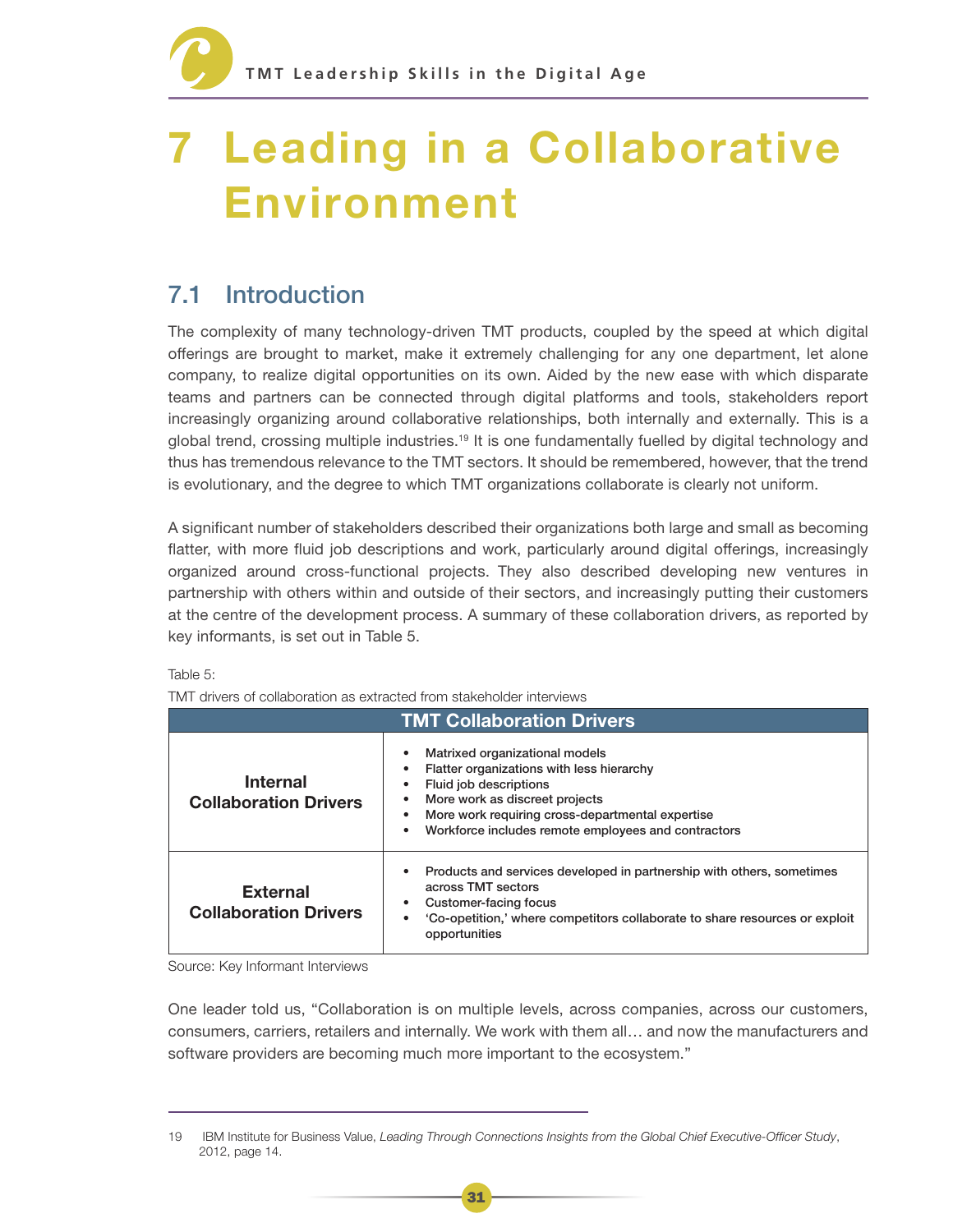

An overwhelming majority of industry leaders we interviewed viewed the ability to lead collaborative teams and business relationships as a digital convergence management skill very important to the success of their organization or sector. One informant commented, "One of the biggest challenges I see is people in this industry not being able to work in a collaborative environment, where you don't have total control."

## **"**Collaboration is huge, off the charts. My whole job is being able to execute cross-location, cross-functional, cross-departmental. **"**

#### TMT Leader

TMT leaders described a wide variety of skills relating to managing in the collaborative organization. These can be grouped into themes set out in Table 6.

Table 6:

TMT collaborative skills themes extracted from stakeholder interviews

| <b>Key TMT Collaborative Skills Themes</b>           |
|------------------------------------------------------|
| Developing Collaborative Business Partnerships       |
| <b>Engaging in Customer Collaboration</b>            |
| Working Collaboratively Across the Organization      |
| Adopting a Collaborative Leadership Style            |
| Mastering Collaborative Personal Leadership Skills   |
| <b>Managing Cross-Functional Teams and Projects</b>  |
| Leveraging Digital Collaborative Tools and Platforms |

Source: Key Informant Interviews

## 7.2 Key Collaborative Skill: Building and Managing Collaborative Business Partnerships

A literature review and key informant interviews show that TMT organizations pursuing digital opportunities increasingly operate in connected ecosystems, where innovative products and services are developed by multiple players, partnerships and strategic alliances, often across sectors.<sup>20</sup>

- In the global telecommunications sector, 84% of CEOs in 2012 were focused on external partnering.21
- In 2012, 64% of global entertainment and media CEOs were planning on entering into a strategic alliance or joint venture within the next 12 months.<sup>22</sup>

<sup>20</sup> PwC, E&M Companies harness industry dynamics to create the "Collaborative Digital Enterprise," 2011, page 2.

<sup>21</sup> IBM Institute for Business Value, Industry Perspective, Insights from the Global Chief Executive Officer Study, Telecommunications Sector, July 2012, page 1.

<sup>22</sup> PwC, Key Findings in the Entertainment and Media Sector, page 6.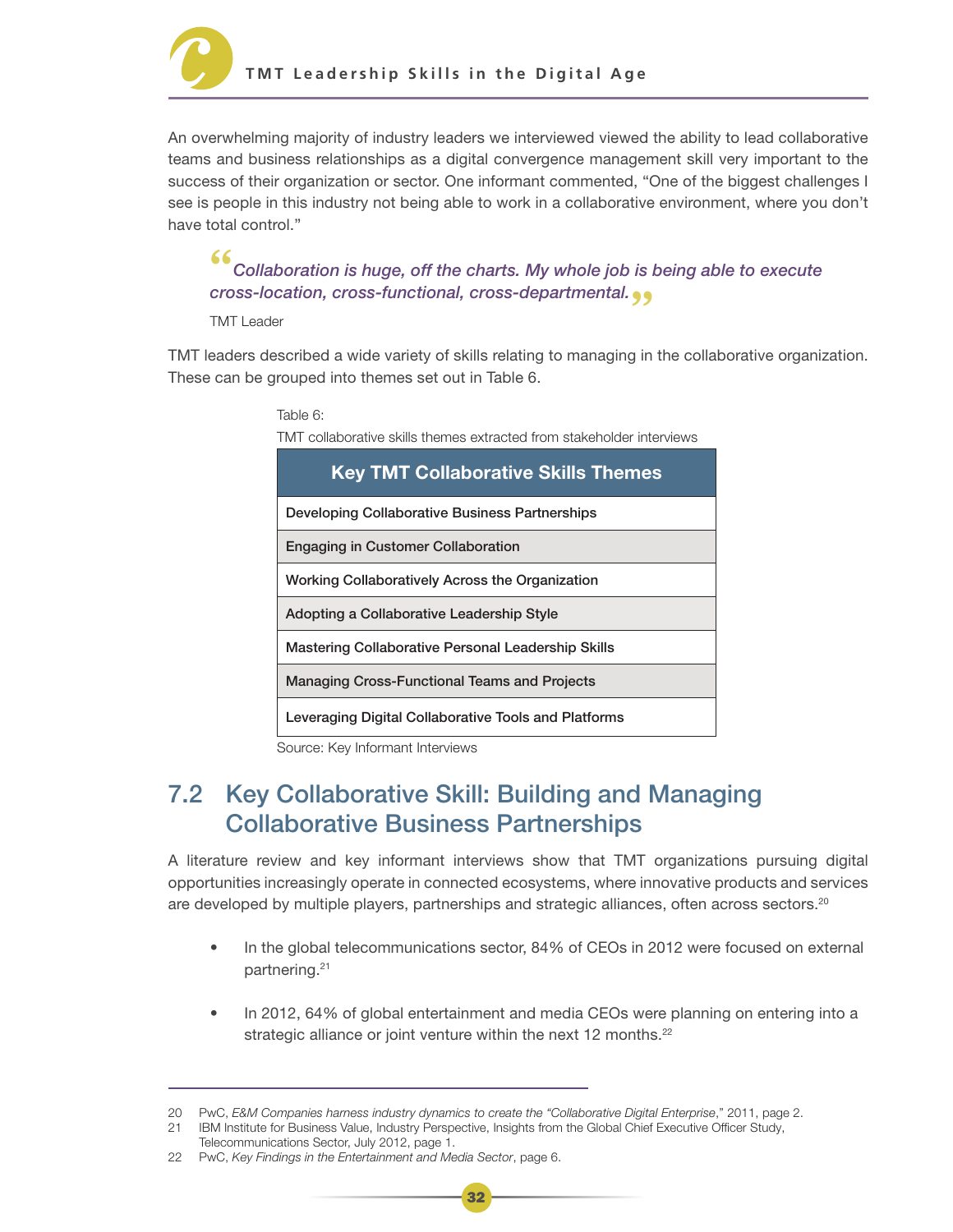

In 2012, 45% of global technology CEOs believed that within three years they will have partnered with other organizations specifically to circumvent skills shortages.<sup>23</sup>

Stakeholders noted how single organizations responding to the myriad of complex digital opportunities seek to accelerate speed to market and improve quality of offerings, by accessing deep skills and experience through collaboration with complementary players.

**66**<br>Because the field is growing so large and the deep skills necessary, no one<br>firm can build a team with all the expertise needed, especially with the speed Because the field is growing so large and the deep skills necessary, no one with which these products are going to market. A partnership model must be **considered out of the gate.**  $\bullet$ <br>TMT Leader

TMT Leader

One digital leader we spoke to reported working with over 75 technology partners, allowing these partners to "create best-in-class solutions for our customers. [The customers] win because they don't have to compromise on any piece." Convergent digital products and services from smartphones to mobile payment solutions also require TMT organizations to partner across the sectors in order to succeed.

**"** Evolving customer demands for content from an increasing variety of sources will require telecom providers to engage in a complex web of collaboration with the media and entertainment, IT and consumer electronics industries.  $\bullet \bullet$ 

IBM Business Consulting Services, Profiting from Convergence: Defining Growth Paths for Telecom Service Providers<sup>24</sup>

In addition, there is a growing appetite for 'co-opetition,' where groups of competitors work collaboratively to solve problems such as sharing non-proprietary resources or creating scale to compete in a global marketplace.

#### Skills and Knowledge to Develop, Negotiate and Execute External Partnerships

Thus, industry leaders told us that TMT executives require knowledge of digital products, the broader landscape and players in order to effectively identify new partners. They also require business skills to develop, negotiate and maintain various contractual relationships.

## 7.3 Key Collaborative Skill: Engaging in Customer **Collaboration**

The digital environment has given rise to an explosion of social networking as people connect with others to share experiences, information and entertainment seamlessly. According to the OCAD

<sup>23</sup> PwC, Key Findings in the Technology Sector, page 7.

<sup>24</sup> IBM Business Consulting Services, Profiting From Convergence: Defining Growth Paths for Telecom Service Providers, 2005, page 1.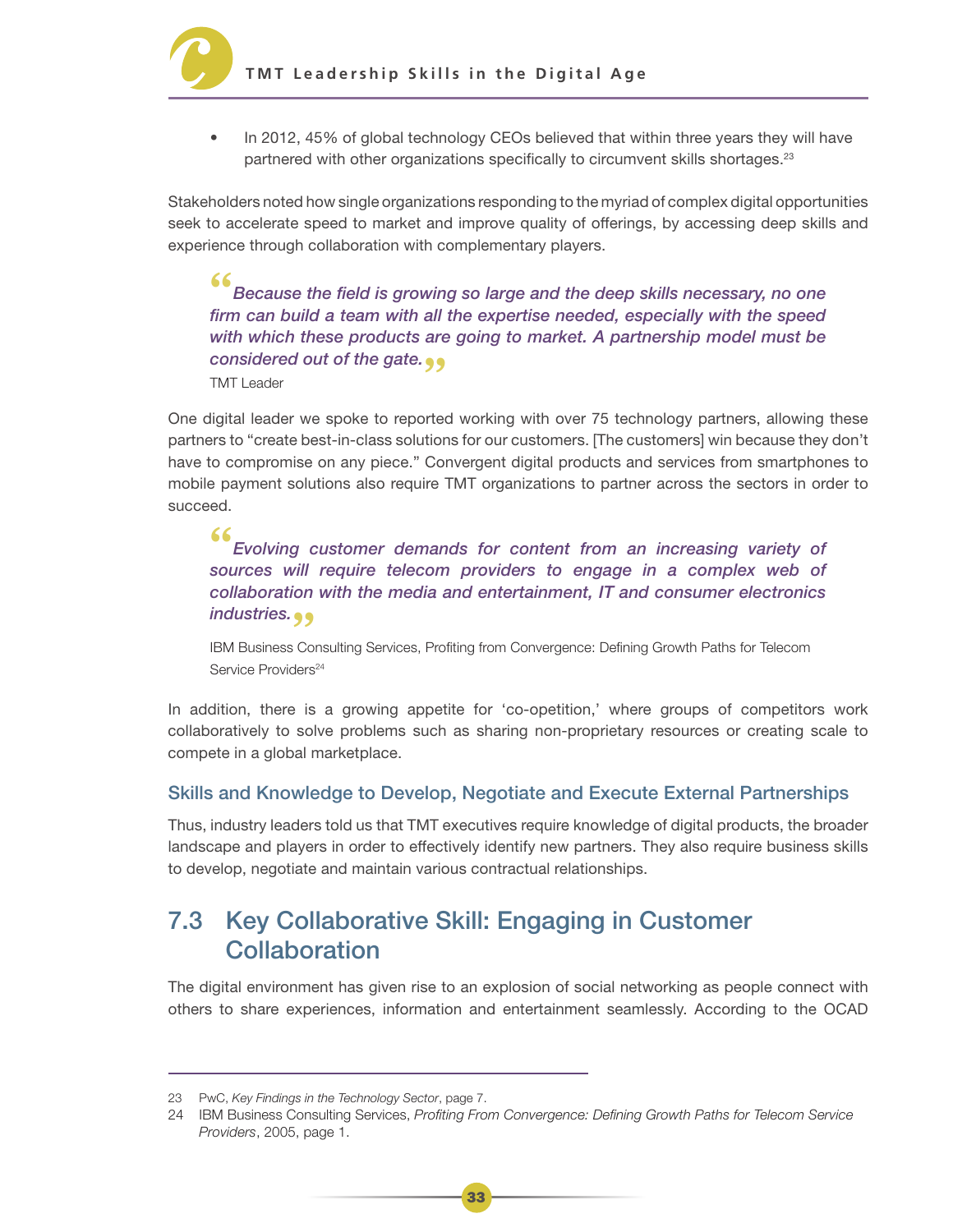

University Report, 2020 Media Futures Trends Package, social media has enabled multiple forms of 'social collectivity' to heavily influence both online and offline behaviour, including consumption. As such it has "become one of the defining trends of the Internet era."<sup>25</sup>

The TMT collaborative ecosystem increasingly includes consumers who utilize social platforms to actively share their opinions, provide instant product feedback and participate in product design.

**"** consumer. **"** Today it's not clear if new opportunities are created by enterprise or the TMT Leader

Therefore, some informants emphasized a need for TMT executives with the know-how to engage in deep and active relationships with their customers, co-developing solutions to customer needs and aspirations. This entails a major strategic shift from focusing on products and features to "putting the customer at the centre of what you are doing," understanding their pain points and rapidly devising solutions that address those needs. According to one informant, "If you don't, the competition who has addressed those needs is one click away." Another leader told us of the growing importance of both product and experience design as players embrace the consumer perspective in all aspects of development.

### 7.4 Key Collaborative Skill: Working Collaboratively Across the Organization

Our interviews indicated that leading in the digital environment entails working collaboratively across the organization in cross-functional teams in order to access multiple centres of expertise and quickly move innovative products to market.

## **66**<br>
Technology has blurred the lines between the product, content, services, IT<br>
and marketing roles. It's critical for senior people to be able to work across the Technology has blurred the lines between the product, content, services, IT **company to deliver initiatives. • •**<br>TMT Leader

TMT Leader

Thus, executives with broad knowledge of the business as well as familiarity with multiple disciplines are in demand. They have the ability to converse with diverse team members and understand the strategic significance of cross-departmental issues.

Collaborative work also requires a new executive mindset. One informant said, "People need to understand that they can't do everything. They have their area of expertise and they need to work closely with others who have the remaining expertise to get the job done." TMT leaders must therefore also be able to execute without full authority, sometimes with no direct reports at all.

<sup>25</sup> Strategic Innovation Lab (sLab), OCAD University, 2020 Media Futures Trends Package, November 16, 2010, page 63.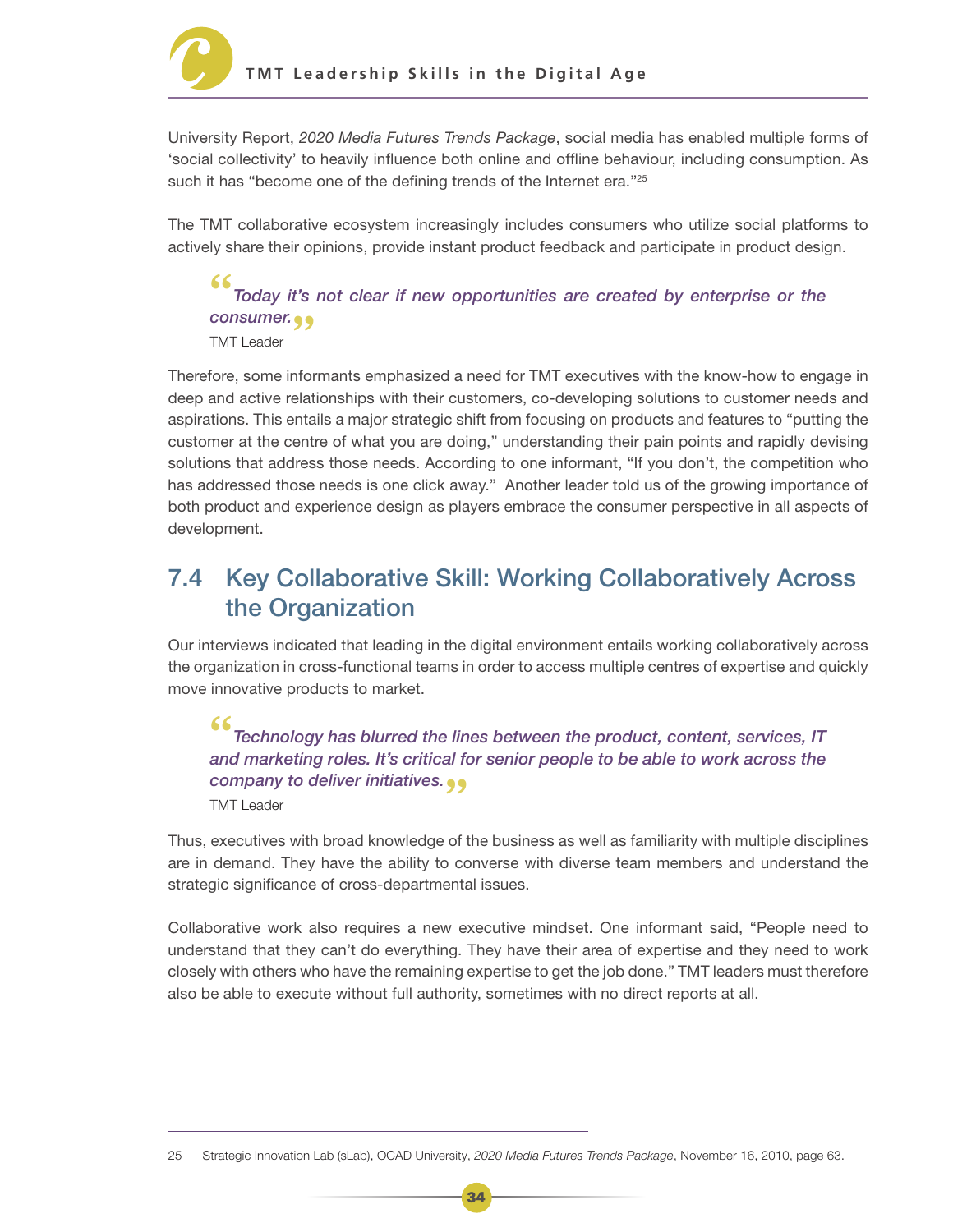## 7.5 Key Collaborative Skill: A Collaborative Management Style

For digital organizations in particular, the mandate to drive innovation and its attendant requirements of organizational creativity, flexibility and speed has also triggered an evolution in TMT leadership models. According to some key informants, the command-and-control management model is less effective in the digital environment. For industry leaders working in digital organizations, adopting a more collaborative style called by one Google senior executive a "post-heroic" leadership model is key.26

**66** Dictating direction down through the pyramid is inefficient and doesn't lend itself well to collaboration or managing a network and a community. **99** Dictating direction down through the pyramid is inefficient and doesn't TMT Leader

According to key informants, collaborative leadership is marked by greater transparency, openness and a facilitative style. A collaborative leader holds conversations rather than dictating commands, and creates openness and transparency, sharing goals and plans with team members. One executive said, "In a software company, we hire people that are smarter than us in any particular field. We need to hear them and understand their perspective on every objective."

## 7.6 Key Collaborative Skill: Personal Collaborative Style

In addition, personal leadership skills were seen as critical for TMT senior executives participating in and managing collaborative work.

**"** You have to lead teams that are doing things that you have no history or experience with so it's real hard-core leadership stuff as opposed to having a skill in an area. **"**

TMT Leader

Our conversations with industry leaders did not elicit a great deal of detail on personal leadership skills and attributes needed to execute on collaboration. However, one key informant provided a summary of skills that in her opinion were key. These are set out in Table 7.

<sup>26</sup> Torrence Boone, Managing Director, Agency Business Development, Google, as quoted in Spencer Stuart, Talent 3.0: Solving the Digital Leadership Challenge – A Global Perspective, 2011, page 12.This model appears institutionalized in many of the digital and software start-ups we interviewed. It is less clear, the extent to which it is fully embraced by larger organizations, although there was significant consensus around its importance.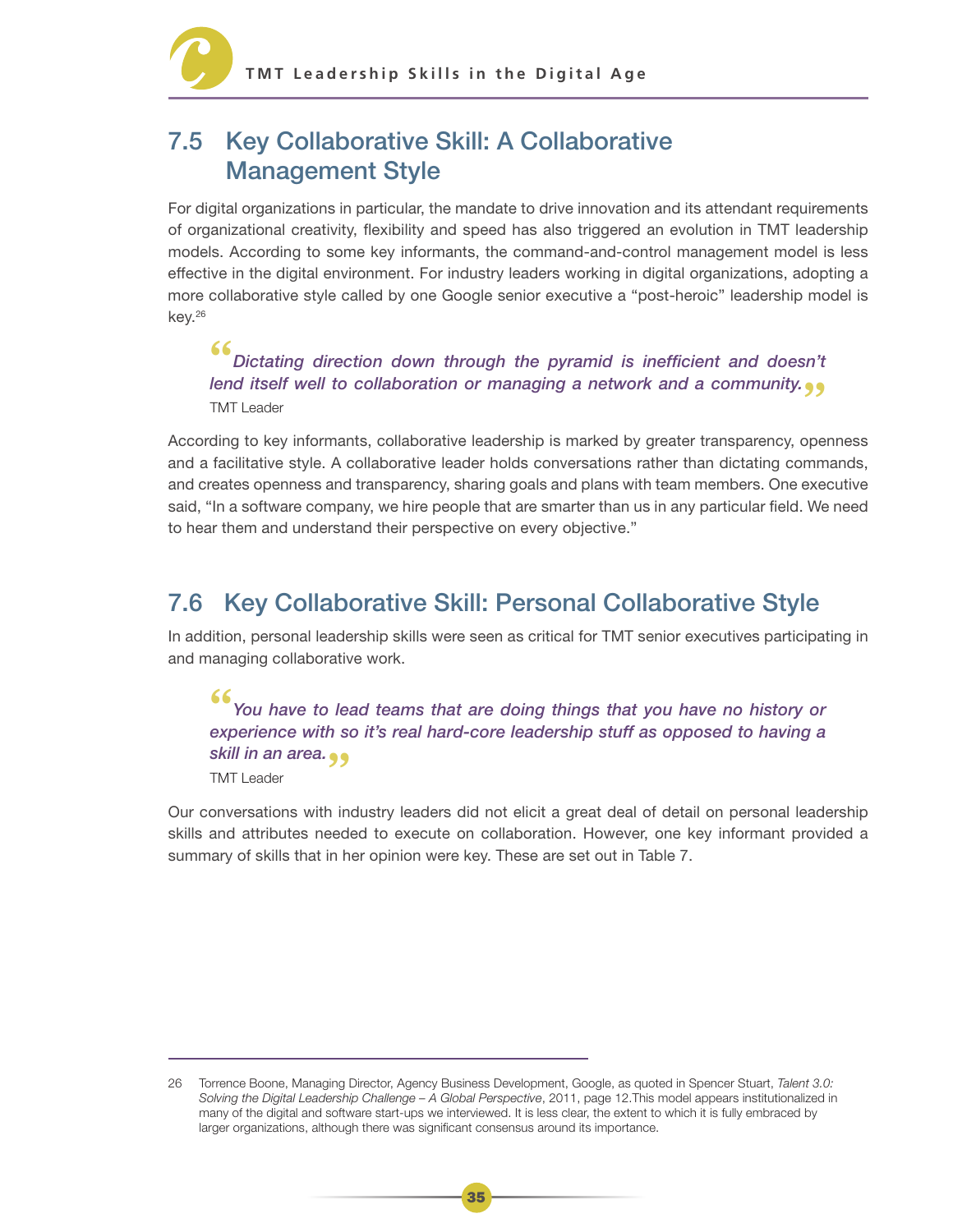Table 7:

Collaborative leadership skills as identified in a key informant interview

| <b>Collaborative Leadership Skills: Key</b><br><b>Themes</b> |                                                                                                                      |  |
|--------------------------------------------------------------|----------------------------------------------------------------------------------------------------------------------|--|
|                                                              | Emotional and social intelligence                                                                                    |  |
|                                                              | The ability to lead through influence versus<br>through a title, and the ability to manage up and<br>across          |  |
|                                                              | Powerful listening skills and the ability to ask<br>powerful questions                                               |  |
|                                                              | Facilitation skills in order to foster discussion<br>amongst people often without common interests                   |  |
|                                                              | Everyday negotiation skills in order to achieve<br>win-win outcomes for teams, often with clashing<br>self-interests |  |

Source: Key Informant Interview

## 7.7 Key Collaborative Skill: Managing Cross-Functional Teams and Projects

In an innovative digital environment, more work is organized around cross-departmental, discreet ventures. Thus, stakeholders noted that TMT executives today need to be able to manage crossfunctional teams and projects. Relevant skills include selecting and developing effective teams, understanding project management disciplines and use of online collaboration tools, as discussed below.

### 7.8 Key Collaborative Skill: Leveraging Digital Collaborative Tools and Platforms

Industry leaders reported that managing multiple internal and external teams, partnerships and customer relationships requires the use of online collaboration tools and platforms to maximize productivity and enhance team communications. One executive remarked, "The collaborative business models don't always work unless you can use the online tools. I spend three hours a day [meeting virtually]." Collaborative planning, meeting and real-time communications tools become essential when managing remote teams and dispersed independent contractors.

**(6**<br>
Today we have a lot of independent contractors working from home and<br>
it's one person in front of the computer... All of my guys are on chat and video Today we have a lot of independent contractors working from home and **conferencing. <sub>99</sub>**<br>TMT Leader TMT Leader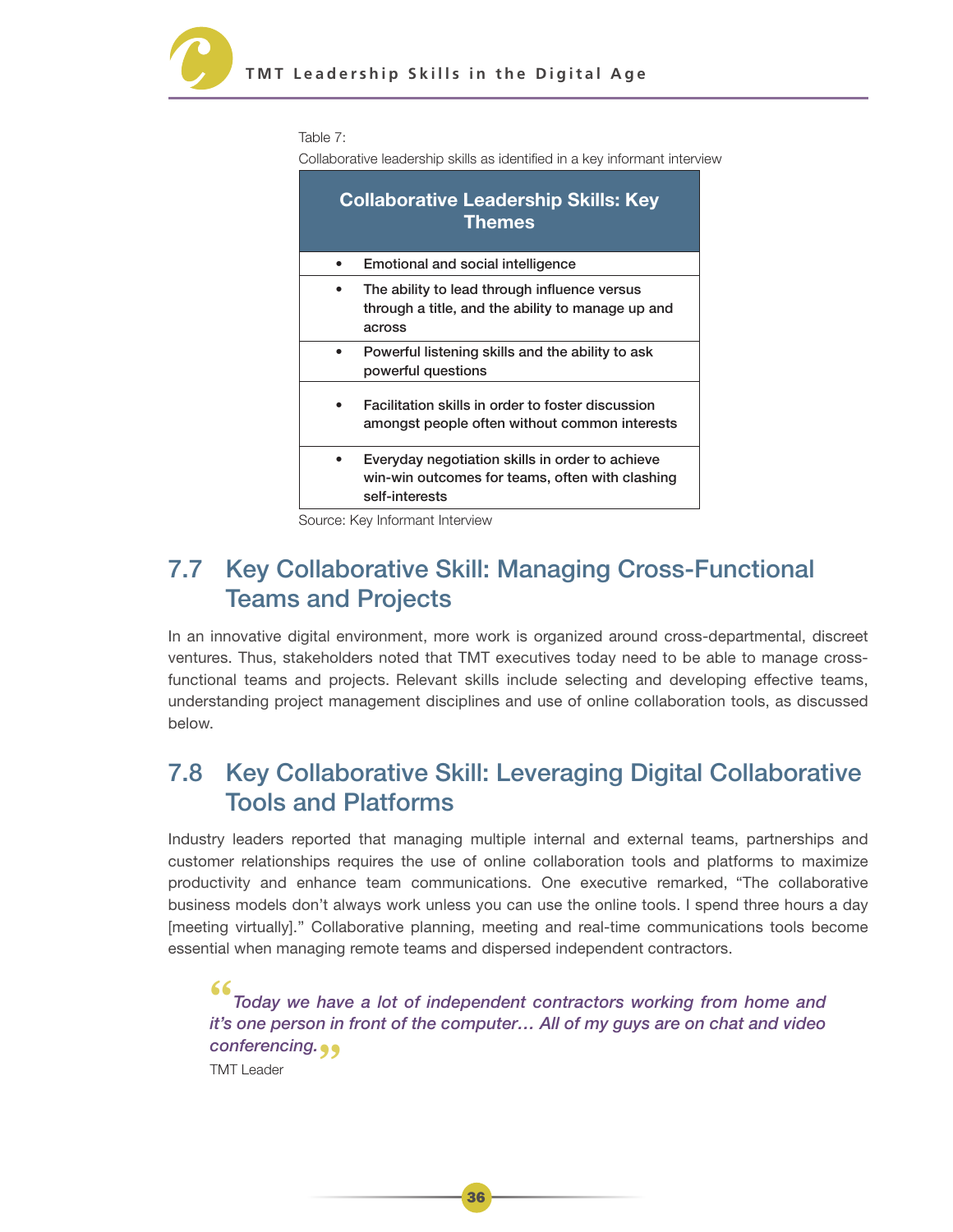

Another key informant noted that familiarity with collaborative work disciplines and tools from the fields of participatory design, knowledge management and CSCW (Computer Supported Cooperative Work) could well be helpful to leaders developing their own collaborative work models.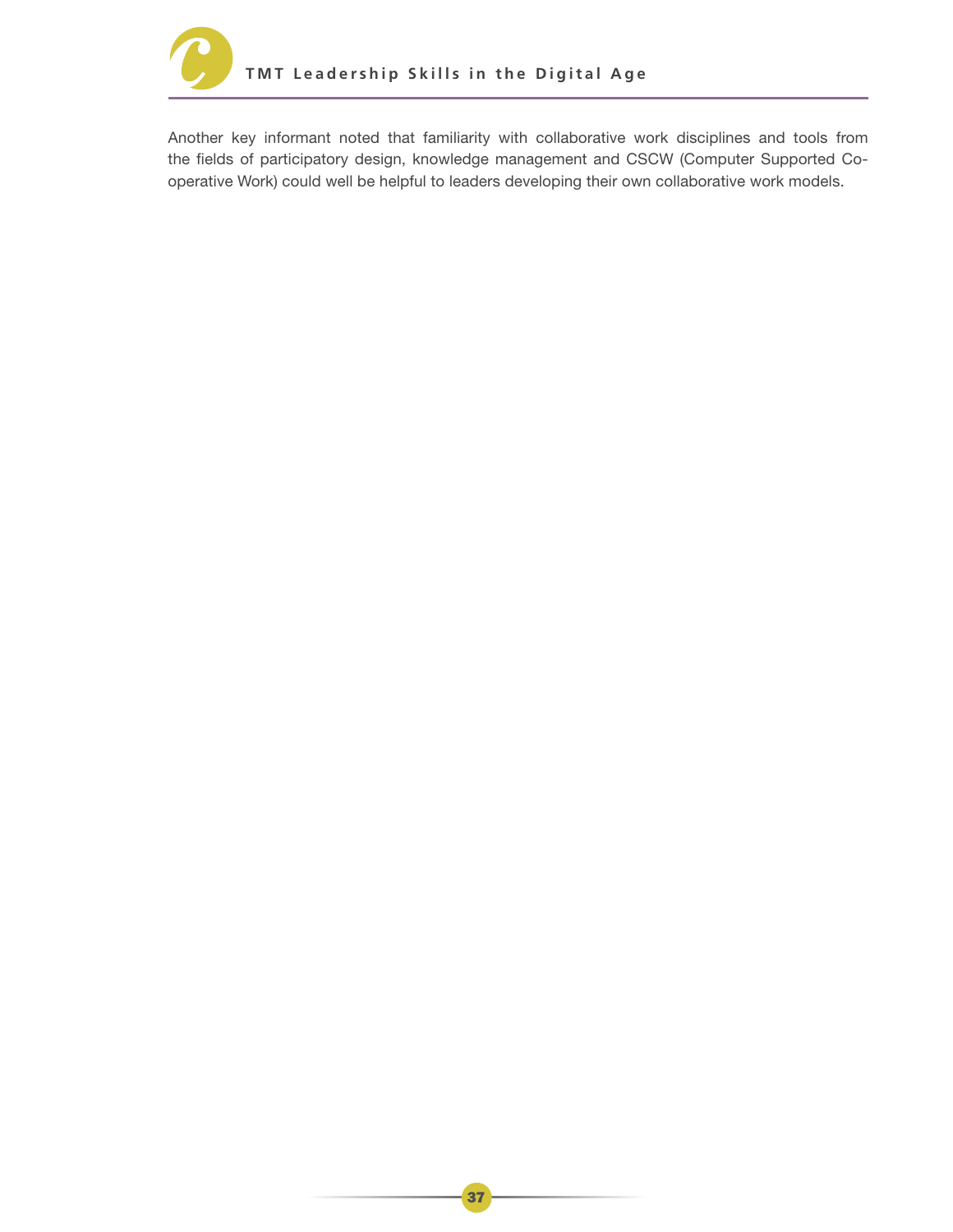## 8 Hybrid Technology and Business Skills and Knowledge

## 8.1 Introduction

Based on our consultations, the ideal TMT executive operating in the digital convergence environment has at least some technology capabilities (depending on the industry and organization), combined with business, management and leadership skills. In addition, she leverages data analytics and actively engages in the latest consumer digital devices and platforms, from smartphones to apps.

**The demands of the manager today mirror the convergence in the The demands of the manager today mirror the convergence in the<br>marketplace in terms of the number of subject matter areas where the** The demands of the manager today mirror the convergence in the manager has to at least be conversant. I think it is forcing managers, particularly at the senior level, to be more conversant in platforms and technology as well as consumer behaviours. They are all connected. **"**TMT Leader

### 8.2 General Business, Management and Leadership Skills and Knowledge

#### Business Skills and Knowledge for ICT and Digital Media Professionals

As technology infuses business in all sectors, giving rise to new occupations combining business strategy with technical expertise, ICT-related industry organizations have indicated an urgent need for technology professionals with "hybrid business and technology skills." The Information and Technology Council (the ICTC) concluded that "ICT occupations that demand a mix of technical, communications, interpersonal and business skills are experiencing skills shortages."<sup>27</sup> As well, the Information and Technology Association of Canada (ITAC) has stated that "hybrid skills are particularly worthy of public policy focus for they reflect the central reality of the modern business environment."28

The introduction of combined Business Technology Management (BTM) degree programs in Canada at the post-secondary level are expected to close the business technology gap for a new generation of managers.<sup>29</sup> Other new offerings, such as OCAD University's Graduate Program in

<sup>27</sup> Information and Communications Technology Council (ICTC), 2011 LFS Annual Report, Developing Tomorrow's Workforce Today, page 15.

<sup>28</sup> "ITAC's Response to the Consultation Paper on a Digital Economy Strategy for Canada," Submission to the Canadian Digital Economy Consultation by the Information Technology Association of Canada (ITAC), July 2010, page 33.

<sup>29</sup> The BTM program was developed in partnership by the Canadian Coalition for Tomorrow's ICT Skills and offered in Universities across Canada. See http://ccict.ca/ccict-strategy/btm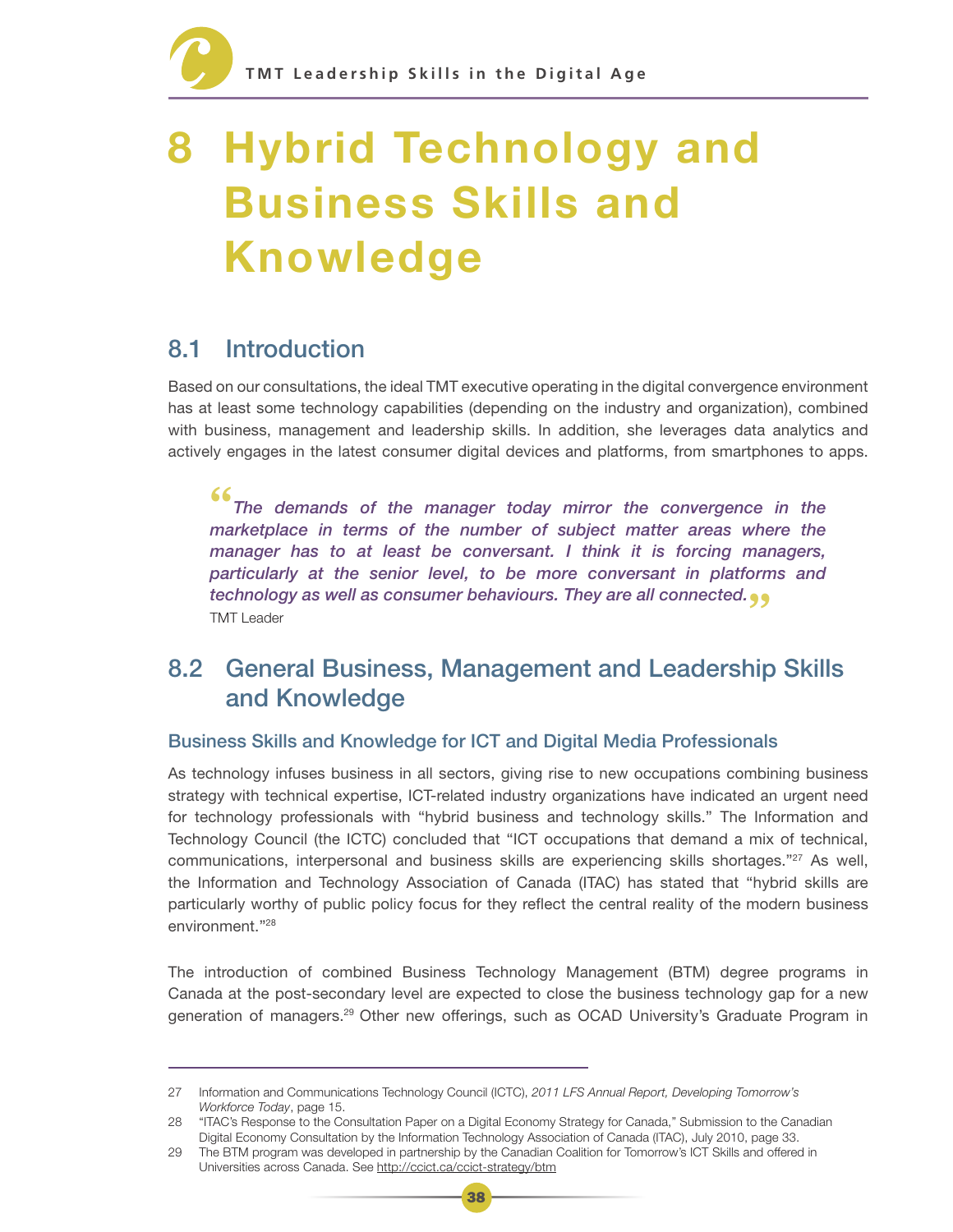

Digital Futures, address the need for professionals with competencies in art, design, enterprise and digital technologies.<sup>30</sup>

Our interviews also showed a strong demand for "business technology hybrid" skills at the seniormanagement levels. One key informant told us, "You can be sharp as a tack on the technology side but without business sense your progression will likely be limited." Another said, "We're so technical at a telco, the focus has always been on engineering skills. But now, sound management, strategic planning and managing personnel are key."

Business skills, including solid communications skills, strategic thinking, management and leadership were key in both large companies and start-ups. Skills relating to rights negotiation, understanding the regulatory environment were also mentioned, but less often. One leader in the start-up community observed that, "Today it's all about a business opportunity or a new market; it's not about the technology." Business and management skills in general also represent significant skills gaps in these industries.

#### Management Skills for Everyone

To a lesser degree across all TMT sectors, leadership, team management, communications skills and financial acumen were also noted as management skills gaps.

### 8.3 Digital Technology Literacy

According to key informants, TMT leaders operating in the digital environment require digital technology literacy. The depth and types of technology skills needs vary by role and industry. However, in-demand TMT executives in non-technology roles are generally able to:

- Actively engage in digital platforms and devices in order to understand consumer tastes, habits and identify new opportunities
- Stay current in new technology trends in order to spot and assess new digital opportunities, tools and resources
- Leverage data analytics, social media and other tools to 'listen' and engage with customers
- Converse in applicable digital technologies in order to communicate with the team, colleagues and partners

**"**Now that we're integrated into a tech/cable company we are surrounded by engineers. This enhances the expectation that management has to be able to **communicate on technology. ••**<br>TMT Leader TMT Leader

<sup>30</sup> See OCAD University website for a full description of the Graduate Program in Digital Futures, http://www.ocadu.ca/ programs/graduate\_studies/digital\_futures.htm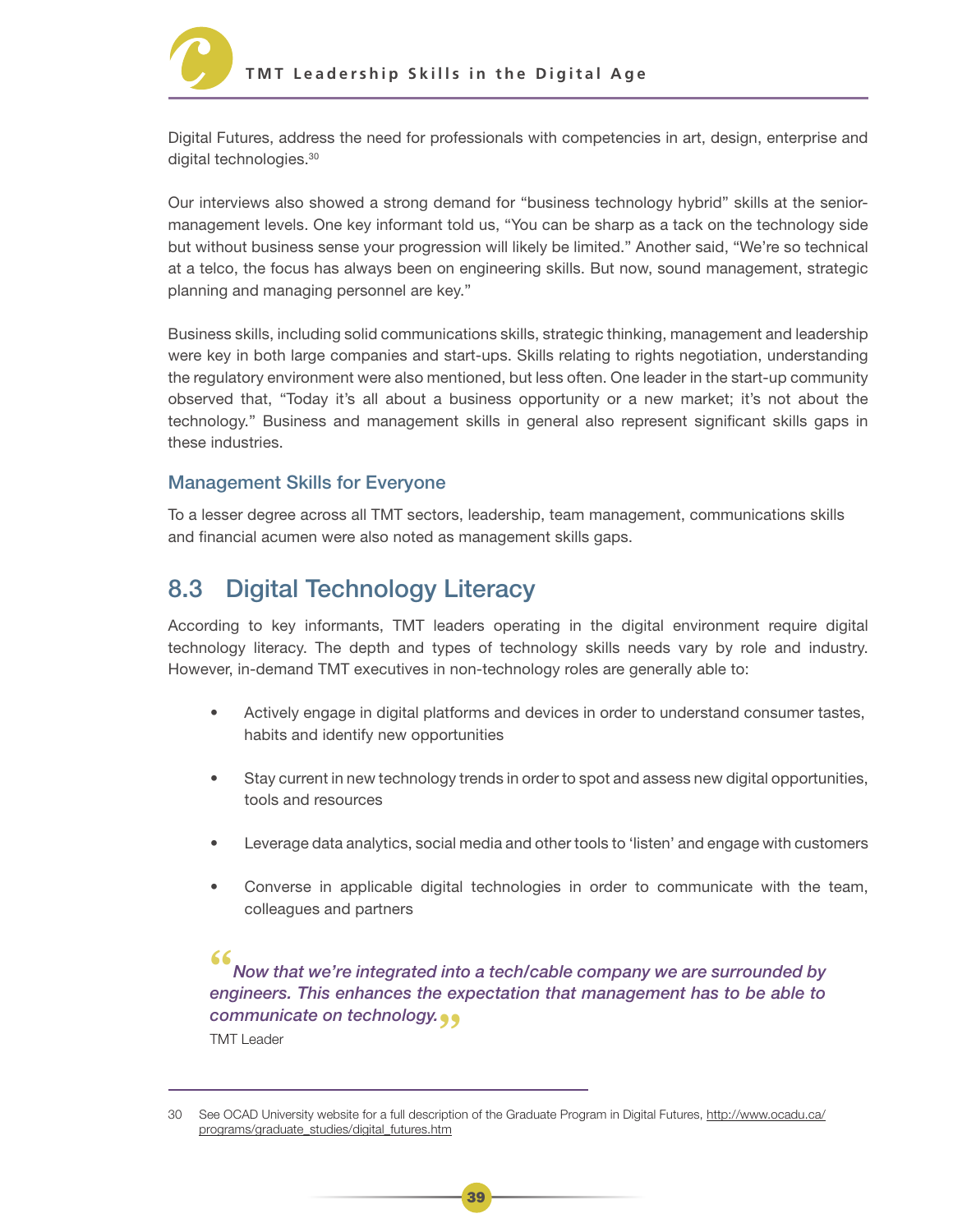

A number of digital leaders viewed data analytics in particular as integral to business.

As well, even senior technology professionals with deep skills require ongoing skills enhancement to keep current with new technologies.

#### The Digitally Engaged Executive

There is a rising expectation that TMT leaders should be actively engaged with current consumer technologies, including devices, social media and mobile applications and platforms in order to understand customers and identify new opportunities. One key informant told us, "People in senior roles are not always participating in the activities that their consumers are participating in. This is like running a radio station and never listening to the radio." Active participation in a digital lifestyle is often a first indication that an executive possesses a current understanding of the digital marketplace.

**"**When I'm interviewing people, [I] expect that they be completely versed in Twitter, Facebook, that they've experienced Apple TV, have an iPad and an iPhone, etc. That's the baseline knowledge and comfort they have to have. **"**TMT Leader

Lack of digital engagement was noted repeatedly as a skills gap for senior managers, most of whom have not grown up in the digital era.

#### The Ascendancy of Digital Natives

Thus, stakeholders from digital departments and technology start-ups reported hiring younger, less-experienced digital natives in senior roles in order to acquire the latest digital skills and insights. Several key informants from legacy companies also reported a corporate shift to hiring younger digital natives to infuse the organization with digital intelligence. One leader told us of the need for more "age diversity" in their organization. "[Young people] are in a much better position to get where opportunities will be and what the challenges will be."

However, younger executives often lack management experience. Thus, one interviewee observed, "The challenge of having young staff in more senior roles is the absence of great personal management skills."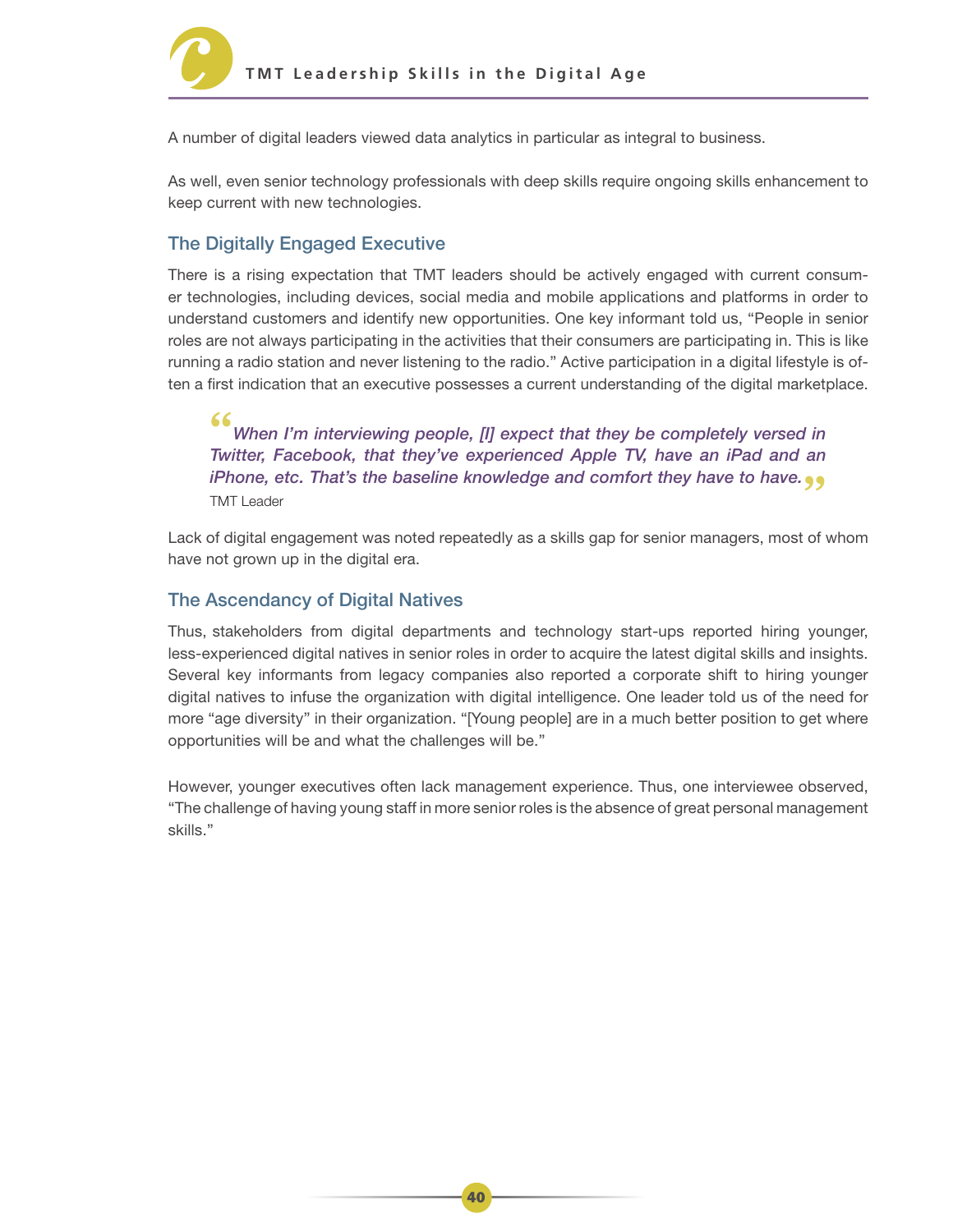## **Leading and Participating** in Digital Communications

The ability to effortlessly communicate with brands and other consumers has given rise to a new active and engaged customer, whose tastes and behaviours can be heard and immediately satisfied with continuously improved offerings. Thus, industry leaders reported that marketing is changing in TMT organizations.

As organizations move to engage and collaborate with consumers, traditional mass marketing is being supplemented by digital one-to-one or one-to-few communications, through social media and direct marketing tactics.

**"** The basic relationship with customers has significantly changed. Today, marketing is far more personal; companies need to move from one-to-many to one-to-one or at least one-to-a few. The feedback loop is continuous, whether from direct feedback from customers or through indirect feedback from blogs, Facebook, Twitter, etc. There is an opportunity now for constant iteration and **change to suit customer preferences.**  $\bullet$  $\bullet$ <br>TMT Leader TMT Leader

Today's TMT marketing executives need to blend traditional marketing skills with new digital communications strategies. One stakeholder said, "It's critical. We want to hire senior marketing people who have taken chances on social media… tried things early and embraced the channel."

A solid majority of stakeholders viewed digital convergence management skills related to leading new digital marketing strategies as very important to the success of their organization or sector. However, this view was qualified by the observation that digital communications is largely a skill exclusively related to marketing professionals.

#### Key Skill for All Executives: Participating in Digital Communications

Notably, some stakeholders indicated that executives in general should be conversant in social media, and at least be listening passively to consumers, or ideally, they should be participating in meaningful relationships with consumers, now central players in the digital enterprise. The ability to leverage data analytics was again seen as an important skill to hone deep customer information, facilitating continuous iteration.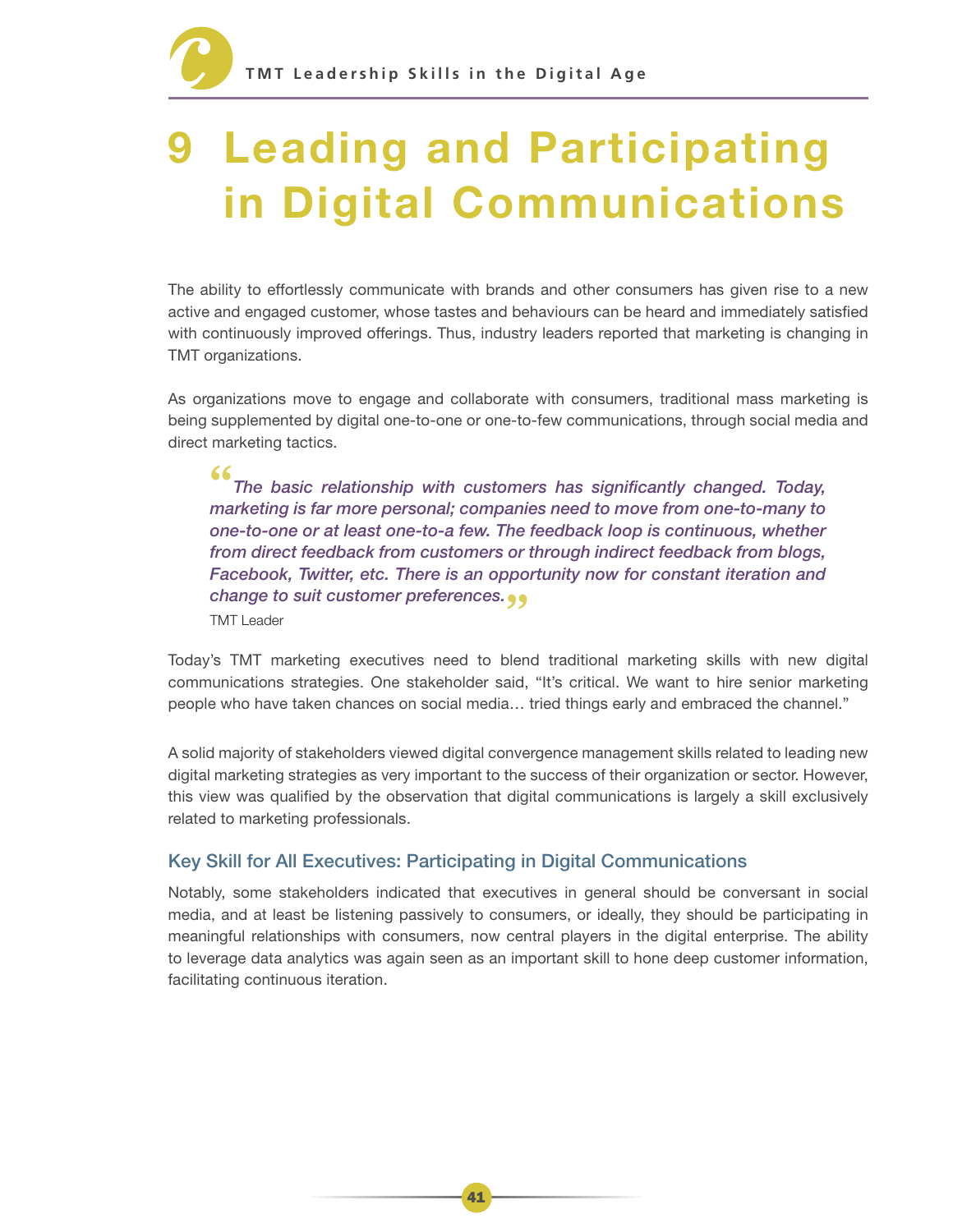## **Career Management in** the TMT Digital Era

As TMT industries and leadership profiles are transformed, TMT senior executives are likely to face a far more complex career environment than in the past. Building a career profile that offers skills and experiences of strategic importance to organizations while plotting new paths to capture emerging opportunities across the digital ecosystem will become increasingly crucial.

**"**[Executives] will want a heavy dose of entrepreneurial DNA. There is a lot of change coming that will require swift acting, jumping, taking advantage of new windows of opportunities. I mean entrepreneurial skills in terms of how you lead your career and career path as well as having entrepreneurial skills to be **attractive to an employer. •••**<br>TMT Leader TMT Leader

#### Building New Skills and Knowledge

No single executive can possess all the digital convergence skills and knowledge covered in this Report, nor is it expected. It will, however, become increasingly important for executives to identify and build digital competencies most relevant to their current profession and career aspirations.

Our interviews indicated widely varied levels of corporate support for digital leadership training. Therefore, it will become increasingly important. Some organizations offer well-developed digitalrelated training. Others are less formal in their approach, relying on conferences and bringing in expert guest speakers on various digital subject areas.

## **66**<br>
It's an ongoing issue for us. We're setting a high bar in the coming y<br>
our objective to provide 25 hours of training for each staff member.<br>
TMT Leader It's an ongoing issue for us. We're setting a high bar in the coming year with TMT Leader

Some remarked on the lack of available external training. Others felt that comprehensive training was not necessary as their employees are "self-directed learners" who "seem to get it on their own."

**"**Our view has been that it's one of those things that will sort itself out over time as everyone becomes adept at technology and the early adopters gain management experience.<sub>..</sub><br>TMT Leader

TMT Leader

Those without access to comprehensive training support will need to independently identify and undertake appropriate skills and knowledge upgrading.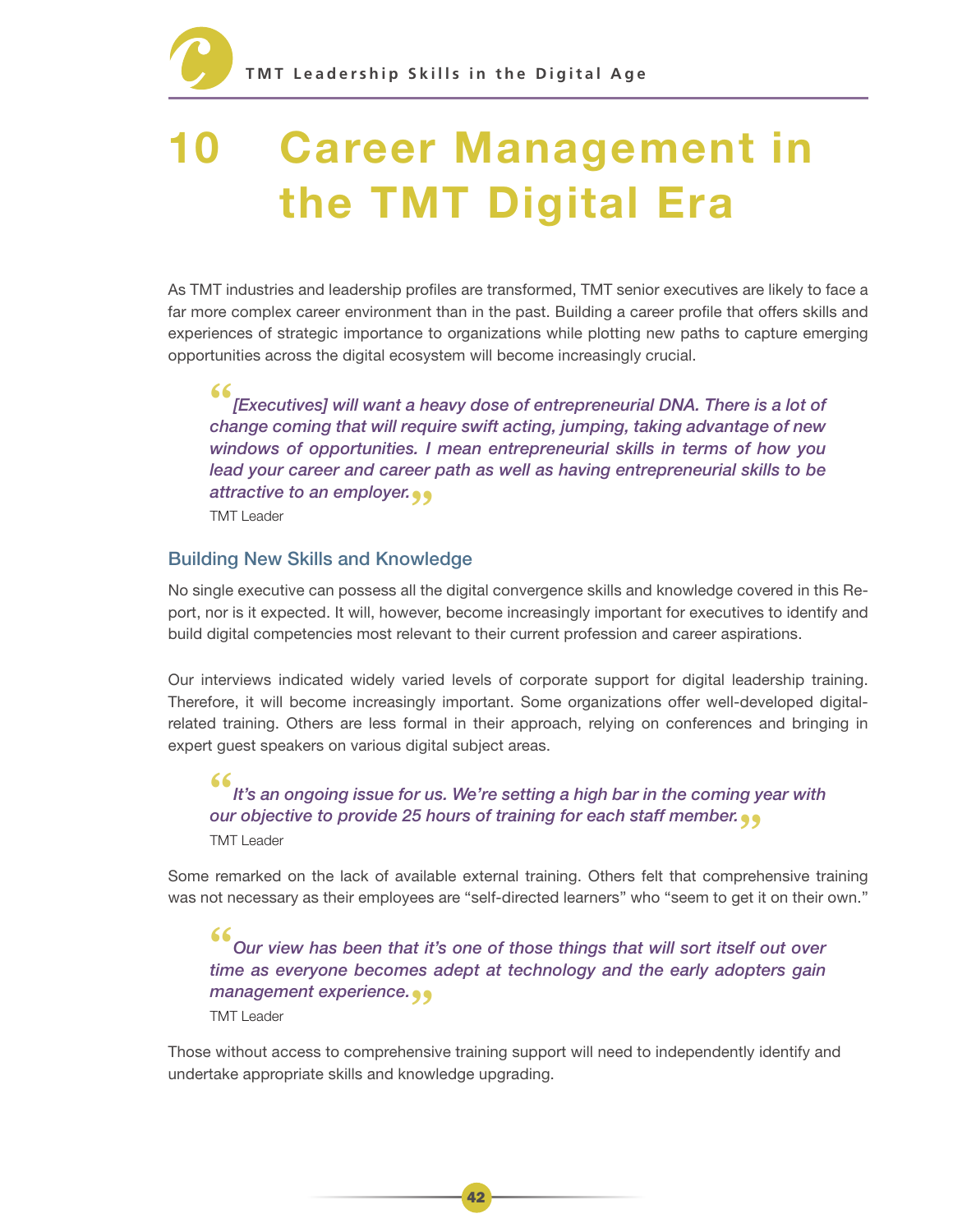

#### Building Varied Experience

**46**<br>
Management skills are changing. People are looking for a "one-stop shop"<br>
employee. Presidents of companies are looking for VPs who are able to Management skills are changing. People are looking for a "one-stop shop" multitask. You can't just have a Vice President of TV. **"** TMT Leader

Today's executives are wise to gain experience that complements and extends their core skills. Leaders able to play a multifunctional role within their organization are of increasing strategic importance in TMT sectors.

**"** Because the economy and business models are moving so quickly, the skills of the individuals that are successful are very different than those who have been successful before. Often their paths are chaotic. These are people that traditionally you wouldn't hire; you would think that they are flighty. **"** TMT Leader

Broader experiences are also more likely to support greater career flexibility and choice. Forward thinking executives will seek out assignments that build competencies in strategically important leadership areas such as digital innovation, mobile or collaborative initiatives in a connected ecosystem. Building varied experience may require moving within firms, industries or sectors.

#### Proactive Career Planning: Building a Convergent Brand for the Digital Era

Whether transitioning from a low-growth specialty to an area of greater opportunity or maximizing options across the TMT ecosystem, developing an industry-neutral digital brand, emphasizing in-demand competencies versus a specialized subject matter expertise will likely be necessary.

## **(6**<br>
I am no longer a publishing, film or TV person. Today I call myself a cor<br>
media executive. I play in the technology, telecom and media space.<br>
TMT Leader I am no longer a publishing, film or TV person. Today I call myself a consumer TMT Leader

At a time when traditional executive career progressions may no longer be the norm, proactive strategic career planning, from plotting complex career trajectories to assessing and seeking skills and knowledge upgrading while building and promoting an industry-neutral brand designed for the convergent digital environment, is likely to become indispensable.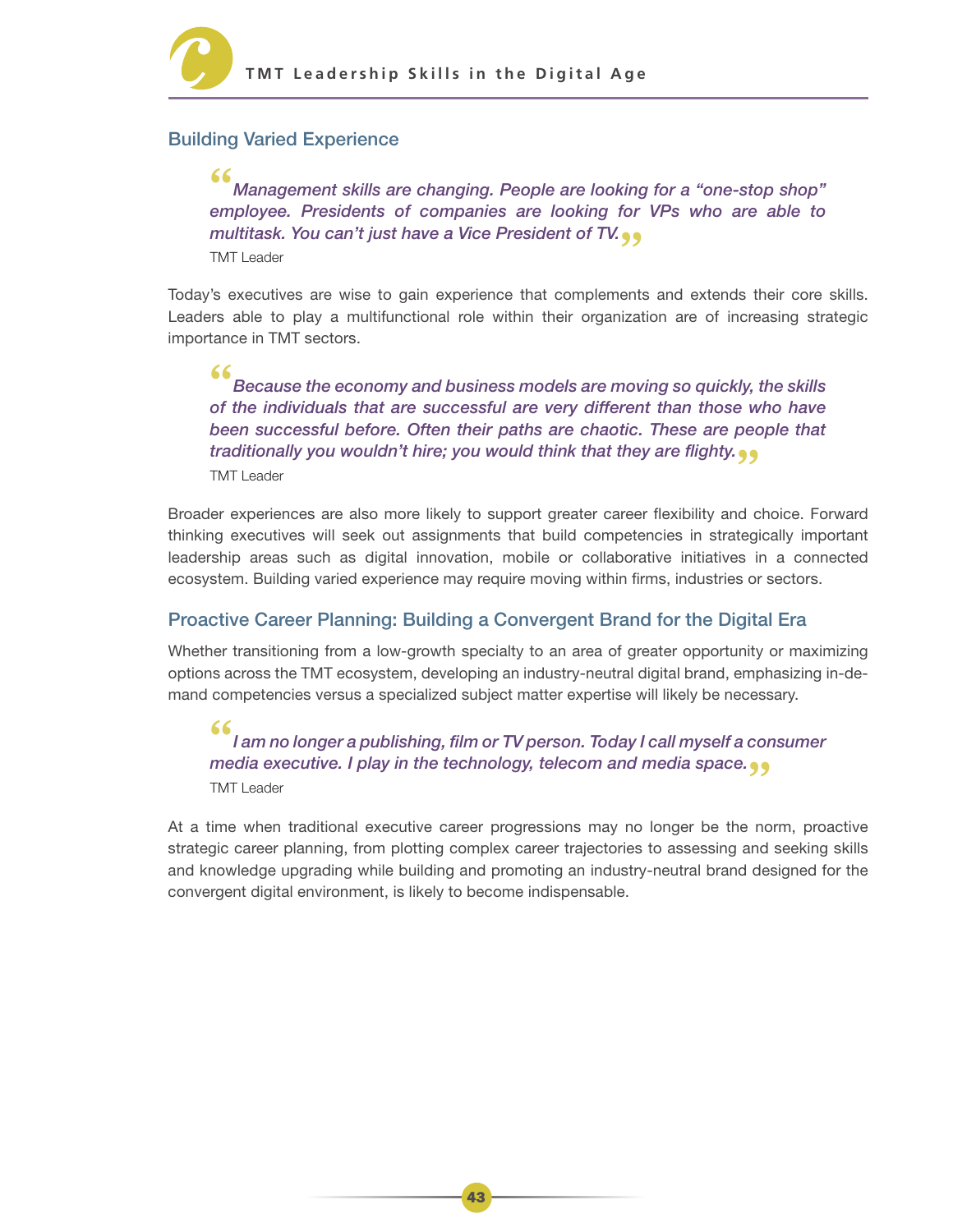## **Summary and Conclusions**

In this Report, we have presented 61 TMT leaders' perceptions of the key digital convergence skills needs of senior executives and entrepreneurs in the Canadian TMT industries.

In summary, we have found that today's executives must negotiate a TMT landscape that is marked by transformation and convergence as a result of the introduction of new digital technologies and platforms, and shifts in consumer behaviour.

While legacy industries continue to derive substantial, if not the majority, of their revenues from traditional operations and business models, digital is an important growth driver. As a result, TMT organizations are to varying degrees increasingly focused on exploiting new and innovative products and services.

The digital convergence management environment is fuelling the need for TMT leaders who have the skills and attributes to perform and lead others in a setting marked by innovation, collaboration and constant change.

We have isolated a series of common and critical management skills themes that, in combination, are in short supply and in high demand. A composite in-demand TMT digital convergence executive is a bold innovator, business strategist and collaborator who is well versed in TMT trends and new technologies, and is able to execute in fast-paced, ambiguous environments. A summary of digital convergence executive skills is set out below.

#### The Multi-Specialist Leader

As organizations pursue opportunities that cross departmental teams and sector borders, there is increasing demand for one-stop executives, with expertise combined with broad or multi-sector and multi-functional knowledge that can work to identify and execute on complex digital offerings.

#### The Innovative Leader

- Innovation-related skills in the digital convergence environment are considered critical. According to key informants, TMT organizations need leaders that are agile and action oriented, can adapt to multiple roles and changing priorities, and move ahead despite ambiguity. Add to this, digital convergence requires leadership by bold risk-takers, who can turn on a dime and then recover from inevitable failures.
- In the digital convergence environment, executives require capabilities to think creatively and vision possibilities, while applying strategic business rigour to assess new opportunities, develop digital business models and gain buy-in for their ideas externally and internally.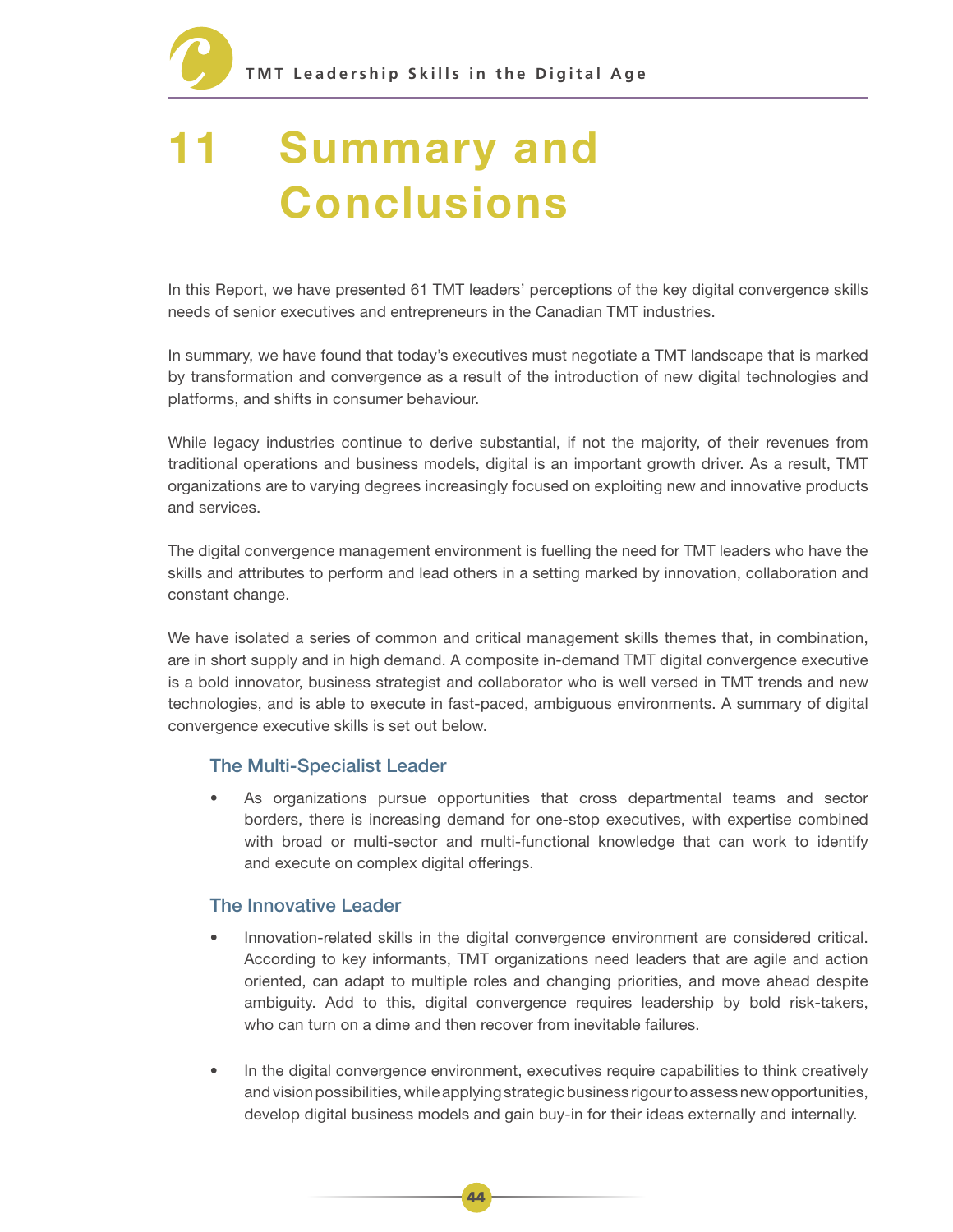

- Leaders working closely with digital products and services must work with iterative, time condensed development processes, have the entrepreneurial skills to grow successful products to businesses and then, sometimes, to scale the business itself in both the start up context and within larger organizations.
- In addition, key informants identified skills needs relating to creating innovation processes and organizations, as well as building and nurturing creative teams that can lead the organization into the future.

#### The Collaborative Leader

- Collaborative leadership skills in the digital convergence environment are considered of critical importance. The vast majority of industry leaders we spoke with indicated that the ability to lead collaborative teams and business relationships was a key executive skill.
- This includes skills to identify, negotiate and manage external alliances and partnerships across TMT industries.
- It also includes working collaboratively across the organization to lead and participate in cross-functional teams in order to access multiple centres of expertise and quickly move innovative products to market.
- Collaborative leadership is marked by greater transparency, openness and a facilitative style.

#### The Technology Business Strategist

- Non-technology-focused business executives require a greater level of technology skills, specifically related to digital. There is a need, as well, for stronger business skills for executives engaged in digital media and technology-focused roles. However, there appears to be a gap across all the sectors with respect to management/leadership skills, particularly in newer executives.
- TMT executives in the digital convergence environment are required to actively participate in digital technology platforms in order to understand consumer tastes and identify new opportunities.
- We also noted a trend relating to organizations hiring younger, less-experienced digital natives in senior roles in order to acquire their digital skills and insights. However, gaps in management and leadership skills could limit their potential and should be addressed with training.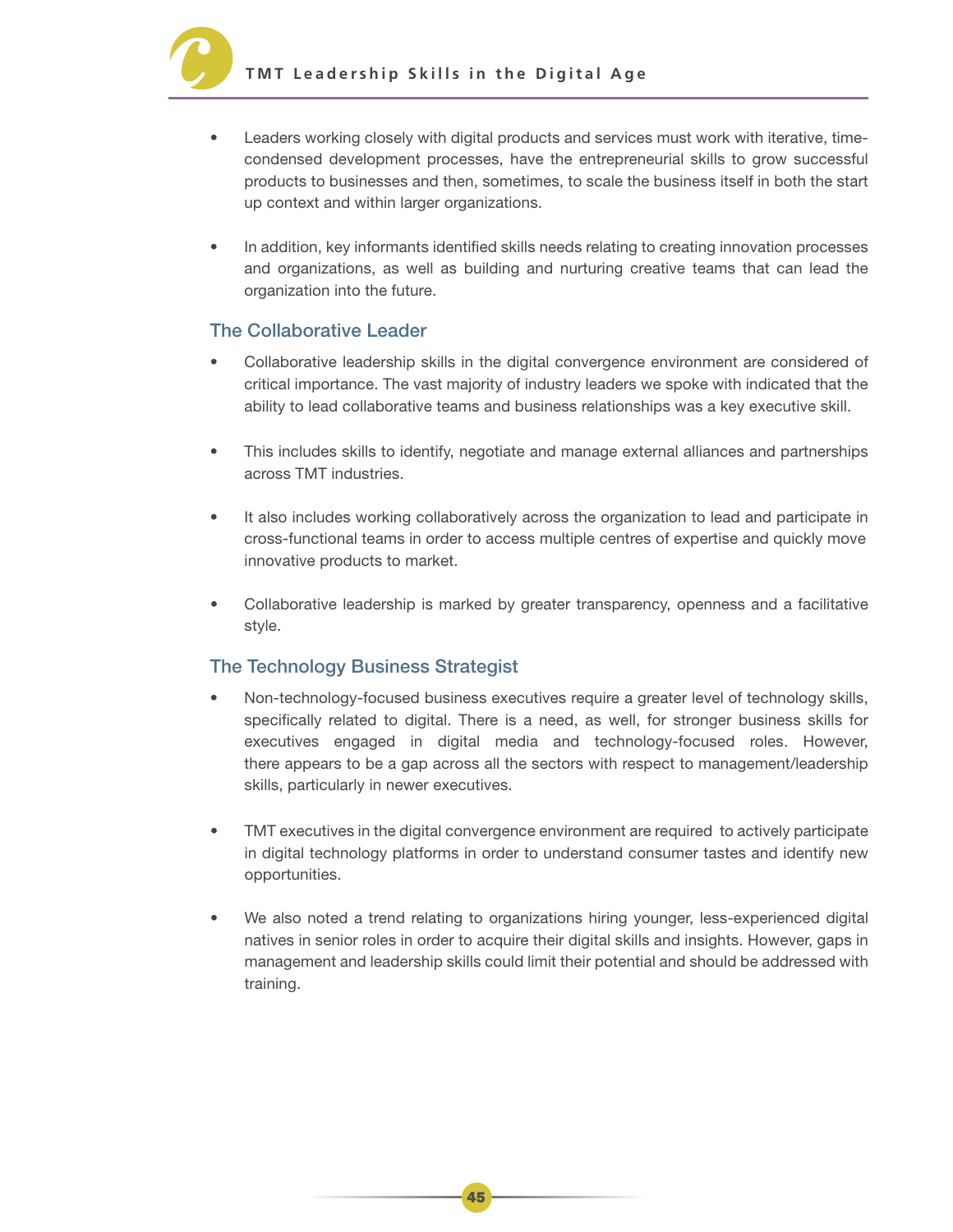

#### The Consumer-Facing Leader

- Consumer ability to effortlessly communicate with brands and other consumers has given rise to the new active and engaged customer whose tastes and behaviours can be 'heard' and immediately satisfied with continuously improved offerings.
- TMT executives operating in the digital convergence environment will increasingly need to engage in a deep and active relationship with their customers, co-developing solutions to customer needs and aspirations. This entails a strategic shift from focusing on products and features to putting the customer at the centre of the enterprise, understanding their pain points and rapidly devising solutions that address those needs.
- It also entails the ability to leverage data analytics, social media and other research tools to gain real-time customer intelligence and enable ongoing, meaningful customer collaboration.

Our interviews presented a picture of an evolving workplace where leadership is undergoing a parallel transformation. As new digital technology proliferates and organizations increase their focus on new and innovative offerings in the future, many of which will require extensive collaboration, the importance of these skills will very likely grow.

While no one executive can possess all skills and attributes, if senior women are to retain employment and advance in the TMT sectors, opportunities for skills upgrading will be critical.

Accessible, cross-sector TMT training will also be key to ensuring that Canadian TMT industries possess the senior human capital most needed to grow their businesses and create new and robust knowledge employment in the digital economy.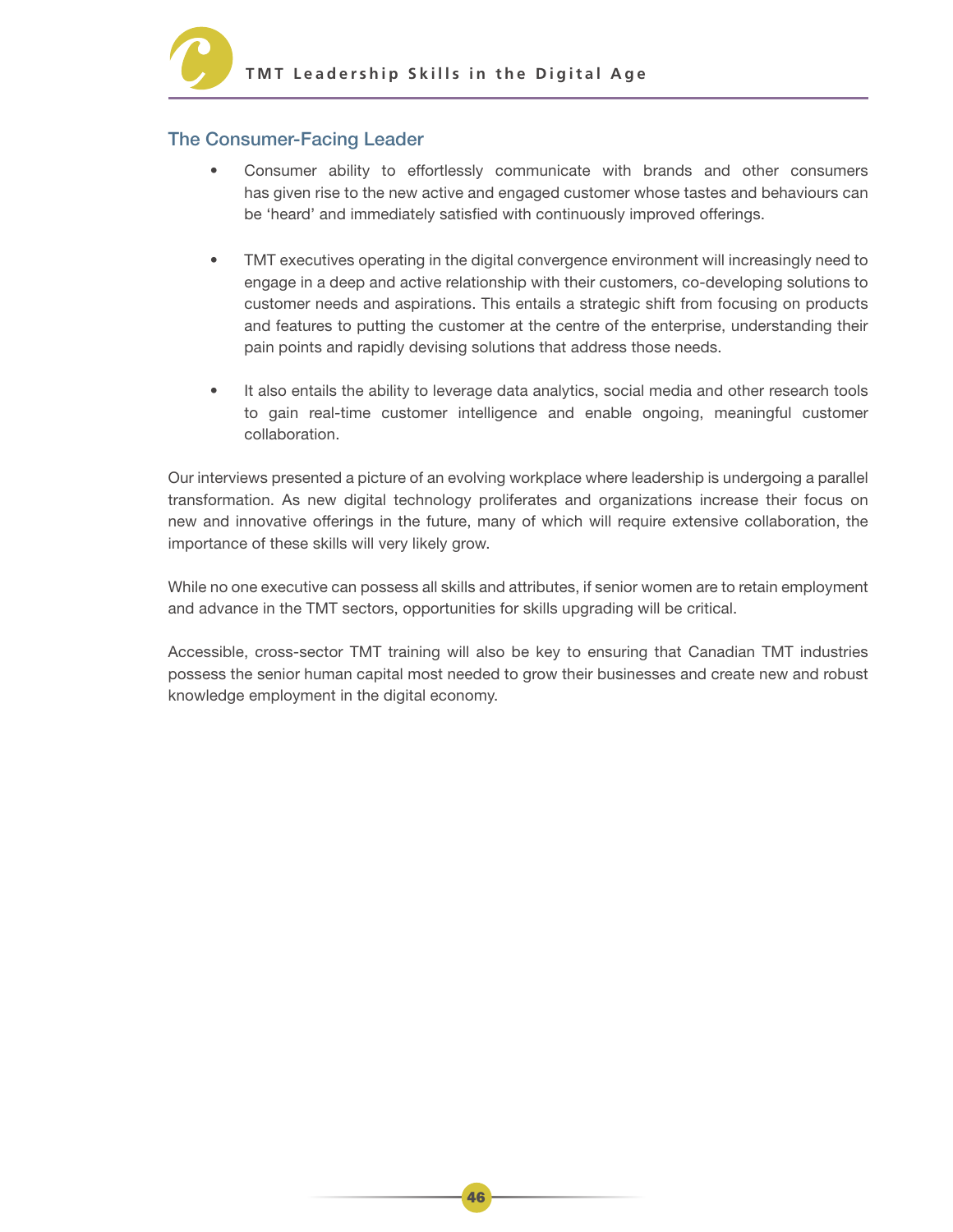

## Appendix A

## TMT Industries and Selected Trends

#### Introduction

As digital technology revolutionizes industries at large, Canada's TMT sectors are positioned at the core of the global digital economy. As such, the TMT industries offer highly skilled jobs, growth and economic prosperity for Canada. However, all three sectors are undergoing significant change as a result of the introduction of new digital technologies and platforms and shifts in consumer behaviour. Digitization and network convergence, mobility, hybrid devices, cloud computing, the consumerization of technology and the rise of social networking have been transformational.

#### 1.1 Entertainment and Media

The entertainment and media sector, as defined by global consulting firm PwC, includes a diverse range of industries and products, including books, Internet access and licence fees, magazines, film, television, radio, newspapers, music, video games and advertising.<sup>1</sup> In Canada, E&M spending totalled \$44.166 billion in 2011 and is projected to grow at a healthy 6.5% compound annual growth rate (CAGR) to 2016.<sup>2</sup>

Digital technologies and changing consumer behaviours have resulted in digital being the growth driver of the sector overall.

- According to PwC, global non-digital entertainment and media spending in 2011 increased only 0.6% from 2010 while digital spending rose by 17.6%.<sup>3</sup>
- Globally, digital is forecast to account for 67% of total entertainment and spending growth from 2012 through to 2016, accounting for 37.5% of all media and entertainment spending by 2016.<sup>4</sup>

Digital, while fast growing, often represents a small percentage of current revenues for media players.

For example, in 2011, PwC projected that Canadian conventional television advertising revenues would grow at a CAGR of only 3.7% between 2012 and 2016. However, revenue was expected to reach \$2.947 billion in 2016. Mobile television advertising was projected to grow

<sup>1</sup> According to the PwC Global Entertainment and Media Outlook, 2012 -2016, Media and Entertainment is defined to include Internet access spending: wired and mobile, internet advertising: wired and mobile, television subscriptions and license fees, television advertising, music, filmed entertainment, video games, radio, out-of-home advertising, consumer magazine publishing, newspaper publishing, consumer and educational book publishing, business to business. (Source: PricewaterhouseCoopers LLP. (PwC), Global Entertainment and Media Outlook 2012-2016, Industry Overview, 13th Annual Edition, June 2012, page 8.)

<sup>2</sup> Ibid., page 49.

<sup>3</sup> Ibid., page 48.

<sup>4</sup> Ibid.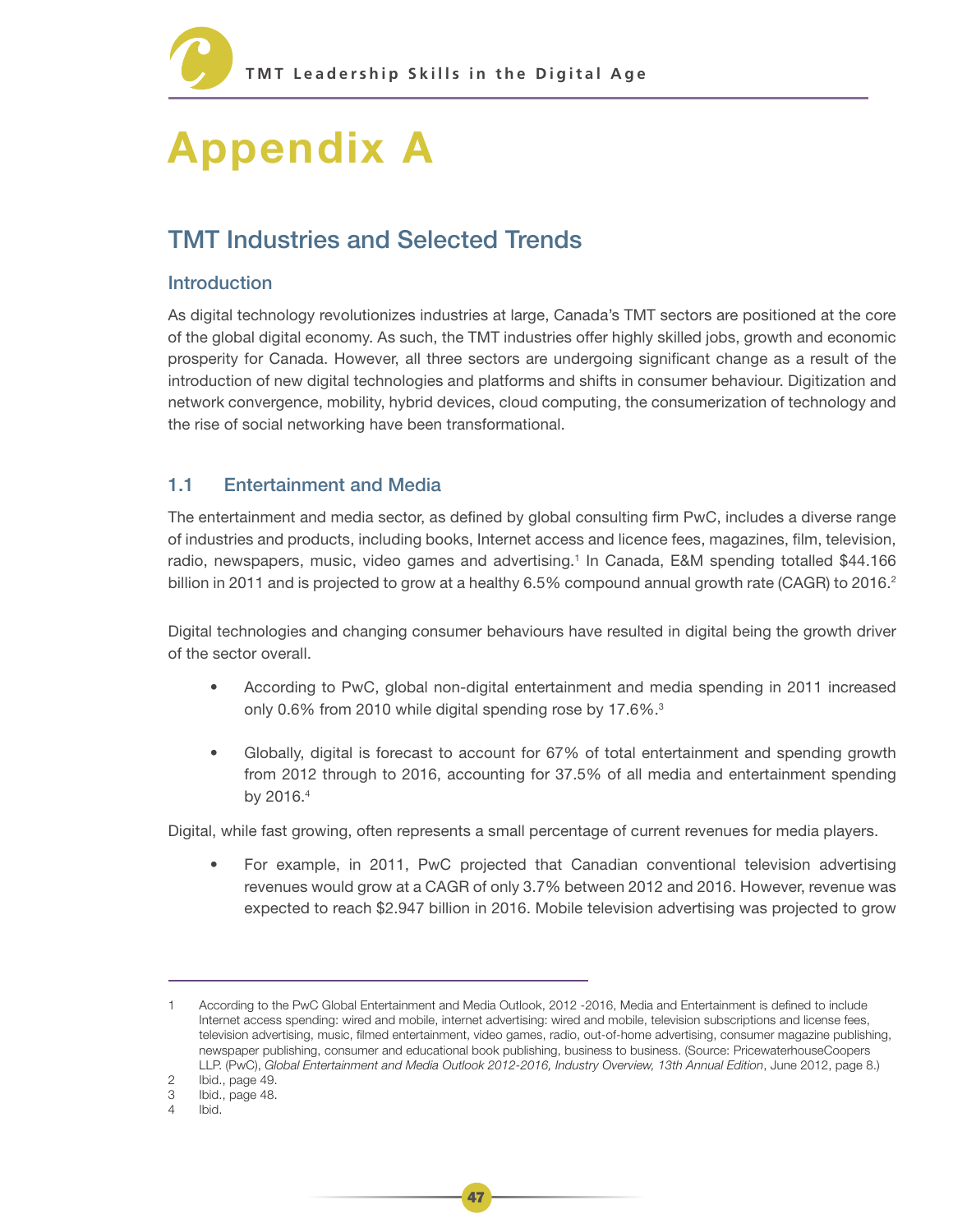

 at a CAGR of 99.4% in the same period, but revenues in 2016 were projected to be only \$65.8 million.1

Thus, many organizations face the dual challenge of supporting legacy operations from which they derive substantial if not the bulk of revenues while concurrently nurturing digital growth.

As digital consumption grows, associated revenues have tended not to offset the value lost in traditional media.2 For example, according to a 2010 IBM Institute for Value study, a broadcast TV viewer was estimated to bring in three times the value of an online viewer.<sup>3</sup> Other challenges include competition from the broader TMT ecosystem including device manufacturers and new Internet players.<sup>4</sup>

#### Digital Media

Digital media is defined variously as a sub-sector of both media and entertainment and ICT. Positioned at the intersection of new digital technologies and content, Digital Media has been recognized by the Federal Government as a key plank in Canada's digital economy future. The Organisation for Economic Co-operation and Development (OECD) has stated that digital content will increasingly become "the basic creative infrastructure underpinning the knowledge economy and at the centre of health, educational, and cultural activities."5

While there is no one accepted definition, the Canadian Interactive Industry Alliance defines Interactive Digital Media (IDM) as follows:

Digital content and environments with which users can actively participate or which facilitates collaborative participation among multiple users for the purposes of entertainment, information or education, and is commonly delivered via the Internet, mobile networks, gaming consoles or media storage devices. The two essential sub-sectors of the interactive digital media industry include the entities creating the enduser experience (creators) and those designing the applications allowing for the creation or distribution of the content and environments to the user (enablers). $6$ 

This definition includes companies operating in the areas of game design and development, crossplatform entertainment, interactive training, social media and mobile products and services.

According to Industry Canada (2010), the digital media industry represents  $$3.5$  billion in business.<sup>7</sup> The sector is estimated to employ 52,489 people as of 2008.<sup>8</sup>

<sup>1</sup> PwC, Entertainment and Media Outlook 2011-2015, Data Explorer, obtained from PwC Toronto Office.

<sup>2</sup> IBM Institute for Value, Beyond Content, Capitalizing on the New Revenue Opportunities, 2010, page 1.

<sup>3</sup> Ibid., page 6.

<sup>4</sup> Ibid., page 1.

<sup>5</sup> Organisation for Economic Co–operation and Development (OECD), Digital Broadband Content: Digital Content Strategies and Policies, OECD Digital Economy Papers, 2006, page 119.

<sup>6</sup> Canadian Interactive Alliance, 2008 Canadian Interactive Industry Profile, February 2009, page 20.

<sup>7</sup> Information and Communications Technology Council (ICTC), A Human Resource Situational Analysis for Digital Media in Canada, May 2011, page 2.

<sup>8</sup> Canadian Interactive Alliance, 2008 Canadian Interactive Industry Profile, page 26.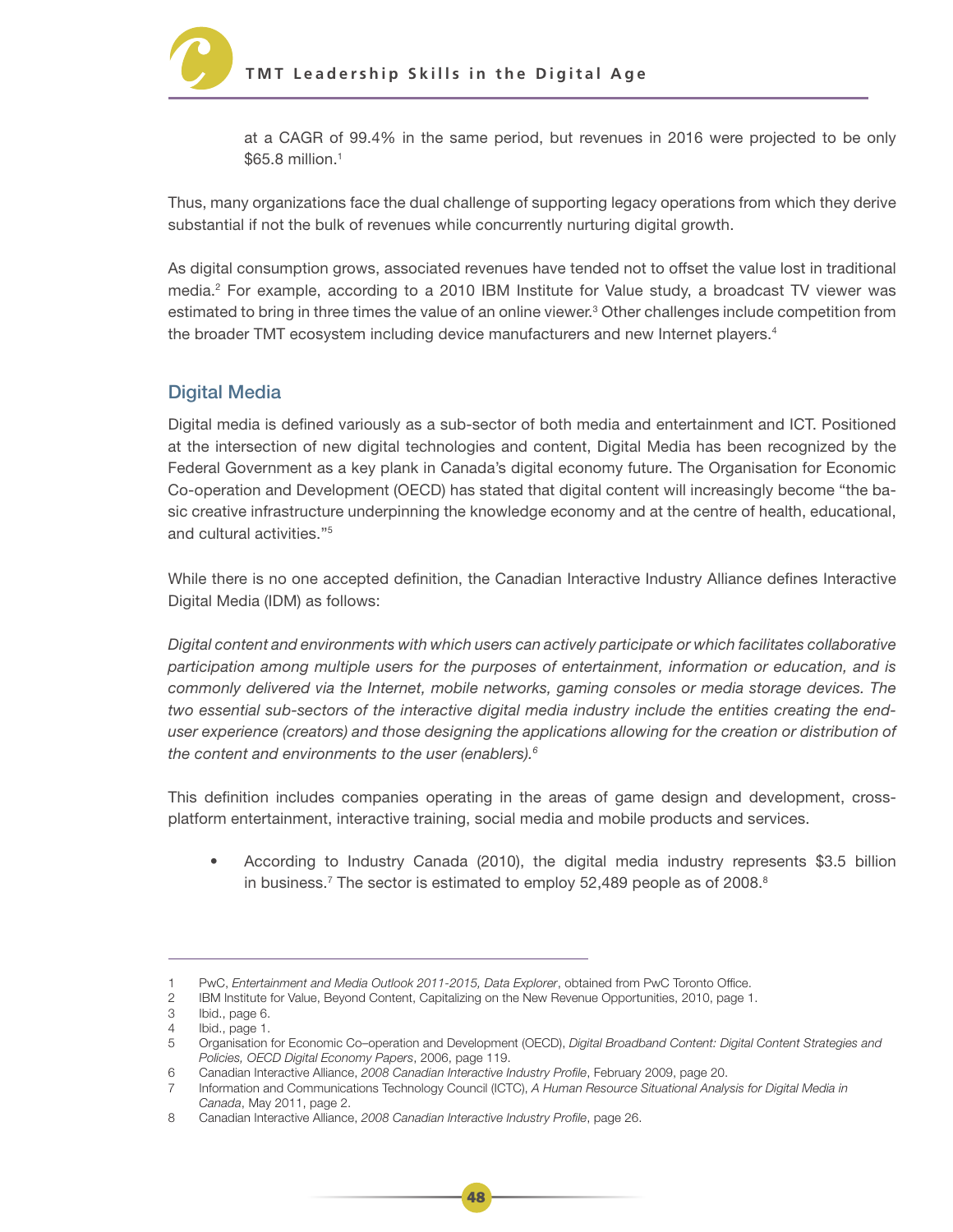

However, the sub-sector, according to this definition, does not include traditional ICT or media companies, which increasingly engage in creating and distributing digital content and applications. As more production of interactive digital experiences is undertaken by both content and ICT organizations, it may become more difficult to measure digital media as a discreet sector going forward.

Even digital media industries are undergoing ongoing change and disruption. In the video games industry, global spending on online and wireless games is predicted to surpass console and PC games in 2013, and will be 36% larger by 2016.<sup>1</sup>

#### 1.2 Information Communications Technology (ICT)

The ICT sector is a key source of economic growth and technological innovation in the Canadian economy. Composed of a diverse range of businesses, the sector includes telecommunications and Internet services, ICT consulting services, hardware, microelectronics, software and electronic content.<sup>2</sup>

According to the Information Communications Technology Council of Canada (the ICTC), the sector contributed \$61.33 billion to Canadian GDP in 2011.<sup>3</sup> Canada's ICT sector is an engine of job growth, employing 647,000 workers in 2011.<sup>4</sup>

With an average unemployment of 2.4% in 2011, Canada's ICT labour force is statistically fully employed.5 The ICTC predicts that employers will need to hire approximately 106,000 ICT workers between 2011 and 2016.<sup>6</sup>

As the creators of digital infrastructure, hardware and services, technology players are at the heart of global economic transformation and disruption. However, the sector itself is undergoing major change. Products and services aligned with mobile, cloud, big data, and social technologies, are new sector growth drivers.<sup>7</sup> The result is a shift in value and in some cases disruption of legacy businesses. For example:

- Mobile now represents a significant ICT revenue share. Forrester Research recently predicted that US mobile spending will reach \$1.3 trillion by 2016, or 35% of the technology economy.<sup>8</sup>
	- The rapid consumer adoption of smartphones and media tablets has impacted the computer hardware industry. NPD Display Search forecasts tablet sales to exceed computer notebook sales by 2016.<sup>9</sup>

<sup>1</sup> PwC, Entertainment and Media Outlook 2012-2016, page 60.

<sup>2</sup> Information Technology Association of Canada website, itac.ca/about

<sup>3</sup> ICTC, 2011 LFS Annual Report, 2012, page 2.

<sup>4</sup> Ibid., page 3.

<sup>5</sup> Nordicity in association with David Ticoll, Labour Supply/Demand Dynamics of Canada's Information and Communications Technology (ICT) Sector, March 2012, page 9.

<sup>6</sup> ICTC, Outlook for Human Resources in the ICT Labour Market, 2011-2016, March, 2011.

<sup>7</sup> IDC, Top 10 Predictions, IDC Predictions 2012: Competing for 2020, December 2011, page 2.

<sup>8</sup> Ryan Kim, "Preparing for a Mobile-First World" Gigaom, February 13, 2012. http://gigaom.com/2012/02/13/preparing-for-a-mo bile-first-world/

<sup>9</sup> "Tablet Shipments to Surpass Notebook Shipments in 2016", NPD Display Search, July 3, 2012. http://www.displaysearch.com cps/rde/xchg/displaysearch/hs.xsl/120703\_tablet\_shipments to\_surpass\_notebook\_shipments\_in\_2016.asp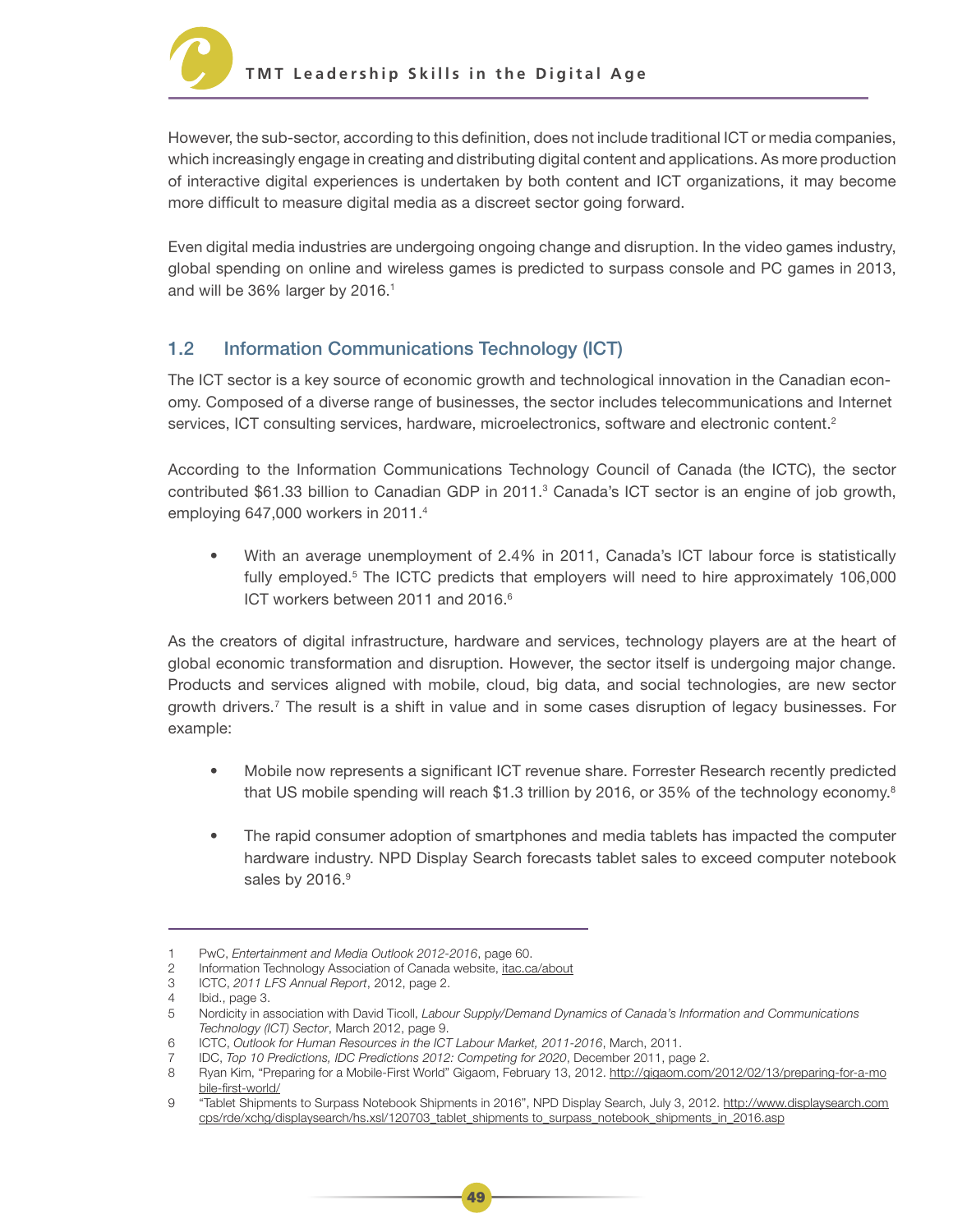

- Likewise, data mobility and cloud computing is disrupting software industry business models. IDC predicts that global cloud-based software as service (SaaS) delivery will significantly outpace traditional software products, growing nearly five times faster than the software market as a whole. IDC predicts that by 2015, approximately 24% of all new business software purchases will be of service-enabled software.<sup>1</sup>
- In another key trend, employees are increasingly bringing smartphones, media tablets and other devices to work. This 'consumerization of technology' is driving a shift in the enterprise technology ecosystem, with consumer-purchased devices eroding corporate PC sales. One forecast predicts that the enterprise will account for approximately 35% of media tablets sold in 2015, although "these sales will not be clearly defined as enterprise purchases."2

As a result of trends such as these, traditional industries face an array of opportunities and challenges, including business model disruption and the influx of new Internet players that have quickly gained market share.

#### 1.3 Telecommunications

A sub-sector of ICT, Canadian telecommunications service organizations, according to the CRTC, operate in any of six markets including local and access, long distance, internet, data, private line and wireless.<sup>3</sup>

In the telecommunications sector, traditional telephony has been replaced by a model of converged network-centric digital services, accessed through numerous providers, some non-traditional. Digital mobility is transforming consumer and business consumption and communication.

- Consumer adoption of wireless technology has been rapid. According to IAB Canada, at the end of 2011, almost 85% of Canadians were cell phone subscribers and 45% of mobile subscribers had smartphones.<sup>4</sup> eMarketer projects that by 2016, smartphone users will make up 62% of mobile phone users.<sup>5</sup>
	- As businesses increasingly use their phones and tablets as portable offices and entertainment platforms, a key mobile trend has been the shift from voice usage to data and video. Ericcsson has estimated that mobile data traffic surpassed mobile voice traffic during December 2009.<sup>6</sup> According to Cisco, mobile video traffic exceeded 50% of all mobile traffic for the first time in 2011.7

<sup>1</sup> IDC, Market Analysis Perspective: Worldwide SaaS & Cloud Services, 2011: New Models for Delivering Software [Abstract], December 2011. http://www.idc.com/getdoc.jsp?containerId=232239#.UMqov29JM1I

<sup>2</sup> "Gartner Says Worldwide Media Tablets Sales to Reach 119 Million Units in 2012", Gartner, April 10, 2012, http://www.gartner. com/it/page.jsp?id=1980115

<sup>3</sup> Canadian Radio-television and Telecommunications Commission (CRTC), Communications Monitoring Report, September 2012, page ii.

<sup>4</sup> IAB Canada, Mobile in Canada: A Summary of Current Facts + Trends, page 3.

<sup>5</sup> eMarketer, "Canada Hits Smartphone User Milestone", March 26, 2012. http://www.emarketer.com/Article.aspx?R=1008928&e cid=b304596ffad6488bb1f7a53d80cb8e6a

<sup>6</sup> CRTC, Navigating Convergence II: Charting Canadian Change and Regulatory Implications, August 2011, page 17.

<sup>7</sup> Cisco, Visual Networking Index: Global Mobile Data Traffic Forecast Update, 2011–2016, February 2012, page 1.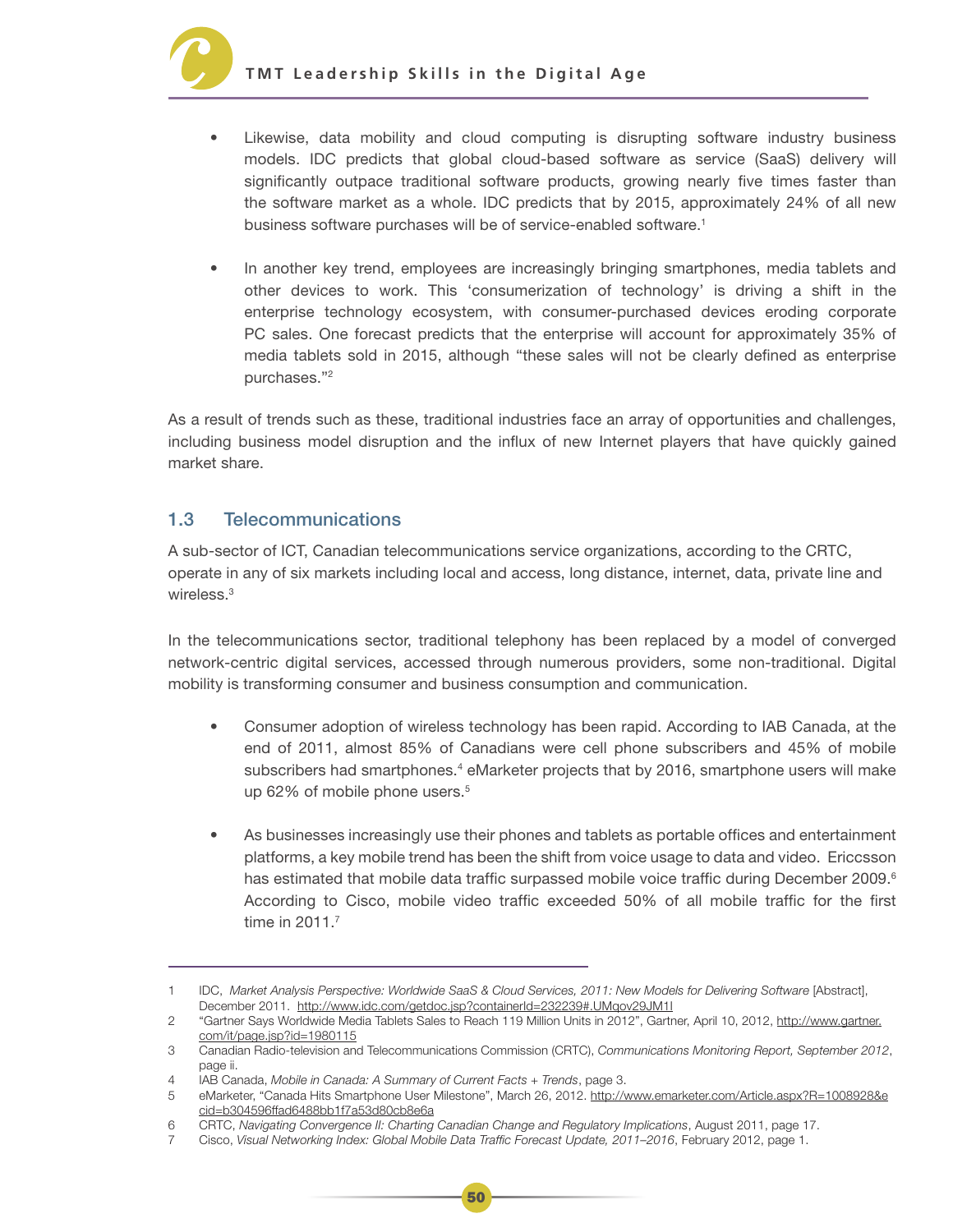Today, wireless, particularly wireless data, is the sector's growth engine.

- In 2011 Canadian wireless revenues were \$19.1 billion or approximately 45% of total telecommunications revenues.1 By 2014, they are forecasted to represent half of all Canadian telecommunications spending, or \$23.7 billion.2
- Due to the rise of smart devices, consumer wireless data spending is expected to grow more than four times more quickly than wireless voice by the end of 2014.<sup>3</sup>
- Revenues associated with Canadian telecommunications voice services are in decline, dropping from \$12.6 billion in 2010 to 11.9 billion in 2011.<sup>4</sup>

The telecommunications sector must contend with rising infrastructure costs associated with exponential growth of traffic, while limiting prices as competition intensifies. In an effort to strengthen revenue models and secure their digital future, some organizations are scaling the extended value chain for new opportunities including entertainment and various mobile services.

#### 1.4 Corporate Diversification, Consolidation and Convergence

As TMT organizations negotiate a complex and volatile environment, the nature of the TMT ecosystem itself is evolving. Today, the sectors are marked by increased interdependence and porous borders, consolidation and ultimately, industry restructuring.

Cross-sector diversification has become an important TMT strategy to confront disruption and capture value in the digital ecosystem. The move to capture greater value in the digital ecosystem is driving increased mergers, acquisitions and consolidation.

- Google's acquisition of Motorola Mobility Holdings for close to \$11.9 billion was the largest global technology acquisition in 2011.<sup>5</sup> It is a high-profile example of the trend to cross-sector mergers of smart mobile devices and applications, content and services.<sup>6</sup>
	- Microsoft's 2011 \$8.6 billion acquisition of Skype demonstrates the convergence of the Internet and mobile video, now integral to business and consumer communications and collaboration.7
- According to Ernst & Young, the number of technology mergers and acquisitions (M&A) in Canada nearly doubled from 2010 to 2011.8

<sup>1</sup> CRTC, Communications Monitoring Report 2012, September 2012, page 165.

<sup>2</sup> CRTC, Navigating Convergence II, page 14.

<sup>3</sup> Ibid., page 18.

<sup>4</sup> CRTC, Communications Monitoring Report 2012, page 125.

<sup>5</sup> Ernst & Young, Global Technology M&A Update October-December 2011 and Year in Review, 2012, page 7.

<sup>6</sup> Ibid., page 22.

<sup>7</sup> Ibid., page 23.

<sup>8</sup> "Technology M&A in Canada nearly doubled in 2011: Ernst & Young," CNW Telbec, March 14, 2012, http://www.newswire.ca/fr/ story/937111/technology-m-a-in-canada-nearly-doubled-in-2011-ernst-young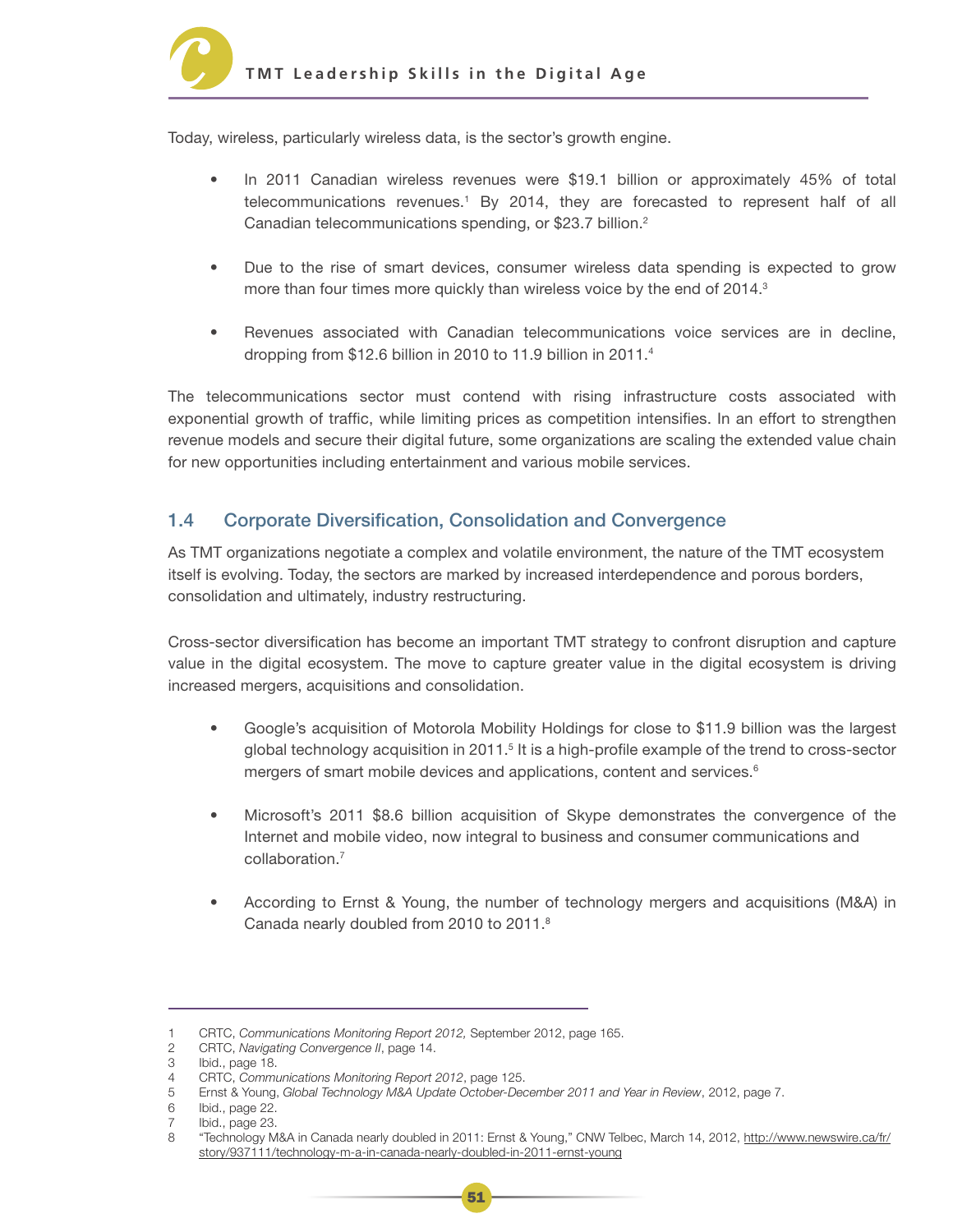

Canadian vertically-integrated telecommunications companies typically operate voice and data networks, cable, as well as a variety of media including broadcast and specialty channels, digital media, radio and sometimes print and live entertainment.<sup>1</sup>

According to the Canadian Radio-television and Telecommunications Commission (CRTC), in 2011, the five largest companies in the communications industry captured 83% of revenues for the sector. The next five captured 10% of revenues.<sup>2</sup> A revenue comparison is set out in Figure 1, below.

#### Figure 1:

Broadcasting and telecommunications revenues for the top 5 group of companies, the next top 5 group and the remaining companies



Note: Revenues for the top companies include the revenues of their affiliates. Affiliates are included with their parent company.

Source: CRTC, Communications Monitoring Report 2012, The Communications Service Industry, Figure 3.1.2.

This trend is global with Internet companies such as Google and Apple creating end-to-end vertical ecosystems combining control of hardware, software, application development, service distribution as well as content and experiences.

For example, Google has diversified from its main internet advertising business, to add, amongst its many holdings, the Android mobile operating system, mobile handsets (through its Motorola acquisition), Google TV and increasingly professional content through its YouTube online video channel strategy.<sup>3</sup> In 2012, it introduced its Fibre Net broadband television service.<sup>4</sup>

Stakeholders we interviewed for this Consultation pointed out that in Canada, new technology start-ups are also increasingly focused on multi-sector strategies and products.

<sup>1</sup> Library of Parliament, Media Ownership and Convergence in Canada (In Brief), April 10, 2012, page 2.

<sup>2</sup> CRTC, Communications Monitoring Report 2012, Page ii.

<sup>3</sup> Andrew Wallenstein, "YouTube Unveils Pro Channel Push", Variety, October 28, 2011, http://www.variety.com/article/

VR1118045254?refCatId=1009

<sup>4</sup> Marguerite Reardon, "Google Launches Kansas City Fibre Net, Intros Google Fibre TV", CNET News, July 26, 2012, http://news. cnet.com/8301-1023\_3-57480670-93/google-launches-kansas-city-fiber-net-intros-google-fiber-tv/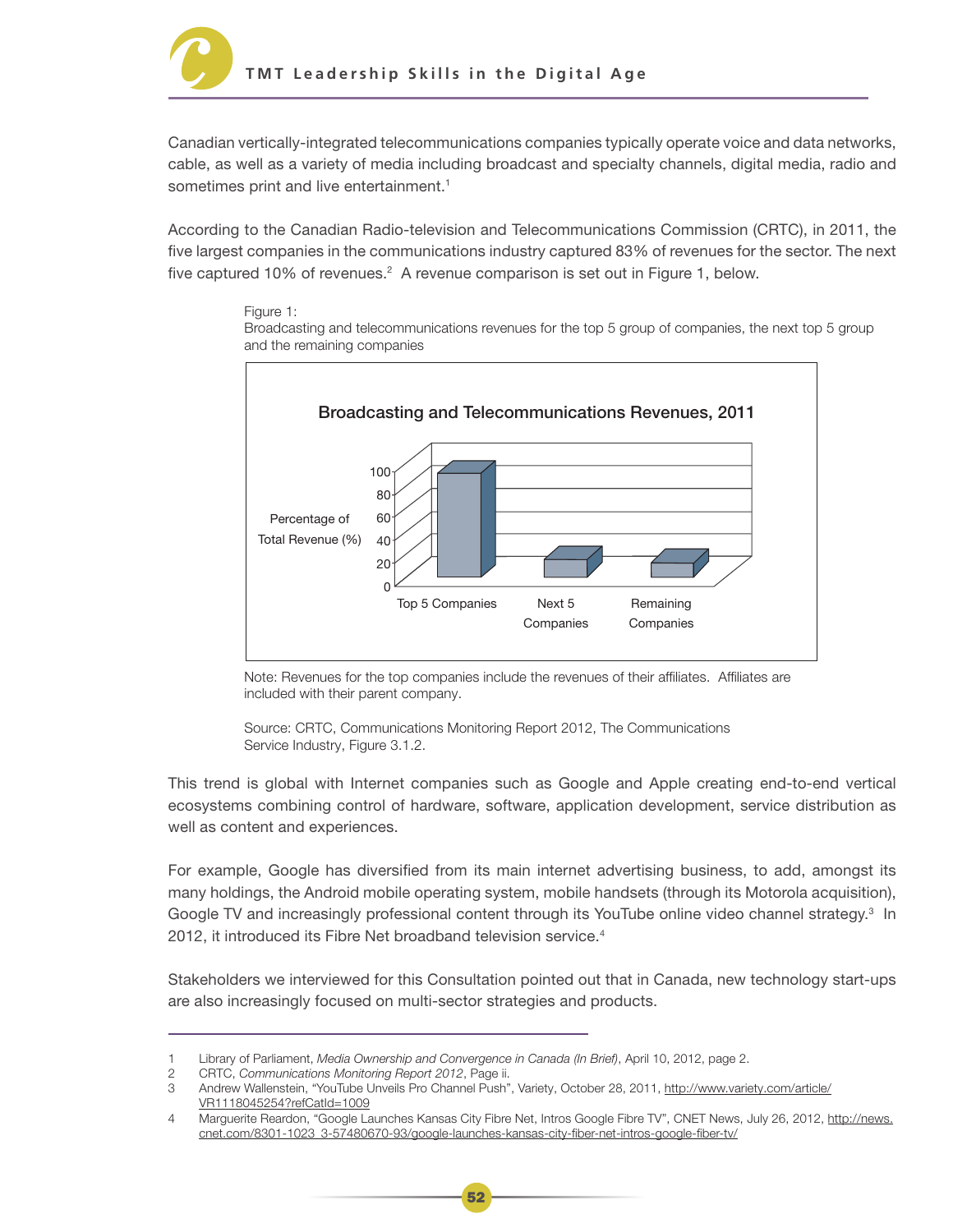

#### 1.5 Conclusions

In summary, digital-related products and services from cloud services and wireless data to digital advertising are driving growth in the TMT sectors. As TMT industries undergo massive transformation, traditional business model disruption is prompting the search for new growth opportunities both within and outside of traditional industry boundaries.

Slowed growth, or in some cases decline in legacy spending, has the potential to limit senior-level employment opportunities without appropriate digital leadership skills and career strategies. However, growth in new digital segments presents significant career opportunities for those who are prepared.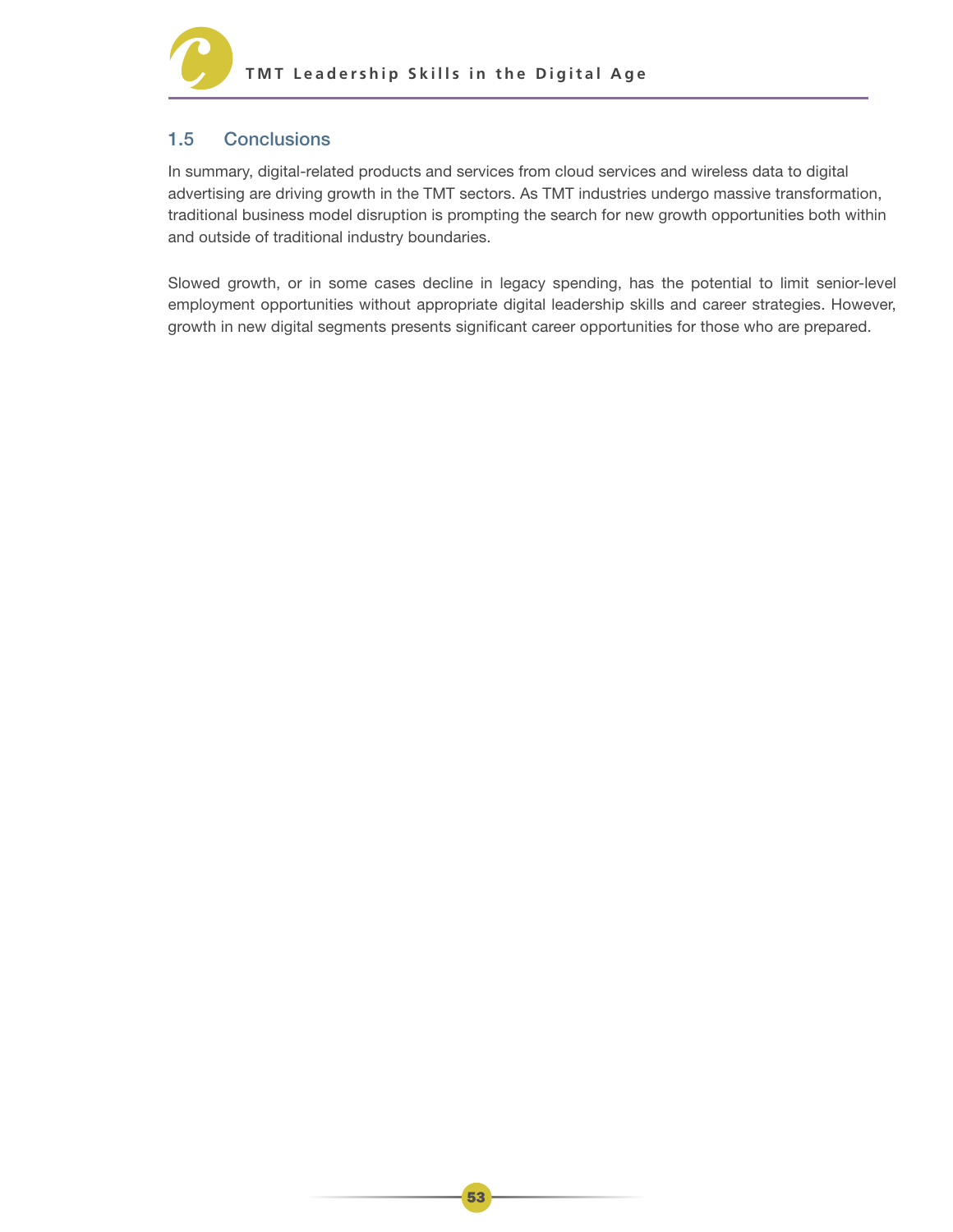## Appendix B

## Key Informants

 Nyla Ahmad, Vice President, Local Digital and Rogers Ventures, Rogers Communications Inc. Namir Anani, President and CEO, Information and Communications Technology Council Fariba Anderson, Vice President Information Technology & Chief Information Officer, Municipal Property Assessment Corporation Chris Arsenault, Managing Partner, iNovia Capital Pierre Blouin, Chief Executive Officer, Manitoba Telecom Services Inc. and MTS Allstream Norm Bolen, Broadcast Executive and Consultant Andrew Bridge, Managing Director, Virgin Mobile Canada Alex Brown, President, Alex B. & Associates, and President, Aprilage Inc. Jamie Brown, CEO & Executive Producer, Frantic Films Lynda Brown-Ganzert, CEO, zuluMe Corp & Vice President, Nordicity Ted Brunt, President, Sharp Sauce Kim Carter, Vice President, Human Resources, Astral Television Networks John Cassaday, President and CEO, Corus Entertainment Inc. Sally J. Daub, President, Chief Executive Officer and Director, ViXS Systems Inc. Caren DesBrisay, Vice President, Human Resources, Intelliware Development Inc. Dr. Sara Diamond, President and Vice-Chancellor, OCAD University Michelle Digulla, Former President & General Manager, Motorola Mobility Canada Ltd. Trevor Doerksen, CEO and Founder, Mobovivo Inc. Joshua Dorsey, CEO, B360 Media Inc./Nadia G's Bitchin' Kitchen Janet Eastwood, President and CEO, Two Red Chairs Executive Coaching Simon Foster, Senior Vice President, Digital Publishing and Business Development, Blue Ant Media Roberta Fox, Chairman and Chief Innovation Officer, FOX GROUP Technology & Publisher and Editor in Chief, FOX GROUP Media Rochelle Grayson, Program Advisor/Industry Chair for the Digital Strategy Certificate Program, The University of British Columbia Mark Henderson, President & CEO, Ericsson Canada Inc. Mark Jamison, CEO, Magazines Canada Krista Jones, Education Innovation Lead & Senior Advisor, Information Technology, Communications and Entertainment, MaRS Discovery District & Mentor, Next 36 Kimberly Kaplan, CEO, Offeron Media Corp. Fraser Kelton, COO, GetGlue Iain Klugman, President & CEO, Communitech Kathy Knight, CEO, Information Communication Technologies Association of Manitoba Hubert Lacroix, President & CEO, Canadian Broadcasting Corporation/Radio-Canada Lynda Leonard, Senior Vice President, Information Technology Association of Canada Walter Levitt, Executive Vice President Marketing, Comedy Central & Board Vice-Chair, Canadian Marketing Association Lisa Lyons, President, Kids Can Press Ltd. Michael MacMillan, CEO, Blue Ant Media John Maduri, Chief Executive Officer, Xplornet Communications Inc.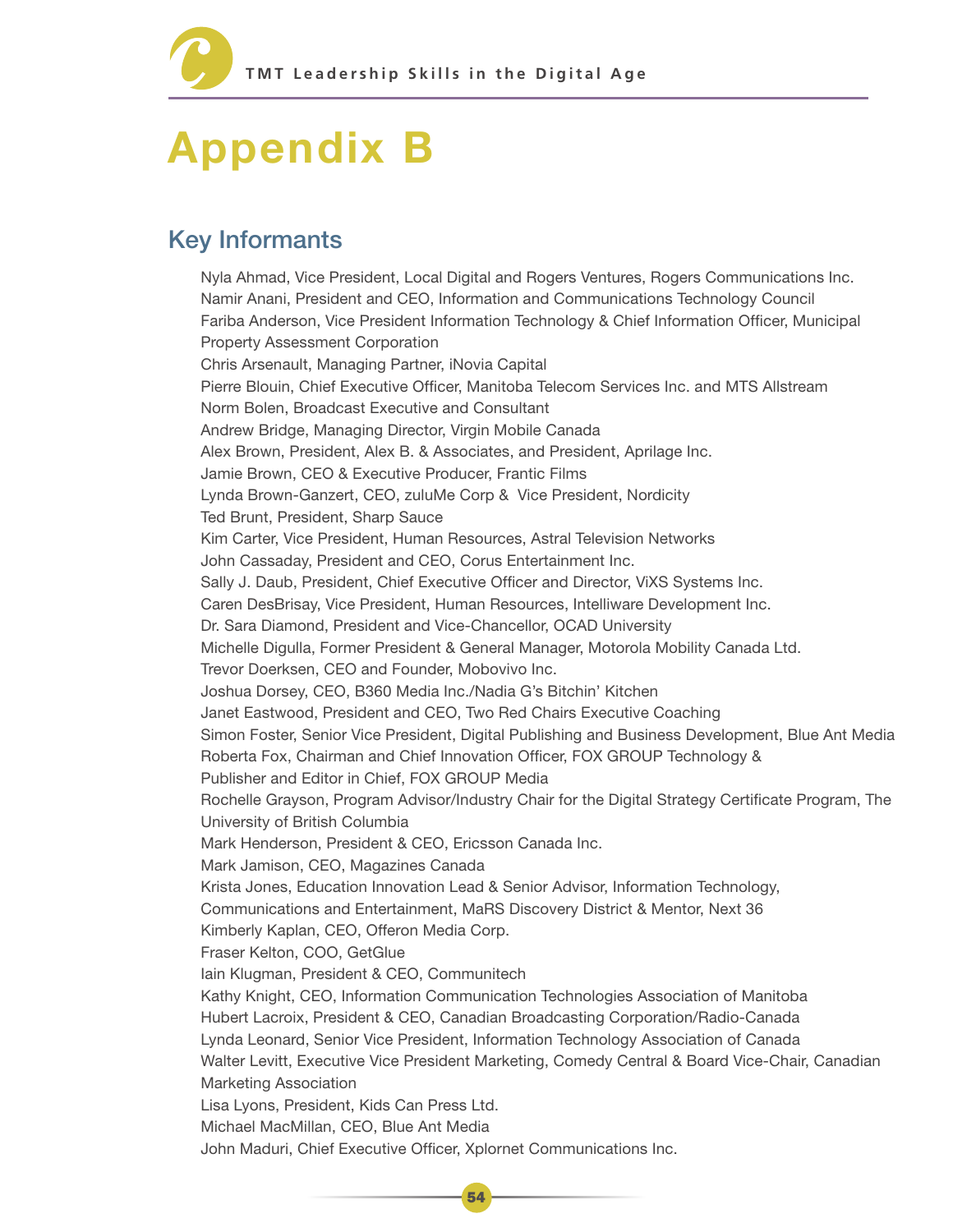# **TMT Leadership Skills in the Digital Age**

Elaine Mah, Director for Canada, Intel Corporation Graham Moysey, Country Manager, AOL Canada Inc. Emily Nasits, Director, Broadcast Relations, National Hockey League Ron Perrotta, Vice President, Marketing & Strategic Planning, Cogeco Cable Inc. Dr. Veena Rawat, Vice President and Ambassador to ITU, Research In Motion Ltd. Marty Roberts, Senior Vice President Sales and Marketing, thePlatform for Media, Inc. Vivian Rosenthal, Founder & CEO, GoldRun Mark Ruddock, CEO, Wonga Canada Inc. Lucy Sanders, CEO and Co-Founder, National Center for Women and Information Technology & Executive in Residence, Alliance for Technology, Learning and Society Institute, University of Colorado at Boulder Kevin Shea, Chairman, Ontario Media Development Corporation Andra Sheffer, Executive Director, Bell Broadcast and New Media Fund, Independent Production Fund & Cogeco Program Development Fund Karen Sheriff, President & CEO, Bell Aliant Inc. Denise Shortt, Vice President Industry Development, Information Technology Association of Canada Andrea Stairs, Country Manager, eBay Canada Ron Styles, President & CEO, SaskTel Kirsten Sutton, Vice President & Managing Director, SAP Labs Canada Wendy Swan, COO, Neotelis Inc. & Co-Editor, InfoTelecom Magazine Jason Tafler, Chief Digital Officer, Rogers Media Inc. David Ticoll, Special Advisor, Canadian Coalition for Tomorrow's ICT Skills (CCICT) & Distinguished Visiting Scholar, The G. Raymond Chang School of Continuing Education, Ryerson University Dr. Kevin Tuer, Managing Director, Canadian Digital Media Network and Vice President Digital Media, Communitech Vanda Vicars, President, Vicars Consulting Inc. Richard White, Former General Manager-Canada, Nokia Products Ltd. Barbara Williams, Senior Vice President Content, Shaw Media David Zitzerman, Partner & Head of the Entertainment Law Group, Goodmans LLP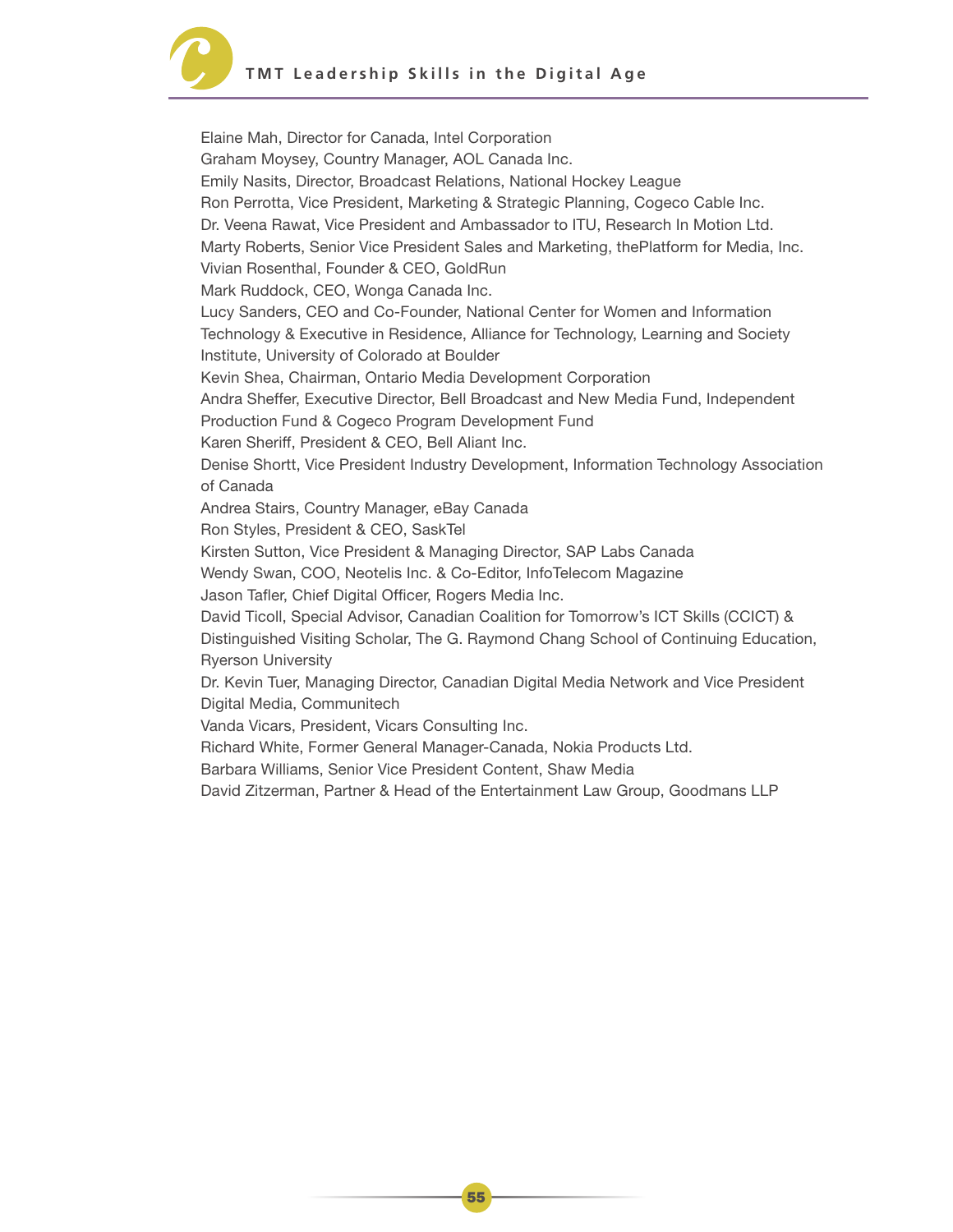## Appendix C

## CWC: Digital Economy Advisory Committee

 Nyla Ahmad, Vice President, Local Digital and Rogers Ventures, Rogers Communications Inc. Namir Anani, President and CEO, Information and Communications Technology Council Fariba Anderson, Vice President Information Technology & Chief Information Officer, Municipal Property Assessment Corporation Alexandra Bellamy, Partner, KPMG LLP Anne Bermonte, Director (A), Open for Business, Ministry of Economic Development and Innovation Norm Bolen, Broadcast Executive and Consultant Ted Brunt, President, Sharp Sauce Kim Carter, Vice President Human Resources, Astral Television Networks Diane Davy, President, Castledale Inc. Dr. Sara Diamond, President and Vice-Chancellor, OCAD University Pamela Dinsmore, Vice President, Regulatory- Cable and Broadband, Rogers Communications Elizabeth Duffy-Maclean, Managing Director of the Morning and Evening MBA & Master of Finance Program, Rotman School of Management Janet Eastwood, President and CEO, Two Red Chairs Executive Coaching Leah Eichler, Founder, Femme-O-Nomics & Founder and CEO, r/ally Roberta Fox, Chairman and Chief Innovation Officer, FOX GROUP Technology & Publisher and Editor in Chief, FOX GROUP Media Kate Hanley, President, Digital Theory Media Consulting Mark Henderson, President & CEO, Ericsson Canada Inc. Lynda Leonard, Senior Vice President, Information Technology Association of Canada Lisa Lyons, President, Kids Can Press Ltd. Sandra Mason, Chief Financial Officer, The Globe and Mail Stephanie MacKendrick, Advisor and past-President, Canadian Women in Communications Jim Muzyka, Senior Vice President & General Manager, Xerox Global Services, Xerox Corporation Dr. Barbara Orser, Deloitte Professor in the Management of Growth Enterprises, University of Ottawa, Tefler School of Management Lynda Partner, CEO, Partners Inc. Helen Reeves, Vice President, Corporate Communications, Morneau Shepell Ltd. Mark Ruddock, CEO, Wonga Canada Inc. Andra Sheffer, Executive Director, Bell Broadcast and New Media Fund, Independent Production Fund & Cogeco Program Development Fund Joanne Stanley, Special Advisor, Strategy and Technology, Canadian Women in **Communications** Wendy Swan, COO, Neotelis Inc. & Co-Editor, InfoTelecom Magazine David Ticoll, Special Advisor, Canadian Coalition for Tomorrow's ICT Skills (CCICT) & Distinguished Visiting Scholar, The G. Raymond Chang School of Continuing Education, Ryerson University Vanda Vicars, President, Vicars Consulting Inc. Barbara Williams, Senior Vice President Content, Shaw Media David Zitzerman, Partner & Head of the Entertainment Law Group, Goodmans LLP